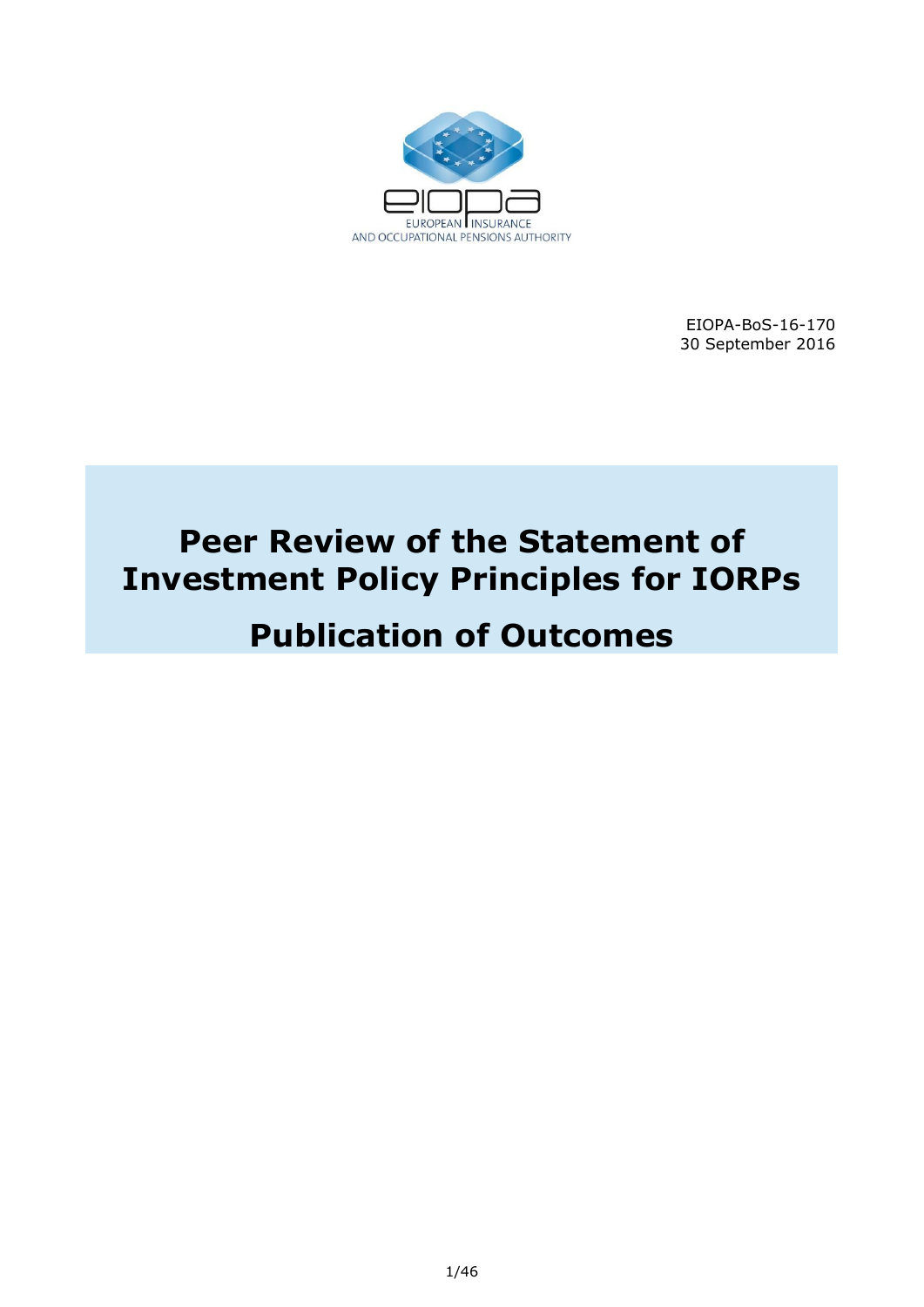# **Table of Contents**

| 1.   |  |
|------|--|
| 1.1. |  |
| 1.2. |  |
| 2.   |  |
| 2.1. |  |
| 2.2. |  |
| 2.3. |  |
| 3.   |  |
| 3.1. |  |
| 3.2. |  |
| 3.3. |  |
| 3.4. |  |
| 3.5. |  |
| 3.6. |  |
| 4.   |  |
| 4.1. |  |
| 4.2. |  |
| 5.   |  |
| 5.1. |  |
| 5.2. |  |
| 5.3. |  |
|      |  |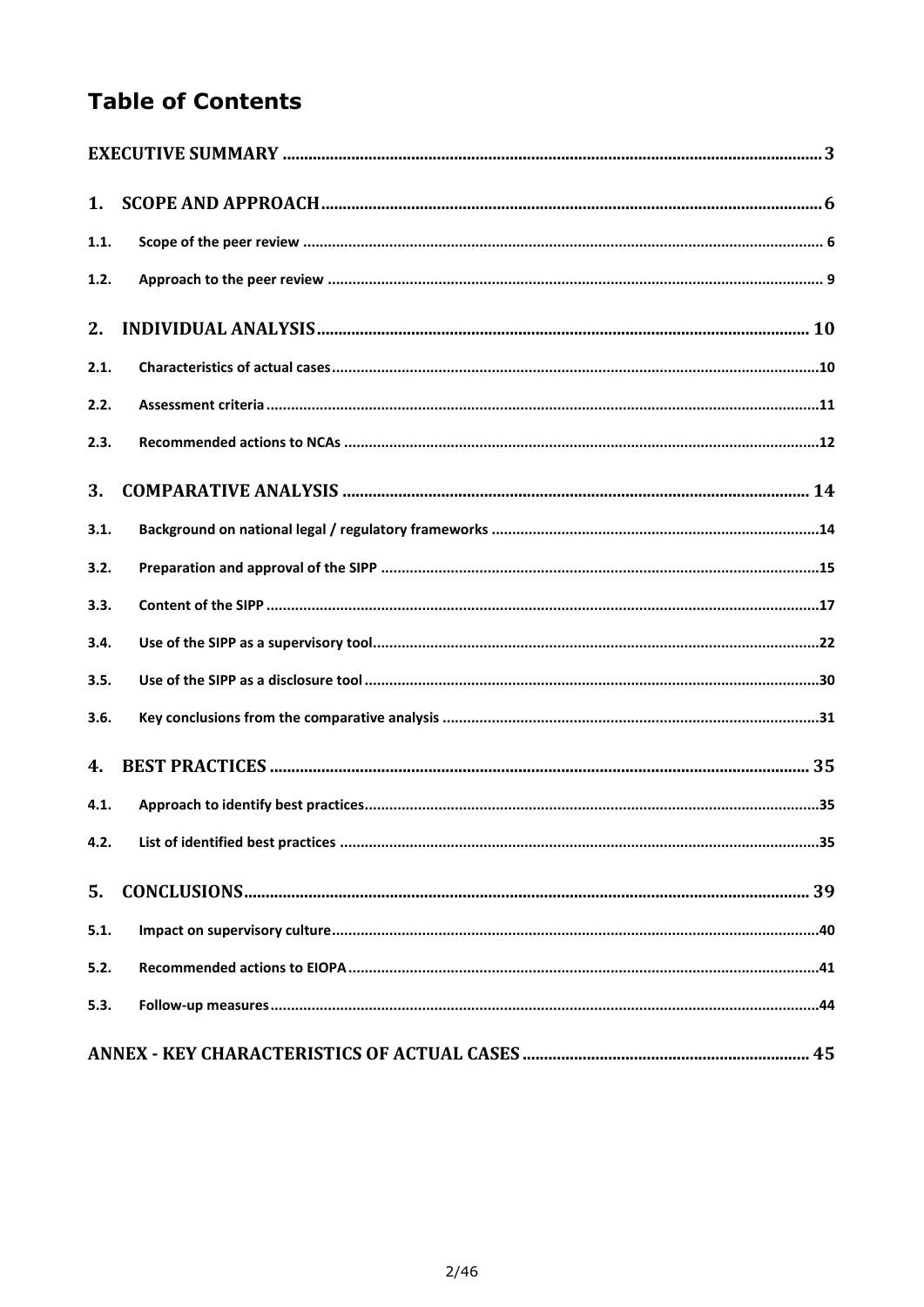## <span id="page-2-0"></span>**Executive Summary**

As long-term investors, occupational pension funds should in theory withstand shortterm market volatility. However, a persistently low interest rate environment, economic uncertainty since the 2008 financial crisis and demographic changes e.g. increased longevity have increased pension liabilities and under-funding issues of pension schemes providing some level of guarantee to members and beneficiaries. Likewise, the low interest rate environment adversely impacts on pension scheme members who are fully exposed to risks through lower returns during the accumulation phase and falling annuity rates at the point of decumulation, especially if annuitisation is (semi-)mandatory.

In Defined Benefit (DB) and hybrid pensions, financial market and longevity risks are shared to different degrees by the sponsor, members and beneficiaries, pension protection schemes and the Institution of Occupational Retirement Provisions (IORP). The level of risk sharing differs across Member States. These pensions provide employees with a defined level of pension, subject to market developments and how the risks are shared across the stated parties. In contrast, members of 'pure' occupational Defined Contribution (DC) pensions are fully exposed to these risks at least during the accumulation phase.

In this context, developing suitable investment policies that account for the membership structure, nature and duration of liabilities (when applicable) as well as specify return objectives and risk appetite has become even more of a necessity to ensure that DB pension promises are kept and good returns with appropriate levels of risk are delivered to occupational DC members.

As a result, a peer review on IORPs with respect to the supervisory practices on the Statement of Investment Policy Principles (SIPP) was launched in 2015 with a total of 27 National Competent Authorities (NCAs).

Directive 2003/41/EC ("IORP Directive") introduced a new requirement on IORPs to prepare and review at least every 3 years a SIPP describing their investment strategy in addition to empowering National Competent Authorities (NCAs) to request the SIPP should they decide to use it as part of fulfilling their supervisory duties. IORPs must also provide the SIPP to members and beneficiaries upon their request.

The peer review's objectives were to gain a better understanding of the extent to which NCAs use the SIPP primarily as a supervisory tool and as a tool for disclosure purposes, explore what associated supervisory practices NCAs put in place and identify the scope for promoting supervisory convergence, including through the identification of best practices.

#### **The peer review's analysis found that:**

- The majority of Member States have implemented national measures in supplement to the relevant provisions of the IORP Directive, mainly in relation of the structure and content of the SIPP, the management of the investment function and the persons responsible for preparing and approving the SIPP.

- In nearly all Member States, there was no obligation for IORPs to prepare a document similar to the SIPP prior to the IORP Directive which also introduced for many a new requirement on risk management.

- In the majority of cases, the Management Board, whose members are also required to have minimum knowledge and experience with respect to the investment policy, is responsible for approving the SIPP.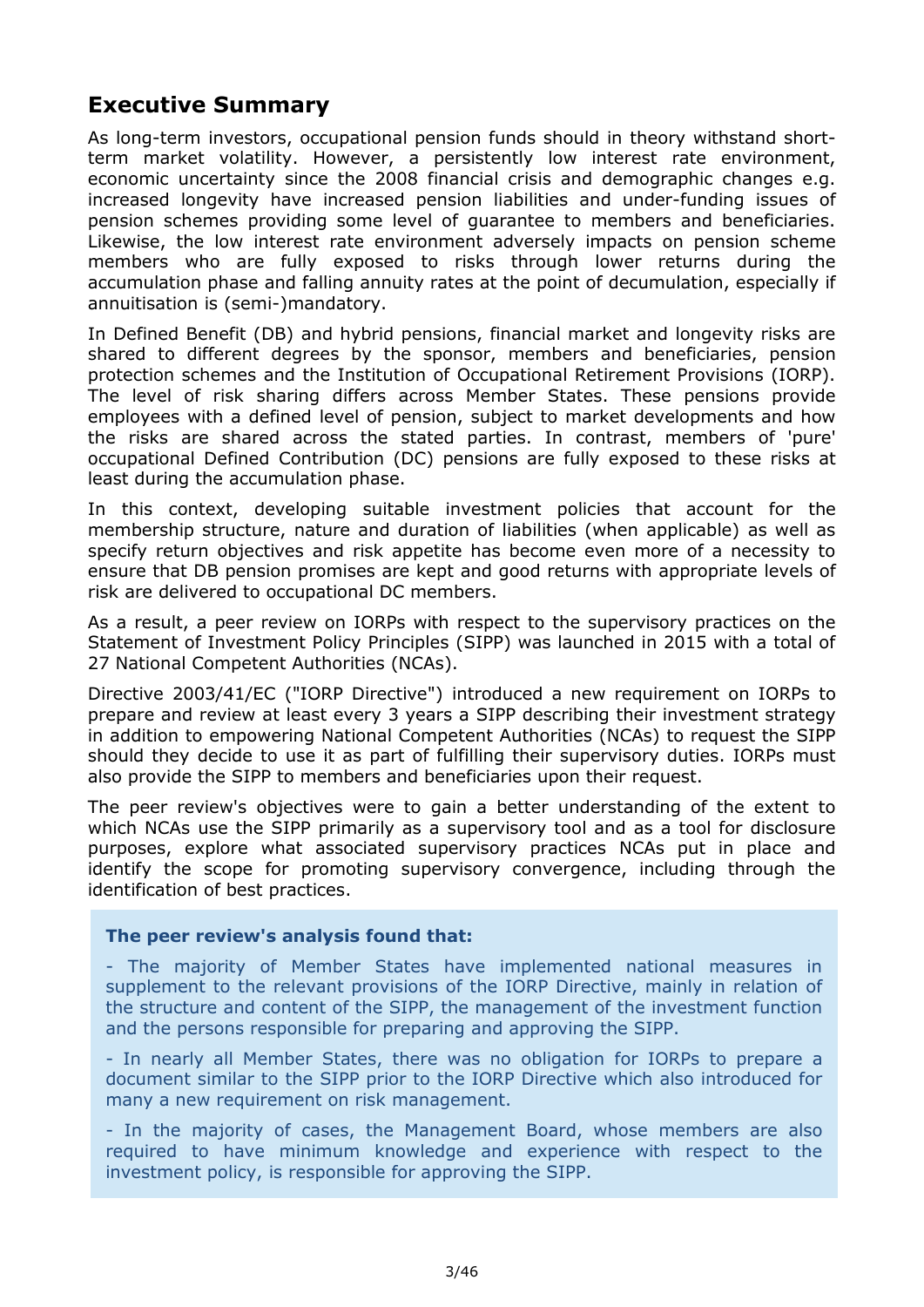- The SIPP comes in all shapes and sizes. The extent to which SIPPs are structured in a similar way depends on the level of content prescribed in the national measures.

- Primarily used as a supervisory tool, the way and extent to which NCAs use the SIPP vary greatly as summarised in Figure 1. All things equal, the characteristics of the occupational pension sector (e.g. size, nature and types of occupational pensions) inherently linked with the NCA's chosen supervisory approach (e.g. riskbased supervision) tend to explain differences and similarities in the use of SIPP between NCAs.

- 8 Member States promote the transparency of the investment policy through the mandatory publication of the SIPP, for instance on the IORP's website - a requirement which the IORPII Directive is set to introduce. In 5 Member States, IORPs are required to actively disclose the SIPP to (some) members.

- When mainly used in supervision, most NCAs agree that the document is expected to contain detailed quantitative and qualitative information. When used in parallel as a disclosure document to members, 3 NCAs reported that striking the right balance between receiving sufficient technical content for NCAs to fulfil their supervisory duties and making the document understandable to members can be challenging. One NCA did not report such issue. Because the NCA uses other supervisory tools alongside the SIPP to verify compliance of IORPs' investment policy, the SIPP content can be limited to the minimum disclosure requirements set in national measures which consider how to communicate the investment policy to members. More detailed information can be placed in other supervisory documents the NCA requests from IORPs to verify their compliance with the investment policy.

Given the heterogeneity of the European occupational pension landscape and minimum harmonisation requirements set in the IORP Directive on the content and possibility to use the SIPP in supervision, the diversity both in terms of the content and application of the SIPP as a supervisory tool comes as no surprise. It also suggests scope for further promoting and achieving greater supervisory convergence. This peer review identified 8 best practices to inspire developments in supervisory practices in relation to supporting IORPs on the SIPP content (1 best practice), implementing more effective processes for compliance verification (3 best practices) and using the SIPP in risk identification (4 best practices).

The peer review identified the need for further work in 3 areas to be considered in the context of the IORPII Directive<sup>1</sup>. In order to further promote supervisory convergence at an early stage, the first 2 recommended actions to EIOPA would entail providing some guidance on the structure and content of the SIPP as well as its role and interaction with other (new) supervisory tools to be introduced by the IORPII Directive. With regard to the third recommended action, EIOPA would conduct further work on whether and how new information disclosure requirements set in the IORPII Directive could help improve the communication of the investment policy to occupational DC members who are directly affected by the latter due to their full exposure to investment risk during the accumulation period.

-

 $<sup>1</sup>$  Pending its final adoption.</sup>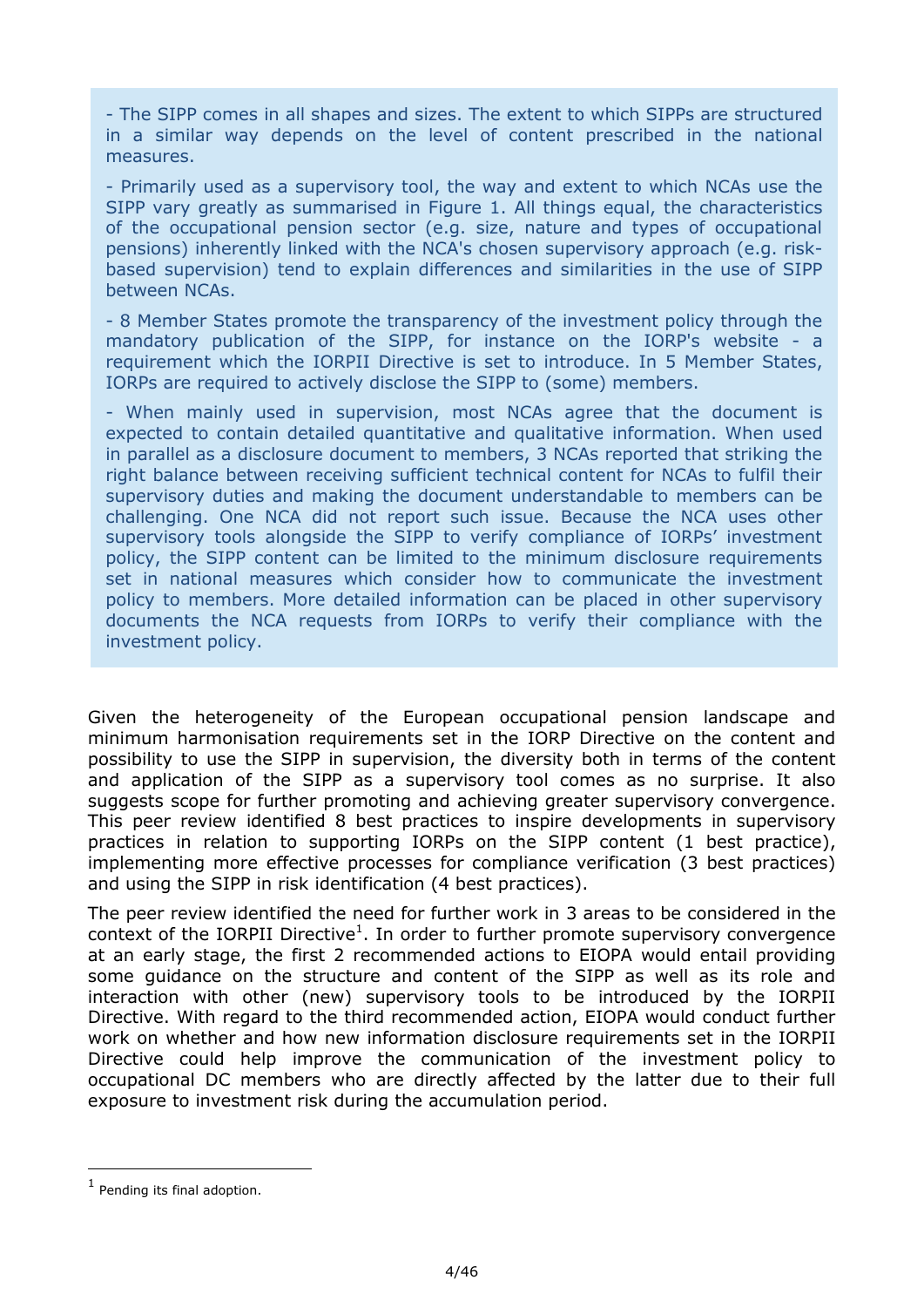During the peer review, 3 recommended actions were issued to 1 NCA with regard to improving the effectiveness of supervisory practices and considering the administrative burden on IORPs in relation to the SIPP.

### **Figure 1: Overview of the various uses of the SIPP in supervision in the EEA**

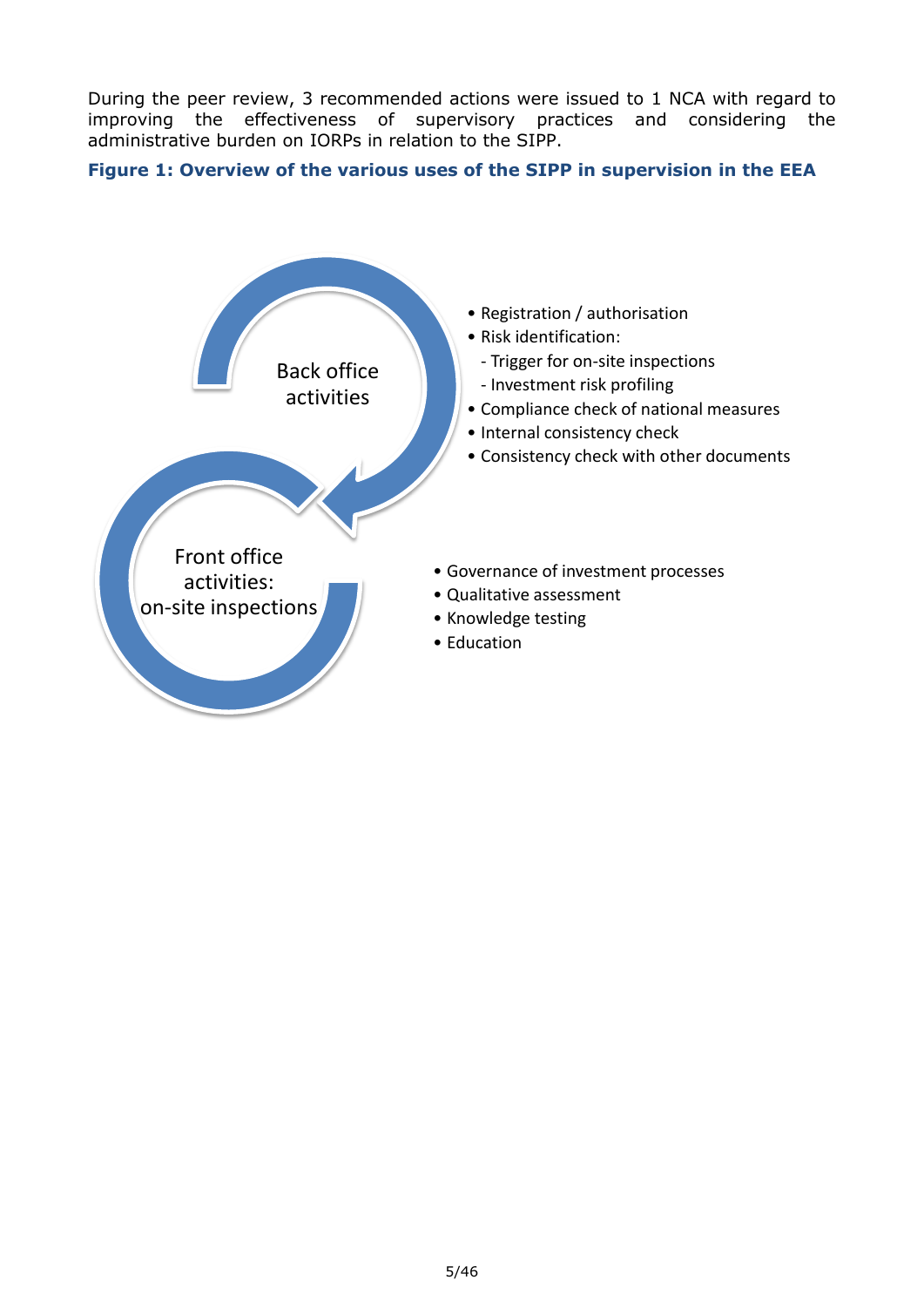# <span id="page-5-0"></span>**1. Scope and approach**

### <span id="page-5-1"></span>**1.1. Scope of the peer review**

### **1.1.1. Relevant provisions of the IORP Directive**

This peer review assesses the application of Article 12 of Directive 2003/41/EC on the "Statement of Investment Policy Principles" (SIPP).

#### **Article 12**

#### **Statement of Investment Policy Principles**

Each Member State shall ensure that every institution located in its territory prepares and, at least every three years, reviews a written statement of investment-policy principles. This statement is to be revised without delay after any significant change in the investment policy. Member States shall provide that this statement contains, at least, such matters as the investment risk measurement methods, the risk-management processes implemented and the strategic asset allocation with respect to the nature and duration of pension liabilities.

Due to the links with the SIPP, the drafting of the terms of reference and questionnaire design has also taken into account the following legal provisions of that directive.

#### **Article 11**

#### **Information to be given to members and beneficiaries**

#### **(paragraph 3)**

The statement of investment policy principles, referred to in Article 12, shall be made available to members and beneficiaries and/or, where applicable, to their representatives on request.

#### **Article 13**

#### **Information to be provided to competent authorities**

Each Member State shall ensure that the competent authorities, in respect of any institution located in its territory, have the necessary powers and means:

...

(c) to obtain regularly the statement of investment-policy principles, the annual accounts and the annual reports, and all the documents necessary for the purposes of supervision. These may include documents such as:

...

(iv) evidence of consistency with the investment-policy principles;

...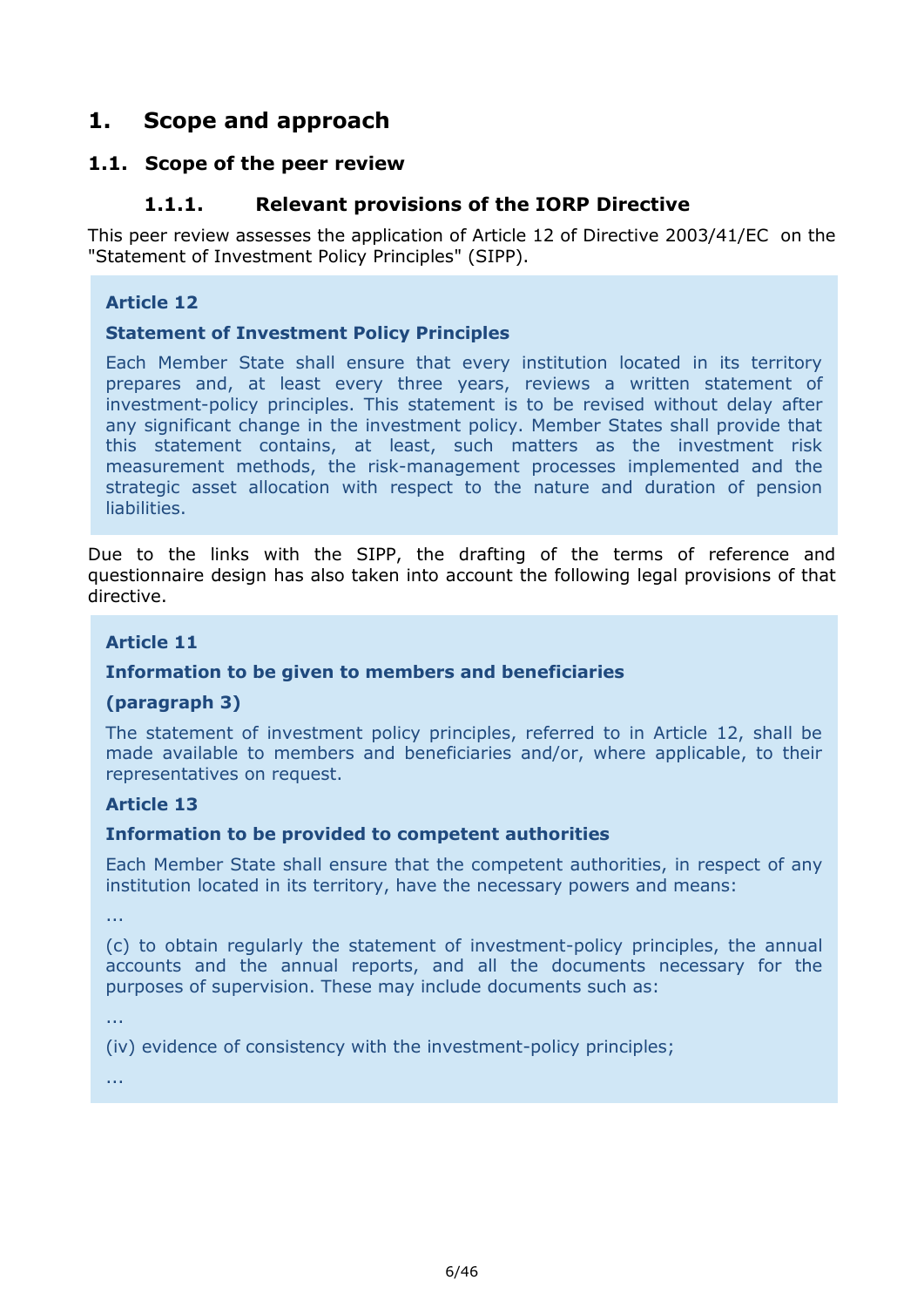### **Article 9**

### **Conditions of operation**

### **(paragraph 1b)**

Each Member State shall, in respect of every institution located in its territory, ensure that:

...

(b) the institution is effectively run by persons of good repute who must themselves have appropriate professional qualifications and experience or employ advisers with appropriate professional qualifications and experience;

...

### **Article 4**

### **Optional application to institutions covered by Directive 2002/83/EC**

Home Member States may choose to apply the provisions of Articles 9 to 16 and Articles 18 to 20 of this Directive to the occupational-retirement-provision business of insurance undertakings which are covered by Directive 2002/83/EC. In that case, all assets and liabilities corresponding to the said business shall be ringfenced, managed and organised separately from the other activities of the insurance undertakings, without any possibility of transfer. In such case, and only as far as their occupational retirement provision business is concerned, insurance undertakings shall not be subject to Articles 20 to 26, 31 and 36 of 2002/83/EC Directive. The home Member State shall ensure that either the competent authorities, or the authorities responsible for supervision of insurance undertakings covered by Directive 2002/83/EC, as part of their supervisory work, verify the strict separation of the relevant occupational retirement provision business.

#### **Article 5**

#### **Small pension institutions and statutory schemes**

With the exception of Article 19, Member States may choose not to apply this Directive, in whole or in part, to any institution located in their territories which operates pension schemes which together have less than 100 members in total. Subject to Article 2(2), such institutions should nevertheless be given the right to apply this Directive on a voluntary basis. Article 20 may be applied only if all the other provisions of this Directive apply. Member States may choose not to apply Articles 9 to 17 to institutions where occupational retirement provision is made under statute, pursuant to legislation, and is guaranteed by a public authority. Article 20 may be applied only if all the other provisions of this Directive apply.

#### **Article 18**

#### **Investment rules**

#### **(paragraph 4)**

Without prejudice to Article 12, Member States shall not subject the investment decisions of an institution located in their territory or its investment manager to any kind of prior approval or systematic notification requirements.

#### **Recital 24**

The investment policy of an institution is a decisive factor for both security and affordability of occupational pensions. The institutions should therefore draw up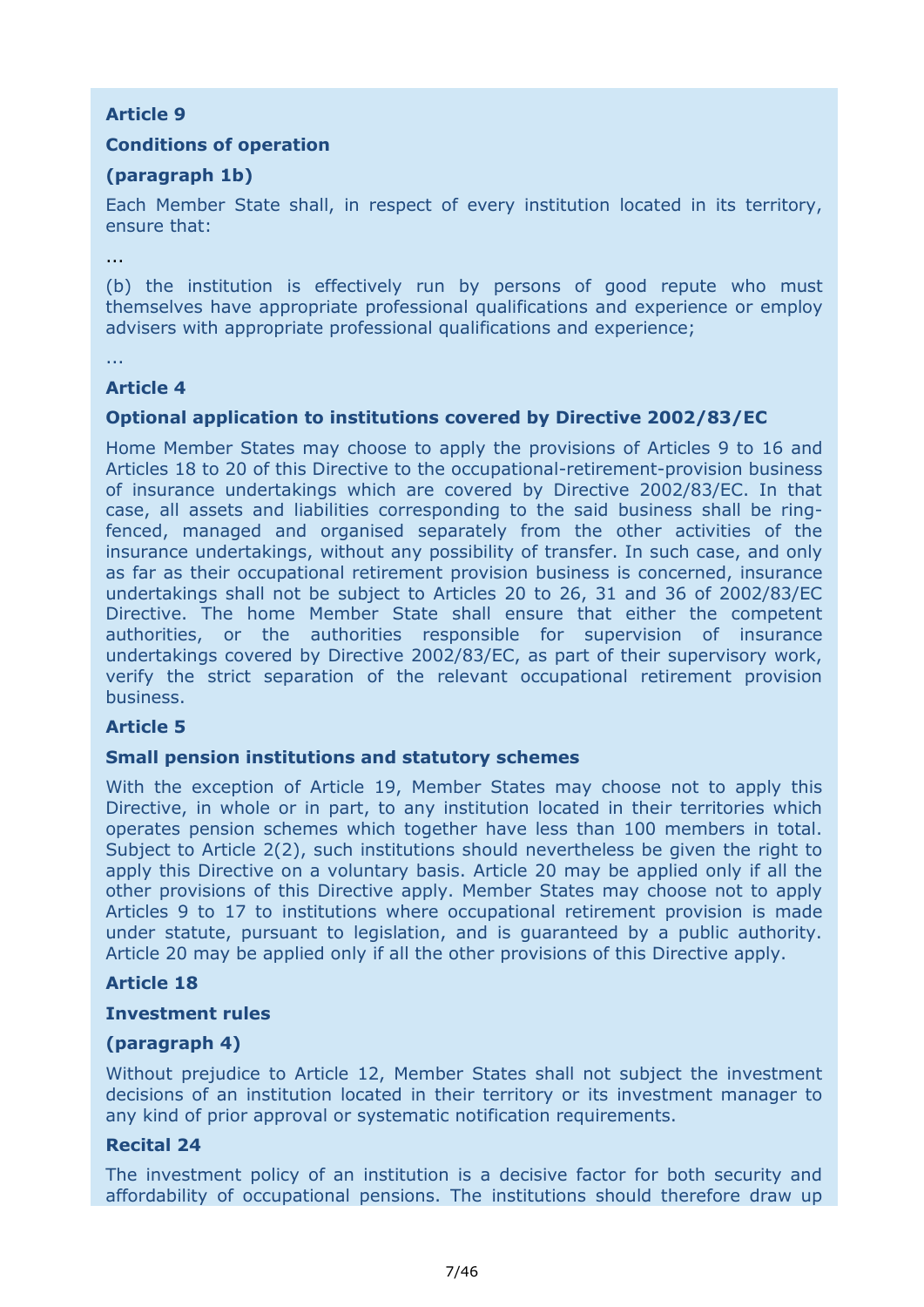and, at least every three years, review a statement of investment principles. It should be made available to the competent authorities and on request also to members and beneficiaries of each pension scheme.

### **Recital 31**

Institutions are very long-term investors. Redemption of the assets held by these institutions cannot, in general, be made for any purpose other than providing retirement benefits. Furthermore, in order to protect adequately the rights of members and beneficiaries, institutions should be able to opt for an asset allocation that suits the precise nature and duration of their liabilities. These aspects call for efficient supervision and an approach towards investment rules allowing institutions sufficient flexibility to decide on the most secure and efficient investment policy and obliging them to act prudently. Compliance with the 'prudent person' rule therefore requires an investment policy geared to the membership structure of the individual institution for occupational retirement provision.

Whilst not directly assessed, this peer review took in account the provisions set in Article 18 of the IORP Directive. This is because Article 18 is an important legal provision setting out the "Investment rules" within the IORP Directive. When examining national supervisory practices, the peer review therefore considered the extent to which National Competent Authorities (NCAs) use the SIPP to check on IORPs' compliance with respect to the investment rules set out in Article 18 of the IORP Directive.

Member States with IORPs were under the scope of this peer review. Furthermore, as in other previous peer reviews, Member States who chose to apply Article 4 of the IORP Directive to the occupational-retirement-provision business of insurance undertakings were also invited to participate in this peer review on a voluntary basis. In the remainder of the report, occupational pensions in these Member States will be described as "Article 4 ring-fenced funds" thereby referring to insurance undertakings that, through ring-fencing of assets (and liabilities), operate (part of) their occupational pension business under Article 4 of the IORP Directive of ring-fenced funds.

### **1.1.2. Definitions**

In the self-assessment questionnaire, NCAs were requested to describe their relevant national measures with respect to the SIPP. According to the EIOPA Methodology for conducting peer reviews<sup>2</sup>, "national measures shall be interpreted broadly and may include, for example: national law; national non-legally binding measures (e.g. national guidelines; rules; principles; internal procedures of Competent Authorities)". The peer review's assessment is based on the actual practices of NCAs and not on existing national measures only. In the context of this peer review, NCAs were asked to describe national supervisory practices for SIPPs (actual cases) they requested and/or received from IORPs and, if applicable Article 4 ring-fenced funds, over the reference period.

### **1.1.3. Reference period**

-

Because the self-assessment questionnaire included a few questions on the timeliness with respect to the SIPP, the reference period for this peer review was set from **Q2** 

<sup>2</sup> https://eiopa.europa.eu/Publications/Administrative/EIOPA Methodology Peer Reviews 20160229 cl.pdf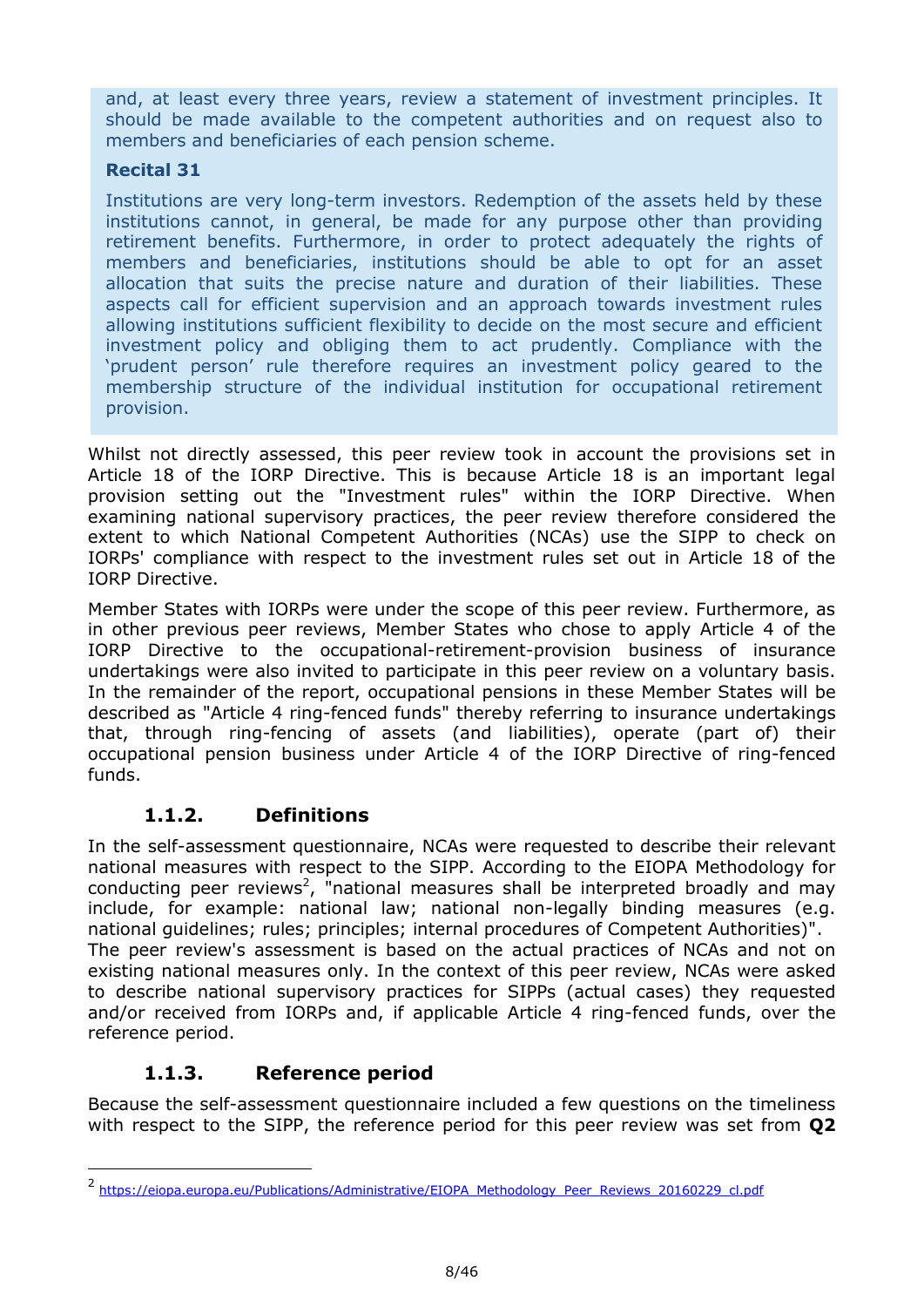**2012 to Q2 2015**, hence accounting for the three-year review period described in Article 12 of the IORP Directive.

### <span id="page-8-0"></span>**1.2. Approach to the peer review**

### **1.2.1. Objectives**

The main objectives as described in the peer review's Terms of Reference are:

- to explore supervisory practice and promote common supervisory culture and convergence with respect to the SIPP and;
- to identify, where relevant, best practices in the development and use of the SIPP, primarily as a supervisory tool and as a tool for disclosure purposes.

### **1.2.2. Questionnaire**

-

In light of these two objectives, the self-assessment questionnaire was designed to better understand:

- relevant national legal frameworks associated with the SIPP;
- who prepares and approves the SIPP;
- any content requirements in the SIPP;
- if and how the SIPP is used as a supervisory tool;
- if and how the SIPP is used as a disclosure instrument to members and beneficiaries.

When completing the self-assessment, NCAs were also prompted to indicate for which types of pension plans or products they received or requested actual cases of SIPP over the reference period using EIOPA's Database of Pensions Plans and Products in the  $EEA<sup>3</sup>$ . The identification of the types of pension plans/products using the EIOPA Database in scope for this peer review enabled the possibility to analyse, where relevant, if there were any differences or similarities in supervisory practices with respect to the SIPP that might be explained by the nature and type of occupational pensions e.g. Article 4 ring-fenced funds, Defined Contribution schemes.

<sup>3</sup> <https://eiopa.europa.eu/regulation-supervision/pensions/database-of-pension-plans-and-products-in-the-eea>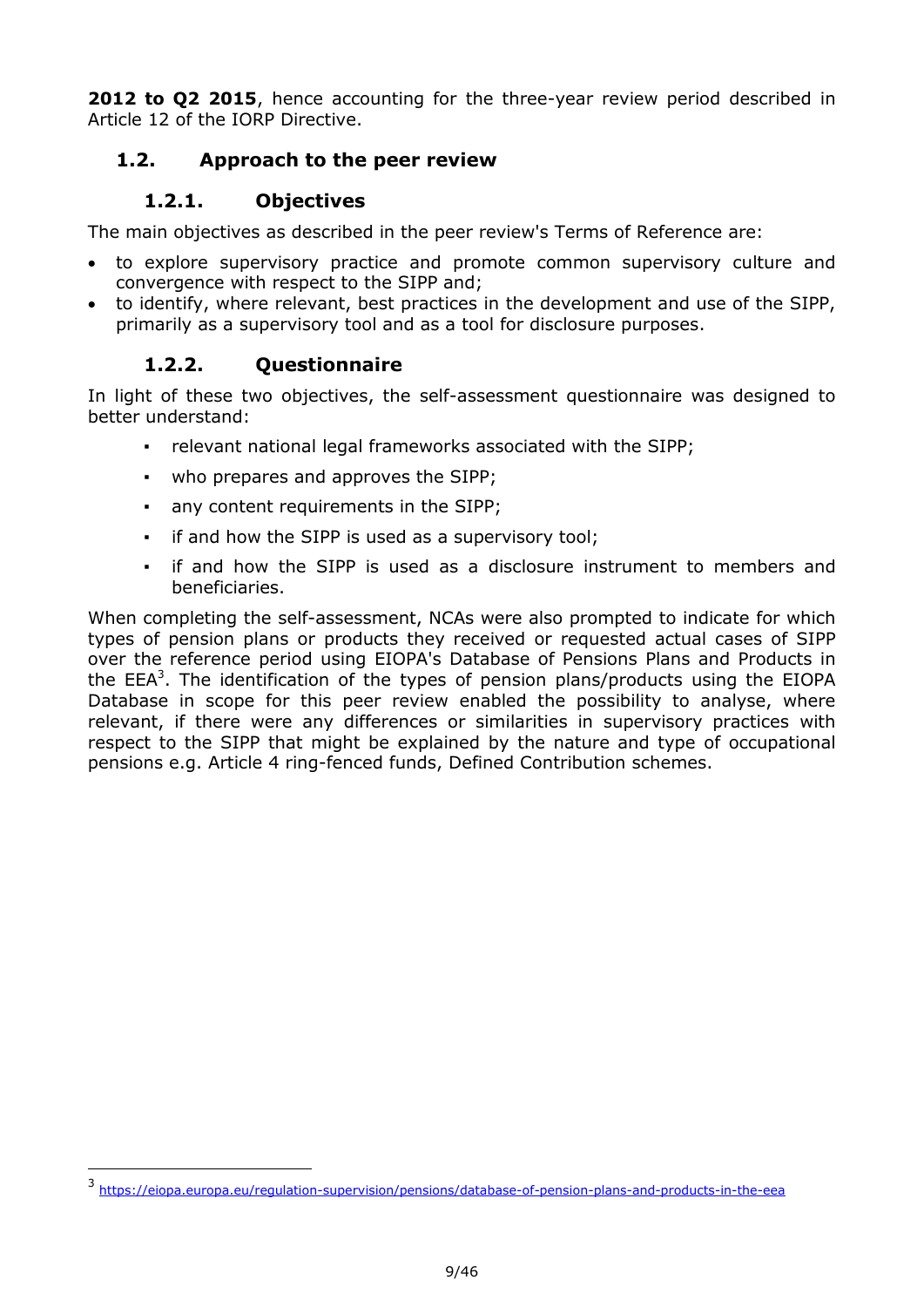# <span id="page-9-0"></span>**2. Individual analysis**

-

The peer review was carried out between Q3 2015 and Q3 2016. A total of 27 NCAs in 26 Member States were in scope for this peer review. Overall, 5 Member States were not assessed in this peer review because they did not have any IORPs or actual cases during the reference period. In addition to issuing a questionnaire for NCAs to complete, the peer review conducted 3 visits and 11 teleconference calls and requested further clarifications from 14 NCAs by written procedure.

### <span id="page-9-1"></span>**2.1. Characteristics of actual cases**

When assessing NCAs' supervisory practices, it is worth bearing in mind the characteristics of the occupational pensions they supervise in case NCAs put in place specific supervisory practices relating to the type of occupational pensions<sup>4</sup> using the EIOPA Database for Pensions Plans and Products. The supervisory practices described in this report are based on a total of 82 types of occupational pensions reported by NCAs as actual cases in scope for this peer review over the reference period. The majority of occupational pensions reported as actual cases (68 out of 82) were effectively run by IORPs whilst the remaining 14 are classed as Article 4 ring-fenced funds.

Out of the 82 types of occupational pensions in scope for this peer review, 29 can be categorised as 'pure' DC schemes on the basis that their members have full exposure to investment risk. A further 24 occupational pension types can be classified as 'pure' DB schemes in the sense that their members have no exposure to investment risk. The remaining 29 types can be classed as hybrid schemes, which, for instance, include DC schemes with various forms and levels of guarantee.

### **Figure 2: Number of occupational pensions reported as actual cases in scope for this peer review by main type**



<sup>4</sup> For instance, a NCA may have put in place separate supervisory practices to account for differences in the supervision of DB and DC schemes that are characterised by different level of exposure to investment risk borne between sponsors and members.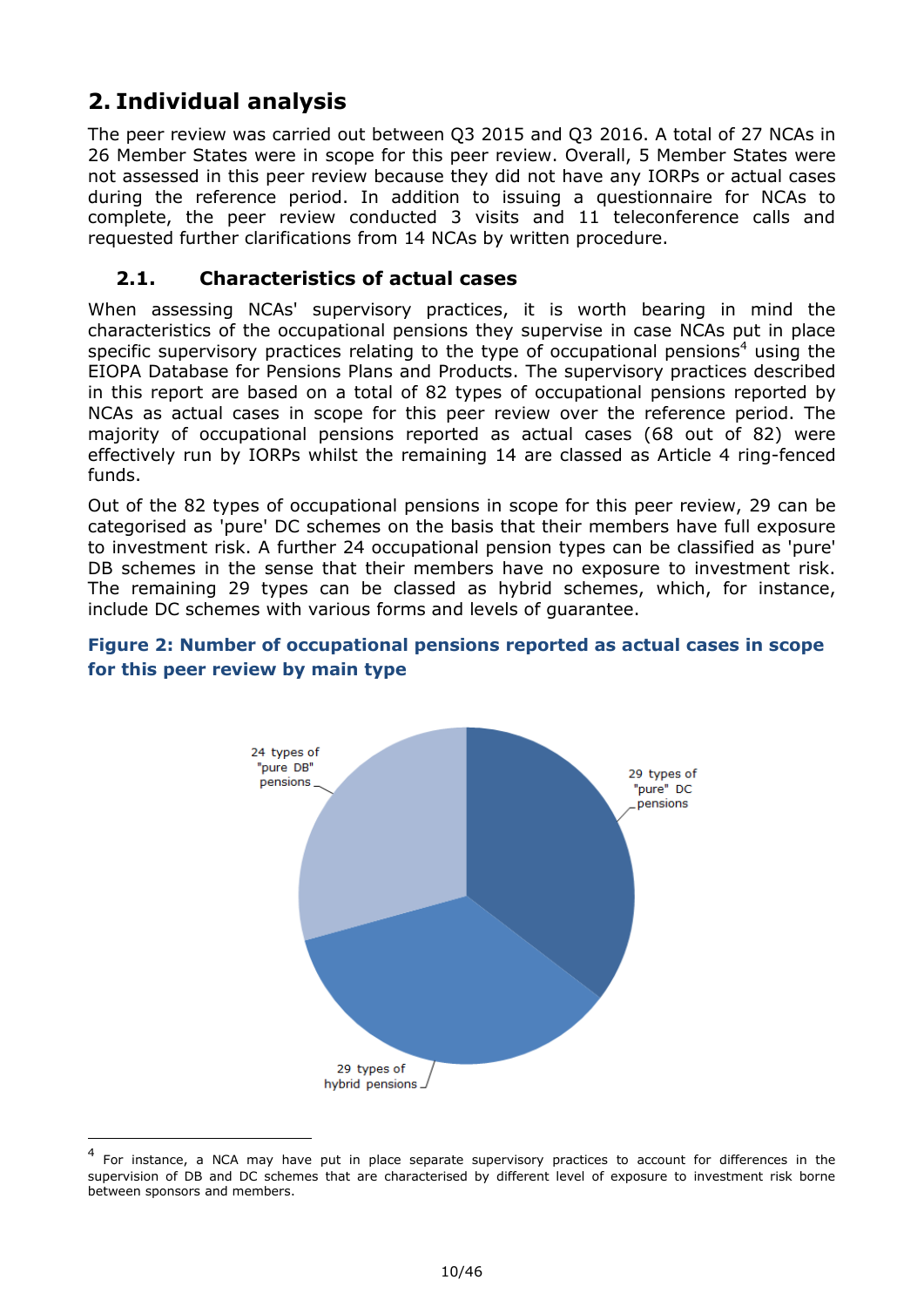In the context of this peer review, 21 NCAs reported actual cases for 'pure' occupational DC schemes. In 8 out of these 21 cases, NCAs' supervisory practices solely concerned IORPs running 'pure' occupational DC pensions. Similarly, 14 NCAs reported actual cases for 'pure' DB pension schemes. Supervisory practices in 2 NCAs only apply to IORPs administering 'pure' DB pensions. 12 NCAs supervise hybrid schemes that were in scope for this peer review.

Out of the 82 types of occupational pensions reported as actual cases in scope for this peer review, 49 referred to products / plans where scheme membership is either mandatory or semi-mandatory via automatic enrolment.

56 of the 82 types of occupational pensions reported as actual cases in scope for this peer review have specific requirements on the representation of both employers and employees in their governance arrangements. In contrast, 16 of the 82 types of occupational pensions in scope do not have any representation nor require representation from employers or members in their governance structure.

More detail on key characteristics relating to the 82 pension plans / products in scope for the peer review can be found in the Annex.

### <span id="page-10-0"></span>**2.2. Assessment criteria**

In line with the EIOPA Methodology on the conduct of peer reviews, the peer review developed some assessment criteria to identify the need or not to issue recommended action(s) to a NCA. Before setting the criteria used to assess the supervisory practices for each NCA, the limits of the peer review had to be first defined in terms of what could not be assessed. Since the relevant provisions of the IORP Directive do not require NCAs to either collect or use the SIPP in supervision, not requesting the SIPP from IORPs and Article 4 ring-fenced funds could not be a justification for a recommended action. Equally, not using the SIPP in supervision could not form the basis of a recommended action.

Instead, the peer review's assessment of national supervisory practices with respect to the SIPP was conducted based on the following assessment criteria:

**Use of alternative supervisory tools to the SIPP** - if the SIPP played little or no role in supervision, clarifications from relevant NCAs would be required<sup>5</sup> to confirm if the latter use alternative supervisory tools as their main vehicle to identify and monitor risks associated with the investment policy and, if necessary, carry out compliance checks on IORPs / Article 4 ring-fenced funds, either in conjunction with or instead of the SIPP. On that basis, **the Review Panel would issue a recommended action if it identifies that the NCA did not have any supervisory practices in place to verify the compliance of IORPs / Article 4 ring-fenced funds with respect to the investment policy**.

**Verification of relevant knowledge and experience with respect to the SIPP** – if there is no specific requirement on relevant knowledge and experience of the persons responsible for preparing and/or approving the SIPP, clarifications from relevant NCAs would be requested on the legal obligations for the persons responsible for effectively running the IORP / Article 4 ring-fenced funds with respect to the SIPP and compliance with the investment policy. The peer review's assessment would also examine associated supervisory practices NCAs put in place to verify relevant knowledge and experience in relation to the SIPP and setting up

-

<sup>5</sup> whilst having regard to the scope of the peer review and terms of reference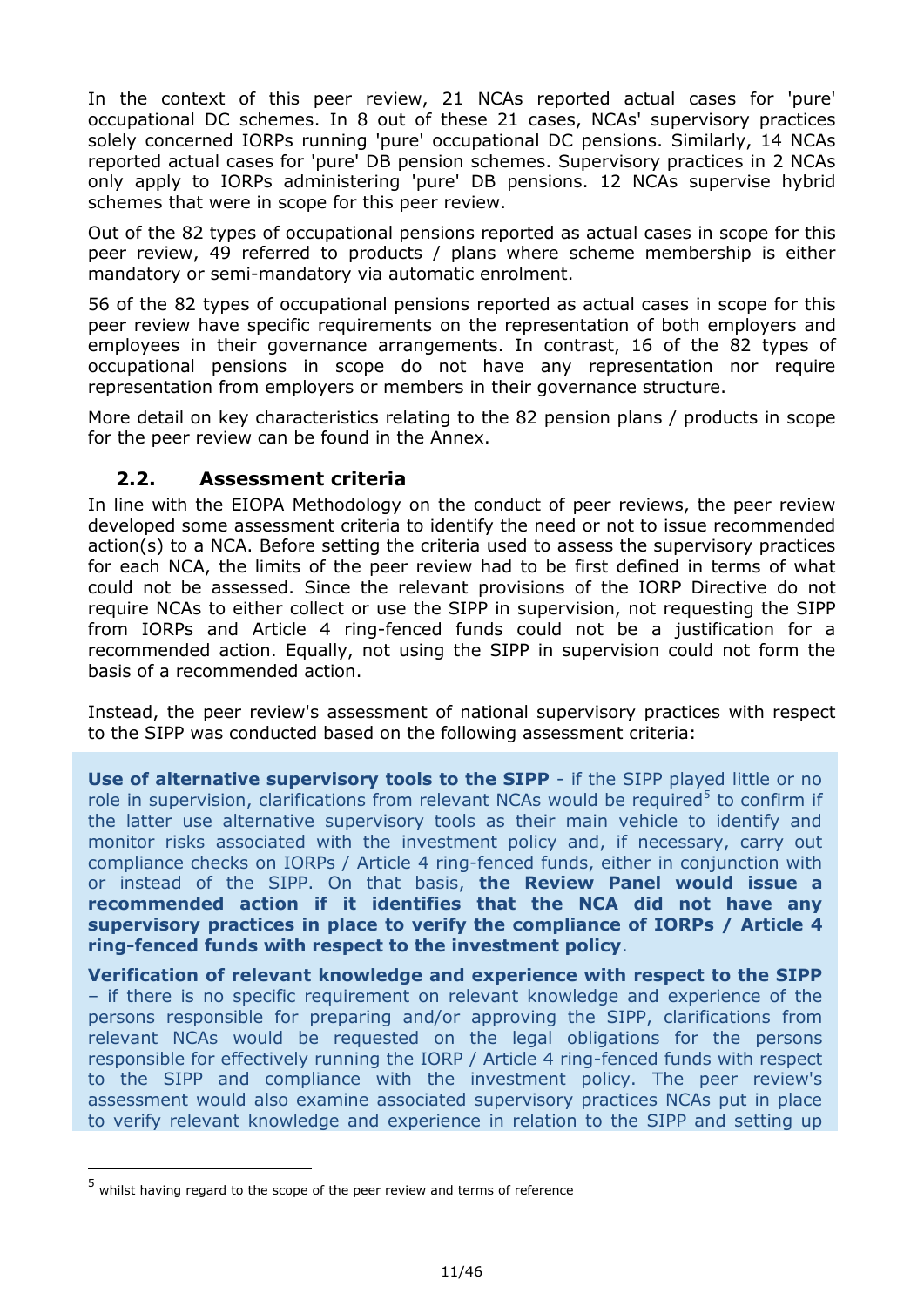the investment policy of the IORP / Article 4 ring-fenced fund. On that basis, **the Review Panel would issue a recommended action if it identifies lacking supervisory practices seeking to verify the knowledge and experience on investment matters for the persons responsible for approving the SIPP and/or effectively running the IORP / Article 4 ring-fenced fund**.

**Effectiveness** – if NCAs used the SIPP in supervision, the peer review's assessment would consist of examining if the supervisory practices helped NCAs better understand the investment policy of the IORP / Article 4 ring-fenced funds, verify the compliance of IORPs/ Article 4 ring-fenced funds with regard to the investment policy, mitigate potential risks of non-compliance, operate more effectively, adapt more effectively to a fast-changing environment. On that basis, **the Review Panel would issue a recommended action if it identifies gaps, areas for improvement or obstacles associated with a specific supervisory practice which currently hinder the NCA in achieving the intended goals e.g. to effectively verify compliance or identify risks**.

**Proportionality principle** – if NCAs used the SIPP in supervision, the assessment would consist of checking if the supervisory practices in place did not add unnecessary administrative and/or regulatory burden on IORPs / Article 4 ringfenced funds. On that basis, **the Review Panel would issue a recommended action if it identifies a supervisory practice with respect to the SIPP putting unnecessary burden on IORPs / Article 4 ring-fenced funds**.

**Enforceability** – the assessment also included considerations on whether NCAs had any supervisory practices in place to verify compliance of IORPs / Article 4 ringfenced funds vis-à-vis relevant provision of the IORP Directive and, if relevant, additional national legal requirements to relevant provisions of the IORP Directive on SIPP. On that basis, **the Review Panel would issue a recommended action if it identifies a supervisory practice that did not follow up on the verification of compliance vis-à-vis national legal requirements set in addition to Articles 11, 12, and 18 of the IORP Directive**. One should note that the assessment of supervisory practices against this last criterion was more limited as it was not possible to evaluate all supervisory practices against each specific national legal requirement due to time and resource constraints.

#### <span id="page-11-0"></span>**2.3. Recommended actions to NCAs**

Using the assessment criteria previously outlined, the following 3 recommended actions were issued to one NCA.

#### **Summary of recommended actions**

- To define procedures to improve coordination between the 3 NCAs with respect to the SIPP having regard to the opportunity to limit the administrative burden on IORPs.

- To have a single point of entry for the submission of the SIPP to ease burden on IORPs.

- To develop and communicate to IORPs clear procedures on their obligations and rights, including on the time limit for making the SIPP available to the relevant NCA.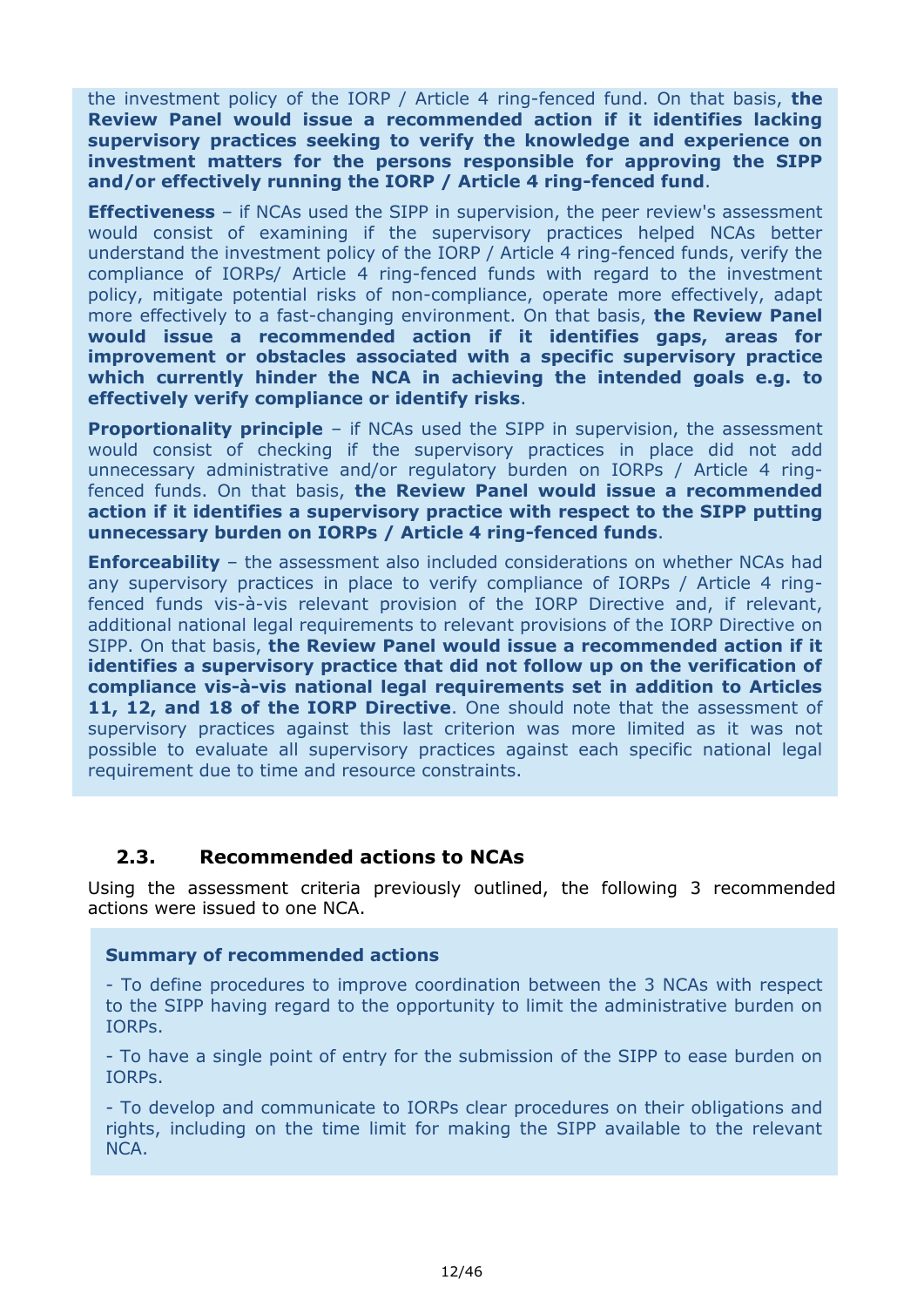The peer review's assessment for the remaining 26 NCAs did not highlight any gaps or issues in their supervisory practices in relation to effectiveness, proportionality principle and enforceability.

Furthermore, in cases when the SIPP should only be provided upon request relevant NCAs confirmed using alternative tools or having other practices to check the investment policy. In Member States with no specific requirements on the knowledge and experience of those preparing or approving the SIPP, relevant NCAs reported having 'fit and proper' style requirements and/or practices to check on appropriate knowledge and experience of the persons effectively running the IORP / Article 4 ringfenced fund.

#### **Remark on the use of alternative supervisory practices or tools to the SIPP**

The peer review explored the reasons for not systematically and regularly collecting the SIPP from IORPs / Article 4 ring-fenced funds with 10 NCAs to understand the extent to which the SIPP plays a role in supervision in conjunction with other possible tools/practices used to evaluate and monitor the investment policy.

In 3 NCAs, the SIPP is requested and used during regular on-site inspections. Whilst the remaining 7 NCAs might also ask for the SIPP during or just before an on-site inspection, the request of the document depends on specific conditions such as the risk profile of the IORP / Article 4 ring-fenced fund, the nature of the visit (e.g. thematic review). In these 7 NCAs, the SIPP is not used as a primary supervisory tool to identify and evaluate supervisory risks associated with the investment policy of IORPs / Article 4 ring-fenced funds. Alternative tools or practices used instead of or in conjunction with the SIPP include regular investment reporting (1 case) and insurance-based supervisory tools (6 cases).

### **Remark on the verification of relevant knowledge and experience with respect to the SIPP**

The Review Panel received sufficient clarifications from the relevant NCAs (5 cases) who confirmed having relevant national measures and associated practices to verify the knowledge and experience of the persons effectively running the IORP / Article 4 ring-fenced fund with regard to investment matters.

The next section provides more detailed findings from the comparative analysis including usage of alternative supervisory tools to the SIPP and implemented practices seeking to verify knowledge and experience of relevant persons in relation to the SIPP. It is worth noting that recommended actions to EIOPA were identified at a later stage of the peer review process upon completion of identified best practices. These are summarised in section 5 of the report's conclusions.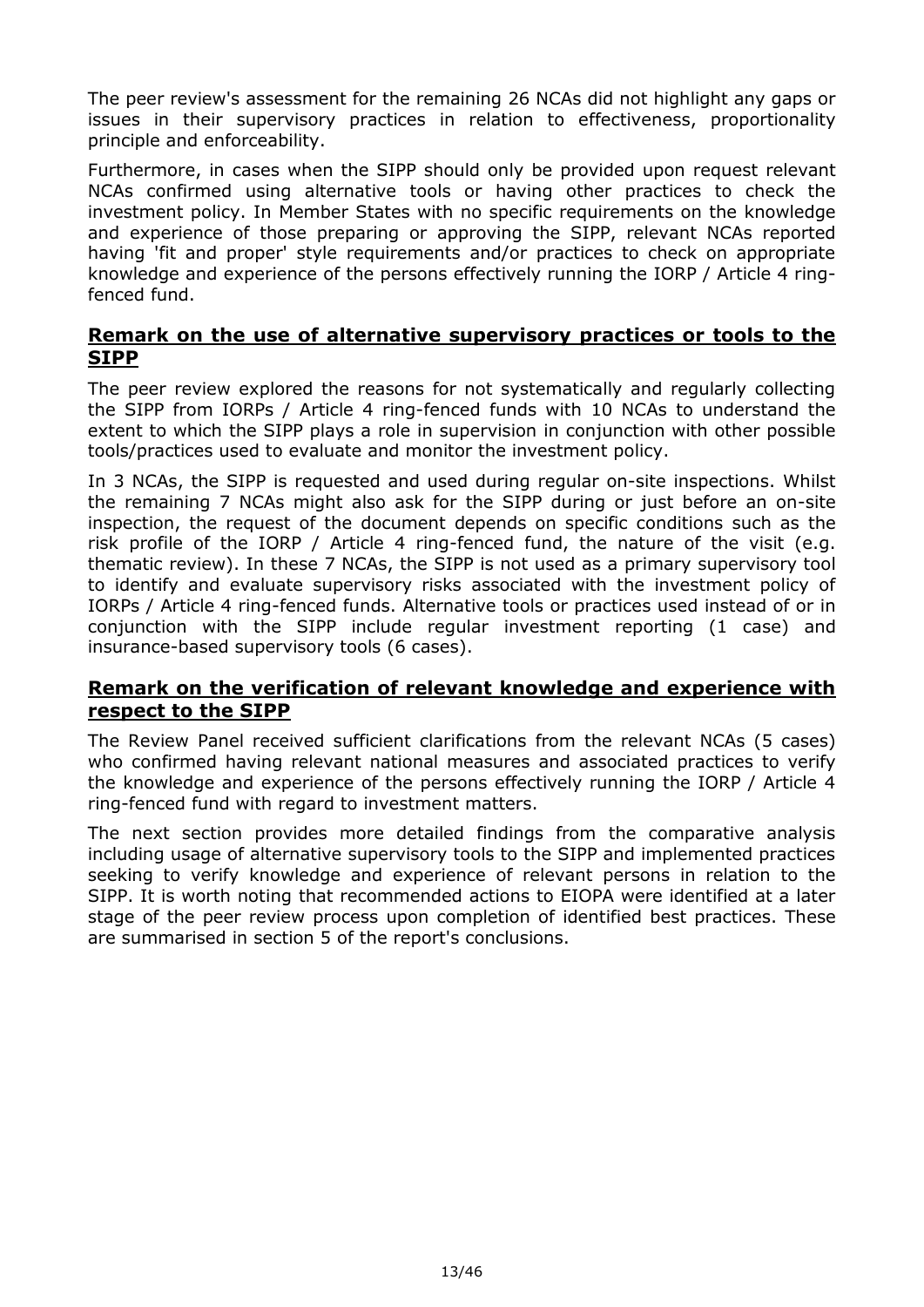# <span id="page-13-0"></span>**3. Comparative analysis**

This section summarises the peer review's key findings on:

- the persons responsible for preparing and approving the SIPP;
- specific legal requirements and NCA guidance in relation to the SIPP content;
- if and how NCAs use the SIPP as a supervisory tool;
- the extent to which NCAs have similar or different supervisory practices and why;
- whether and how the SIPP may be used as a disclosure instrument to members and beneficiaries.

Before delving into the main findings of the comparative analysis, the next section provides some contextual background on relevant national measures underpinning NCAs' supervisory practices with respect to the SIPP.

### <span id="page-13-1"></span>**3.1. Background on national legal / regulatory frameworks**

### **3.1.1. Additional national measures to Article 12 of the IORP Directive**

A large majority of NCAs (21 out of 27) reported having additional national (legally binding and/or non-binding) measures in supplement to Article 12 of the IORP Directive.

The provision of more detailed content required in the SIPP, the application of supplementary investment rules (relative to Article 18 of the IORP Directive) and requirements linked to the SIPP being part of a larger supervisory document were amongst the top reasons for having issued additional national measures.

9 NCAs issued formal national measures to IORPs / Article 4 ring-fenced funds with respect to the SIPP.

In total, 12 out of 27 NCAs reported the existence of a document similar to the SIPP or requirements on elements of the SIPP (e.g. investment objectives, risk profile) prior to the IORP Directive. In 6 cases, the IORP Directive trigged a review of the NCAs' supervisory practices. In almost all cases where there was no requirement for a document similar to the SIPP prior to the IORP Directive, the provisions of Article 12 on risk management were completely new.

### **3.1.2. Application of Article 5 of the IORP Directive**

For the large majority (20 out of 27 NCAs), the relevant provisions of the IORP Directive with respect to the SIPP apply to all IORPs / Article 4 ring-fenced funds regardless of their size.

In 7 Member States, the relevant provisions of the IORP Directive with respect to the SIPP apply to IORPs with more than 100 members as cited in Article 5 (paragraph 1) of the IORP Directive. NCAs in 4 out of these 7 Member States supervise a nonnegligible number of IORPs.

### **3.1.3. Additional national requirements on the investment function**

In general, with the exception of 6 NCAs, most respondents reported the existence of national requirements on IORPs/Article 4 ring-fenced funds, relevant to the given reference period, with regard to their in-house investment management function (18 cases), outsourcing of the investment management function (18 cases), having a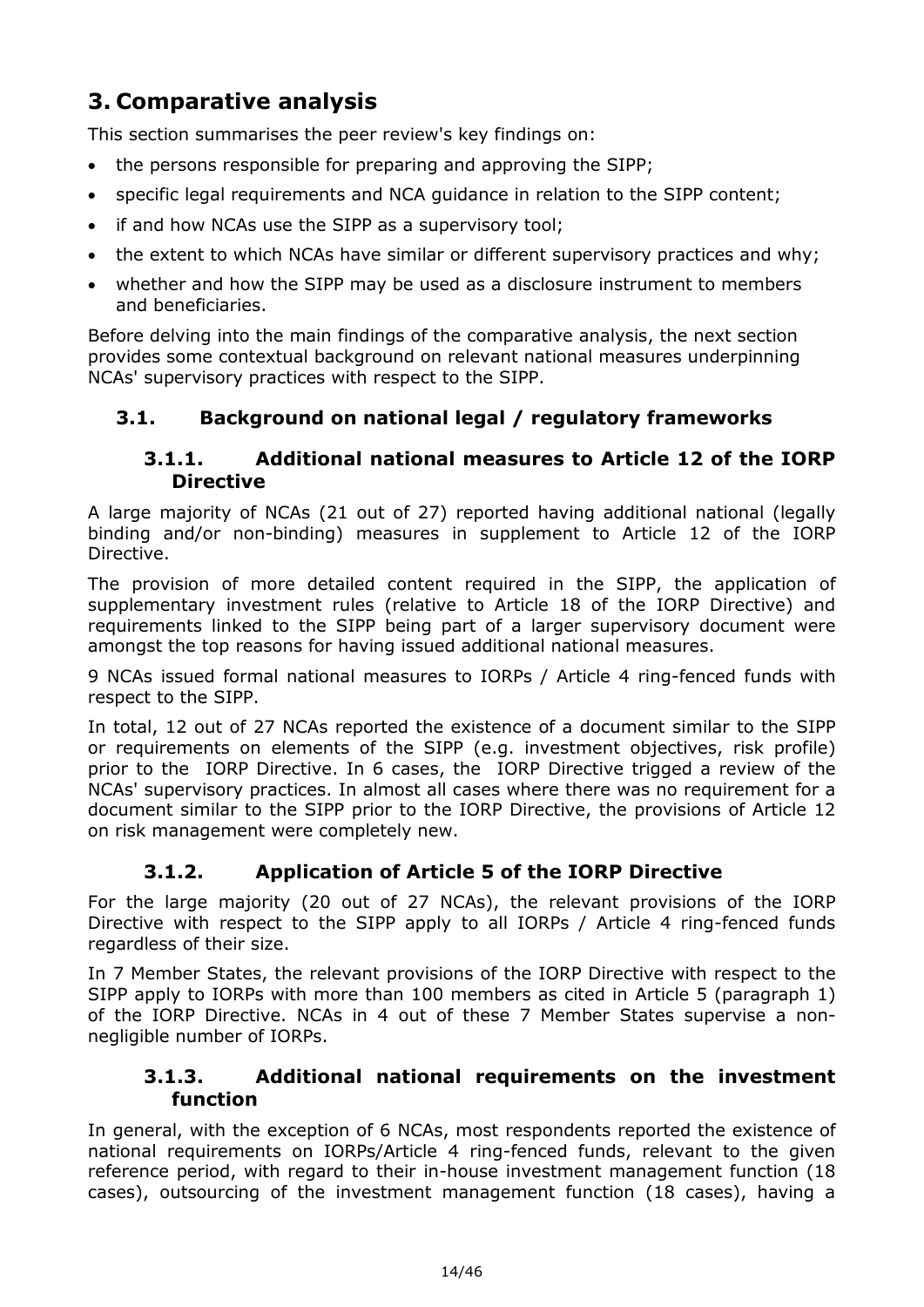mixture of both (13 cases). 12 NCAs reported the provision, in their Member State, of requirements regarding all the described functions.

The complete or partial outsourcing of the investment management function does not exclude or diminish the responsibility of the institution (and/or its operational bodies).

#### **3.1.4. Additional national requirements on the persons preparing and approving the SIPP**

16 out of 27 NCAs reported specific requirements on the person preparing the SIPP.

In the majority of cases (11 out of 16) the requirements do refer to professional qualifications. In addition to requirements on professional qualifications, 9 out of 11 NCAs also reported other requirements linked with a minimum level of professional experience and/or specific knowledge and experience.

Similar conclusions can also be drawn on specific national requirements on the persons responsible for approving the SIPP. 23 out of 27 NCAs reported specific requirements on the knowledge / experience of those approving the SIPP.

These requirements are mainly referred to the following three categories: professional qualification (12 cases) and/or minimum level of professional experience (11 cases) and/or other provisions on specific knowledge and experience (12 cases).

The completion of specific training is mentioned in only 1 case, besides other requisites.

4 other NCAs reported no specific requirements on the knowledge and experience of those approving the SIPP.

Other provisions on the knowledge and experience of the persons preparing and approving the SIPP tended to relate to propriety requirements e.g. absence of criminal record, declaration of interest.

To check on the compliance against additional national measures on what knowledge and experience the persons / entities responsible for preparing or approving must have, some NCAs have put in place a range of supervisory practices such as "fit and proper" style checks, verification of the qualifications of Board members upon appointment.

### <span id="page-14-0"></span>**3.2. Preparation and approval of the SIPP**

When it comes to the types of persons/entities involved in preparing the SIPP, NCAs' responses are relatively diverse (Figure 3). The Management Board (17 cases), followed by the Investment Committee (14 cases) and the In-House Investment Department (12 cases) are the most cited groups involved in the preparation of the SIPP. 4 NCAs reported that this information was not available. 3 additional NCAs indicated that they may not have complete information on who prepares the SIPP, but attempted to answer the question reporting on the type(s) of persons involved in the preparation of the document.

3 NCAs reported at least 7 different possible types of persons/entities involved in the preparation phase of the SIPP, compared to only one type of person/entity in 4 other NCAs.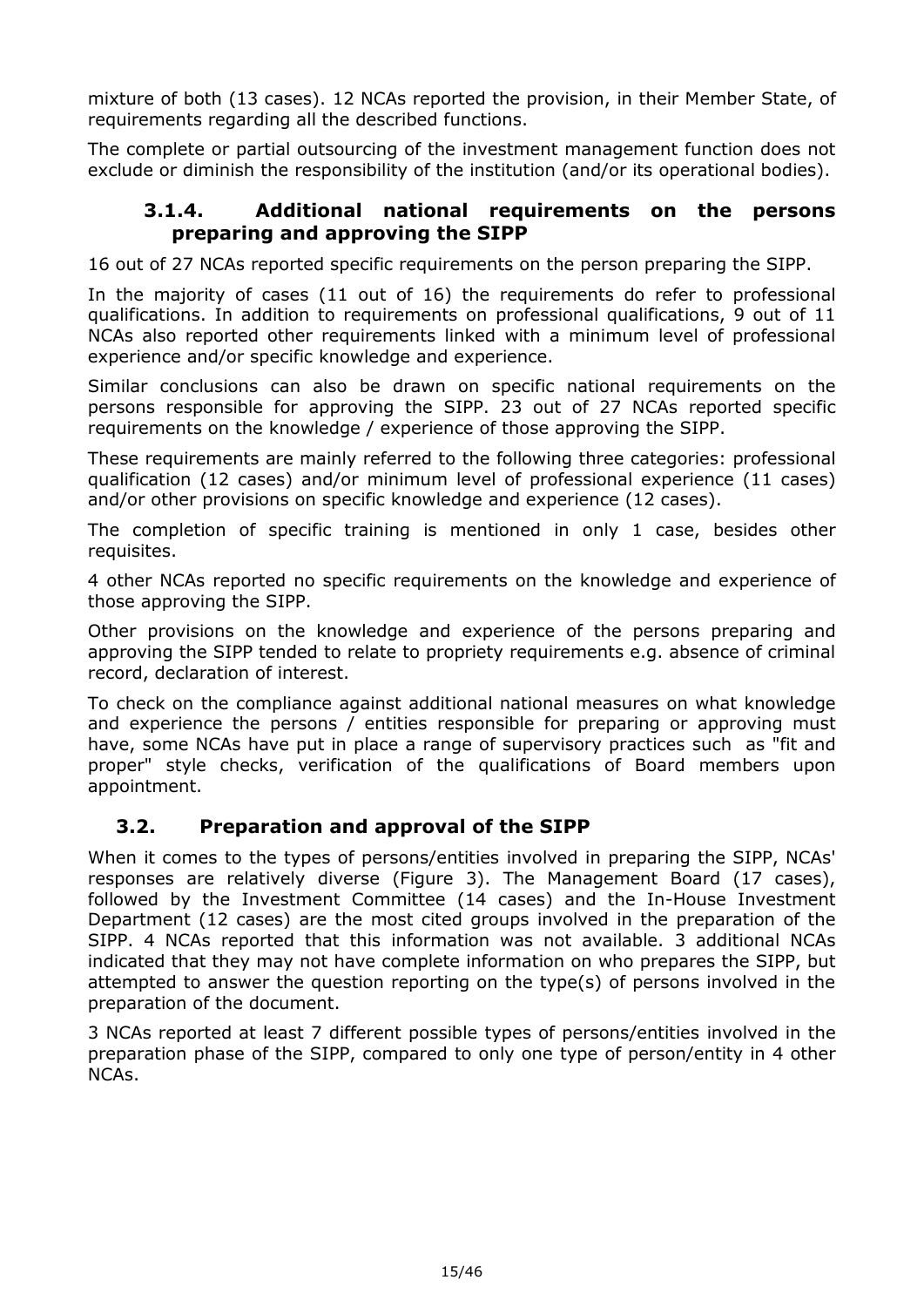### **Figure 3: Who is (involved in) preparing the SIPP (number of cases reported by NCAs)**



Figure 4 indicates that for a large majority (23 out of 27 NCAs) the Management Board is either fully or partly, in conjunction with the Supervisory Board, responsible for approving the SIPP. In all 23 NCAs, there are minimum requirements on the knowledge and experience of Management Board members with respect to the investment policy. For the remaining 4 cases, the Supervisory Board is also jointly responsible for the approval of the SIPP. There were no cases where a depositary is involved in the preparation of the SIPP. In 16 out of 27 cases, the Management Board who is responsible for approving the SIPP is also involved in its preparation.

#### **Figure 4: Who approves the SIPP**

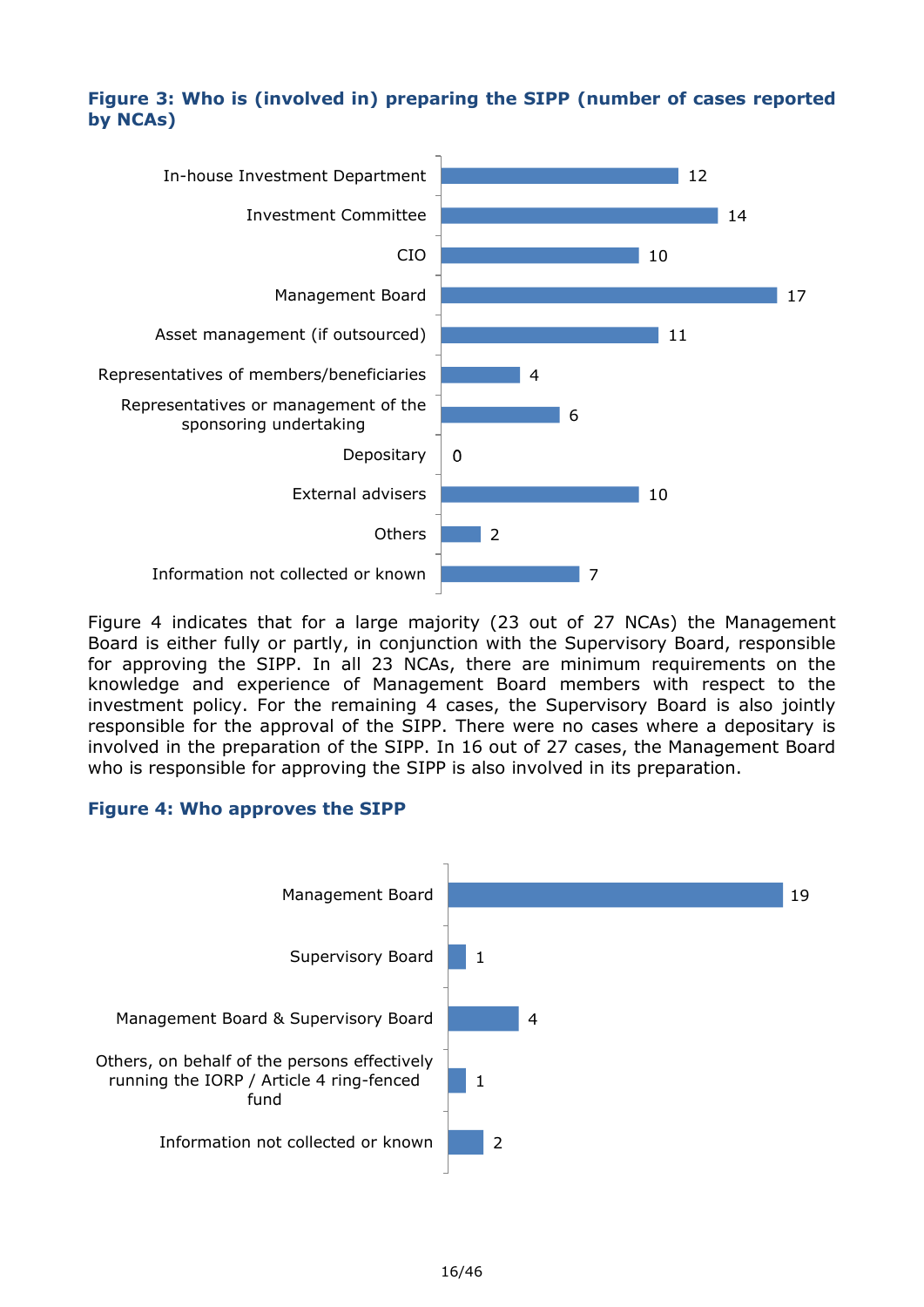### <span id="page-16-0"></span>**3.3. Content of the SIPP**

Since Article 12 of the IORP Directive sets minimum content for the SIPP $<sup>6</sup>$ , the peer</sup> review sought to examine:

- Any additional national measures prescribing what to include in the SIPP, how to structure it and why;
- Any cases and conditions under which the same IORP / Article 4 ring-fenced fund may need to provide different, separate SIPPs to the NCA;
- Any NCA support given to IORPs / Article 4 ring-fenced funds on the structure and content, why and how;
- Any trends and drivers for common market practices in terms of the SIPP structure and/or content.

### **3.3.1. Level of prescription on the SIPP structure and content**

18 out of 27 NCAs reported requirements on additional elements to be provided in the SIPP relative to the minimum content specified in Article 12 of the IORP Directive.

The majority of additional content requirements are defined in national law/regulation in 14 out of 18 cases.

National measures on the SIPP content in supplement to Article 12 of the IORP Directive relate to information on:

- Scope (13 out of 18 cases);
- Governance and risk management (12 out of 18 cases);
- Elements of Article 18 of the IORP Directive with respect to Investment Rules and Prudent Person Rule (12 out of 18 cases);
- Detail of the Strategic Asset Allocation (11 out of 18 cases).

#### **The most commonly cited elements required in the SIPP content in addition to Article 12 provisions include:**

- Detail of the Strategic Asset Allocation;
- Definition of risks and risk measurement, risk appetite;
- Investment objectives;

-

- Governance of investment decisions: process of taking investment decisions, requirements on decision-makers, methods of reporting, independent monitoring, risk management and assessment including required elements of risk management process;
- Elements of the Prudent Person Rule, in particular with regard to investment in derivatives and other high risk asset classes, investment limits and restrictions.

<sup>6</sup> According to Article 12 of the IORP Directive, the SIPP should, at least, contain the following three elements: 1) the investment risk measurement methods, 2) the risk-management processes implemented and 3) the strategic asset allocation with respect to the nature and duration of pension liabilities.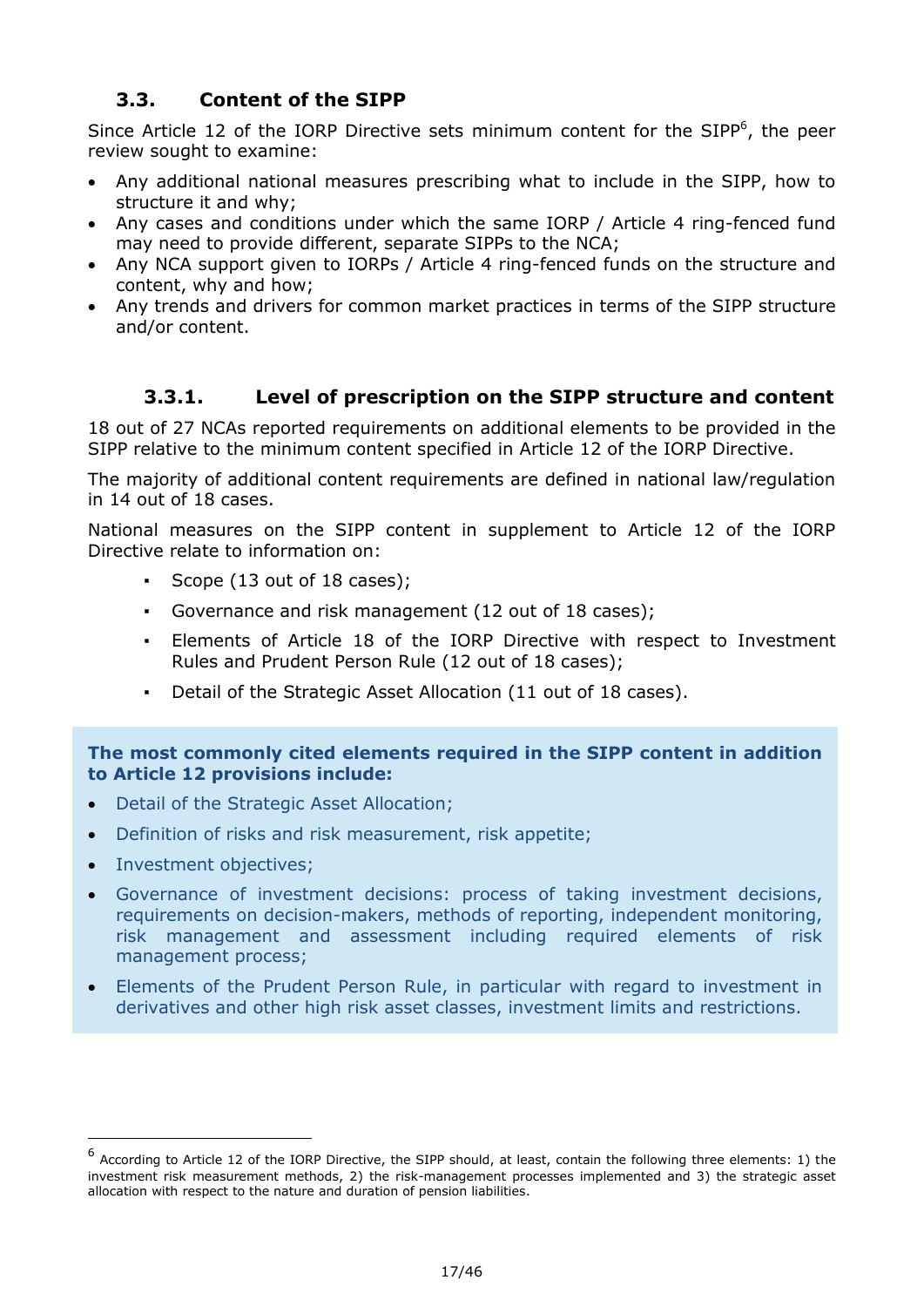National content requirements on information relating to benchmarks, expected returns or Environmental, Social and Governance (ESG) matters are the exception rather than the norm. For instance, national requirements about ESG considerations with respect to the SIPP were only reported for 5 cases.

Figure 5 provides a more detailed, itemised list of additional national measures and supervisory practices with respect to the SIPP content.





### **3.3.2. Additional NCA support to IORPs / Article 4 ringfenced funds on the SIPP content**

The majority of NCAs (22 out of 27) provided in various degrees and forms additional explanations to IORPs / Article 4 ring-fenced funds with respect to the SIPP content. 5 NCAs did not provide any specific explanations on SIPP content. The reasons for not providing further explanations on elements of the SIPP content are worth noting.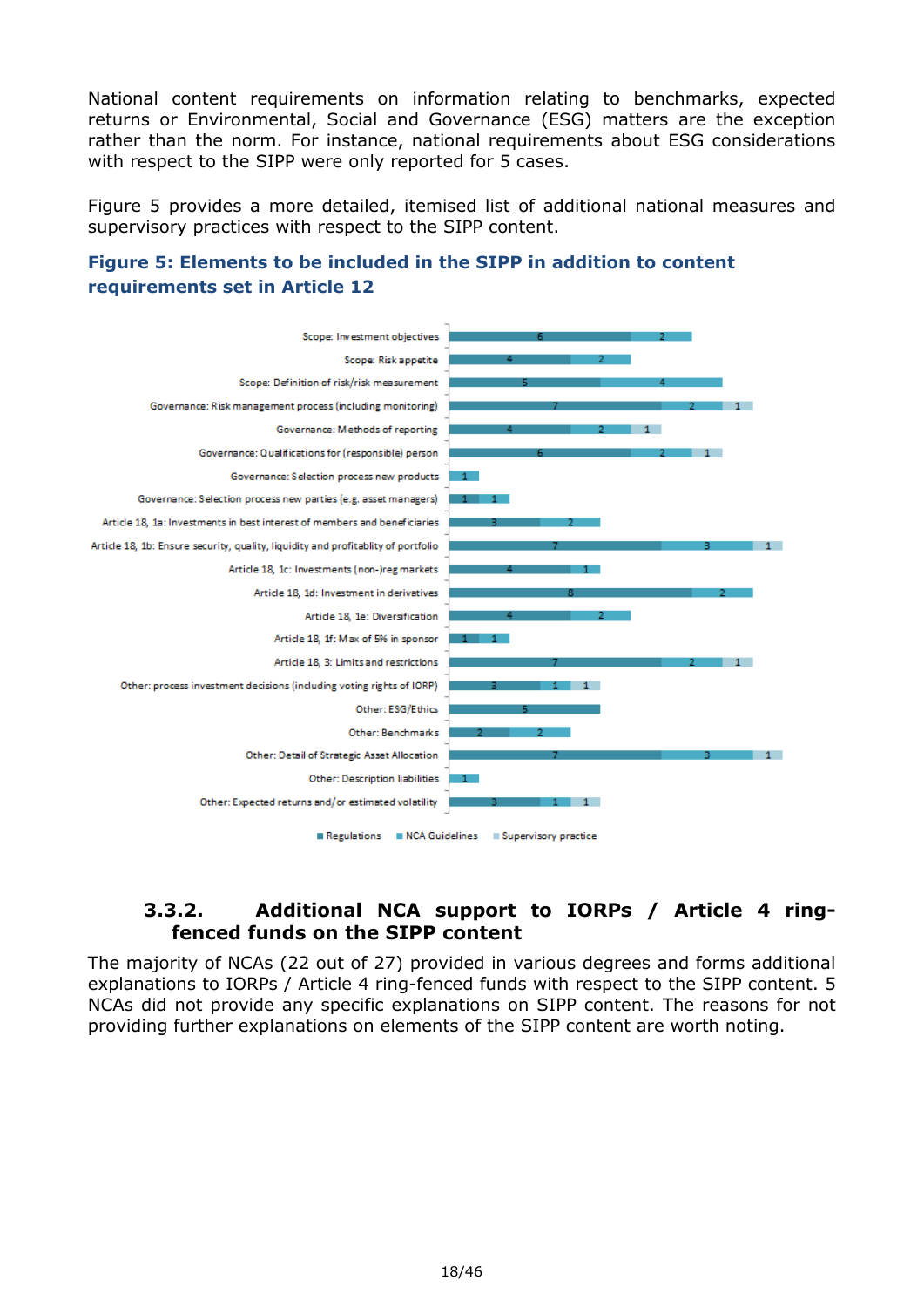#### **The main reasons for the absence of additional explanations with regard to (aspects of) the SIPP content included**:

- A small IORP market enabling relevant NCAs to have more tailored one-to-one (formal or informal) contacts with IORPs / Article 4 ring-fenced funds, in line with the application of the proportionality principle;
- No requests from IORPs / Article 4 ring-fenced funds;
- Interactions between IORPs and NCA during pre-authorisation;
- Self-explanatory legislation / detailed regulations about the content of the SIPP.

#### **In contrast, the most common areas cited in NCAs' guidance related to:**

- The structure of the SIPP (11 cases);
- Implementing risk management process (9 cases);
- Strategic asset allocation (8 cases).

-

#### **5 NCAs issued formal guidance specifically on the SIPP content whilst 6 other NCAs reported that explanations on the SIPP content were embedded in other guidance.**

With respect to the timeliness of NCA guidance provided on the SIPP content, NCAs provided explanations or guidance equally before, during and after the preparation of the SIPP and following an event (e.g. on-site visit). In 5 out of 27 cases, NCAs offered guidance / explanations on (aspects of) the SIPP content at all these stages.

As mentioned previously, the provisions of Article 12 introduced new qualitative requirements with respect to risk management for the majority of NCAs irrespective of the presence of a document similar to the SIPP prior to the IORP Directive. In practice, however, only 9 NCAs provided additional guidance/explanations on "risk management processes" as requested in Article 12 of the IORP Directive.

Furthermore, in light of a recent EIOPA report conclusion<sup>7</sup> on the need to improve the link between the investment policy/SIPP and the characteristics of the scheme membership, the peer review explored the extent to which NCAs provided additional guidance for IORPs / Article 4 ring-fenced funds to describe in the SIPP their internal organisation with regard to setting up the investment policy and in particular with respect to:

- How the investment policy is "geared to the membership structure" as cited in Recital 31 of the IORP Directive;
- How IORPs / Article 4 ring-fenced funds have set the risk objective(s) and thereby their risk appetite;
- How IORPs / Article 4 ring-fenced funds have set the (funding) return objective(s) in light of membership characteristics, and where applicable, sponsor position.

<sup>&</sup>lt;sup>7</sup> The [2015 EIOPA Report on Investment Options for Occupational DC Members](https://eiopa.europa.eu/Publications/Reports/2015-01-29_Final_report_on_investment_options.pdf#search=investment%20options) highlighted a supervisory risk for potentially unsuitable investment policy, especially in cases where members have no investment choice or tend to be in default investment arrangements. The report concluded on the need to improve the link between the SIPP and the characteristics of the target group/membership.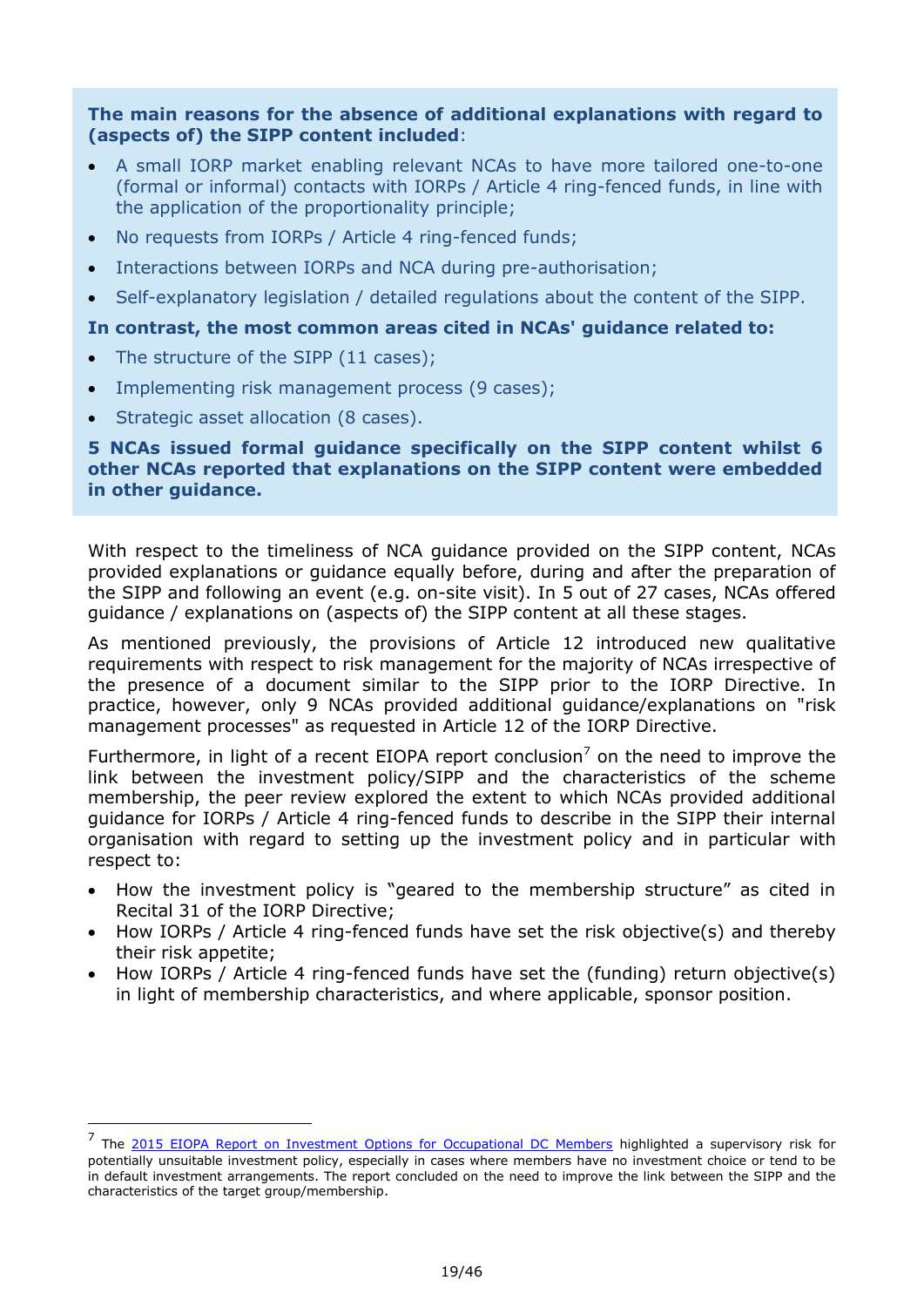Only a minority of NCAs provided additional guidance on these three aspects (Figure 6). 3 NCAs provided additional guidance on how the investment policy is "geared to the membership structure" and how to set the return objective(s) in light of membership characteristics and, where applicable, sponsor position.

6 NCAs provided additional explanations on how to set risk objective(s) and hence risk appetite.



### **Figure 6: Number of NCAs who provided guidance / explanations on:**

When it comes to providing additional explanations on what "a significant change" that may trigger a review of the SIPP may be, only 2 NCAs gave additional guidance to IORPs / Article 4 ring-fenced funds. Self-explanatory legislation and minimum qualifications and/or professional experience requirements on the persons responsible for approving the SIPP tend to explain why most NCAs did not deem necessary to issue further guidance on "significant change".

Whilst the majority of NCAs did not offer any additional explanations on "significant change" to IORPs / Article 4 ring-fenced funds, they were able to provide information on the most common triggers based on the NCAs' market knowledge.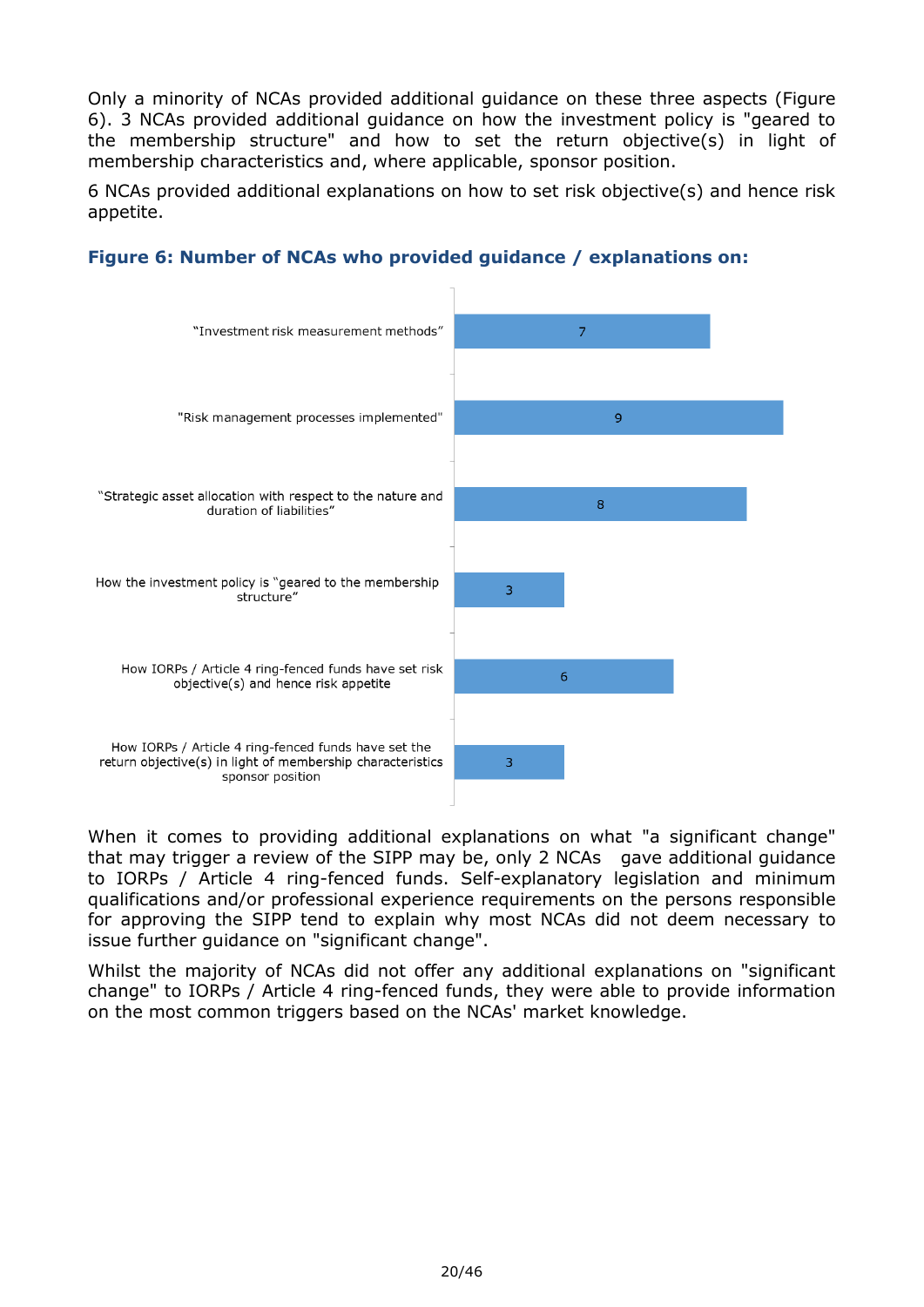**The most common triggers for an IORP/Article 4 ring-fenced fund to review the SIPP in light of a "significant change"<sup>8</sup> included**:

• Changes in national law;

-

- Change in investment policy / asset allocation / investment limits (as a result of market condition, review expected investment returns, benchmarks review, new instruments available, changes in risk profile);
- Adaptation to liabilities in the IORP / Article 4 ring-fenced fund;
- Organisational change in investment process or in the IORP / Article 4 ringfenced fund.

### **3.3.3. SIPP: a document that comes in all shapes and sizes**

For the majority (19 out of 27 NCAs), the SIPP is a stand-alone document. In 8 cases, the SIPP is part of a larger supervisory document. Amongst these 8 cases, the nature of document in which the SIPP content is included differs. For instance, the SIPP may be part of a document disclosed to new members or the IORP's annual report or a technical report requested by the NCA.

If not included as part of a larger supervisory or disclosure document, in the majority of Member States, the SIPP is expected to be provided to the NCA as a single document, notwithstanding the fact that the SIPP may be structured in such a way as to reflect specificities of the investment policy (e.g. SIPP annexes reflect specific investment elements relating to a sponsor in the case of an IORP providing a multiemployer scheme).

The majority of NCAs reported receiving a diverse range of SIPPs both in terms of its content, size and structure. Such differences in the size and structure of the SIPP may be explained by the nature and level of complexity of the IORP / Article 4 ring-fenced fund. In contrast, detailed requirements on the SIPP structure set in national law represent the main reason for IORPs / Article 4 ring-fenced funds to provide similarly structured SIPPs. In a few cases, guidelines or template provided by NCAs may help explain similarities in the SIPP structure. In other cases, it is worth noting that market practices may also lead to producing similar SIPPs either through market-led initiatives or as a result of the small size of the IORP sector<sup>9</sup>. The peer review's assessment included an examination of the potential interactions between supervisory and market practices and, in particular, the extent to which NCAs' supervisory practices with respect to the content and structure of the SIPP may have been developed in response to specific market practices and vice versa.

<sup>8&</sup>lt;br>Note that some significant changes are specific to the types of pension plans/products e.g. DB pension scheme

<sup>&</sup>lt;sup>9</sup> A few NCAs reported that they tend to receive similar SIPPs because the preparation of the SIPP for the very few IORPs in operation is carried by the same, small pool of external consultants.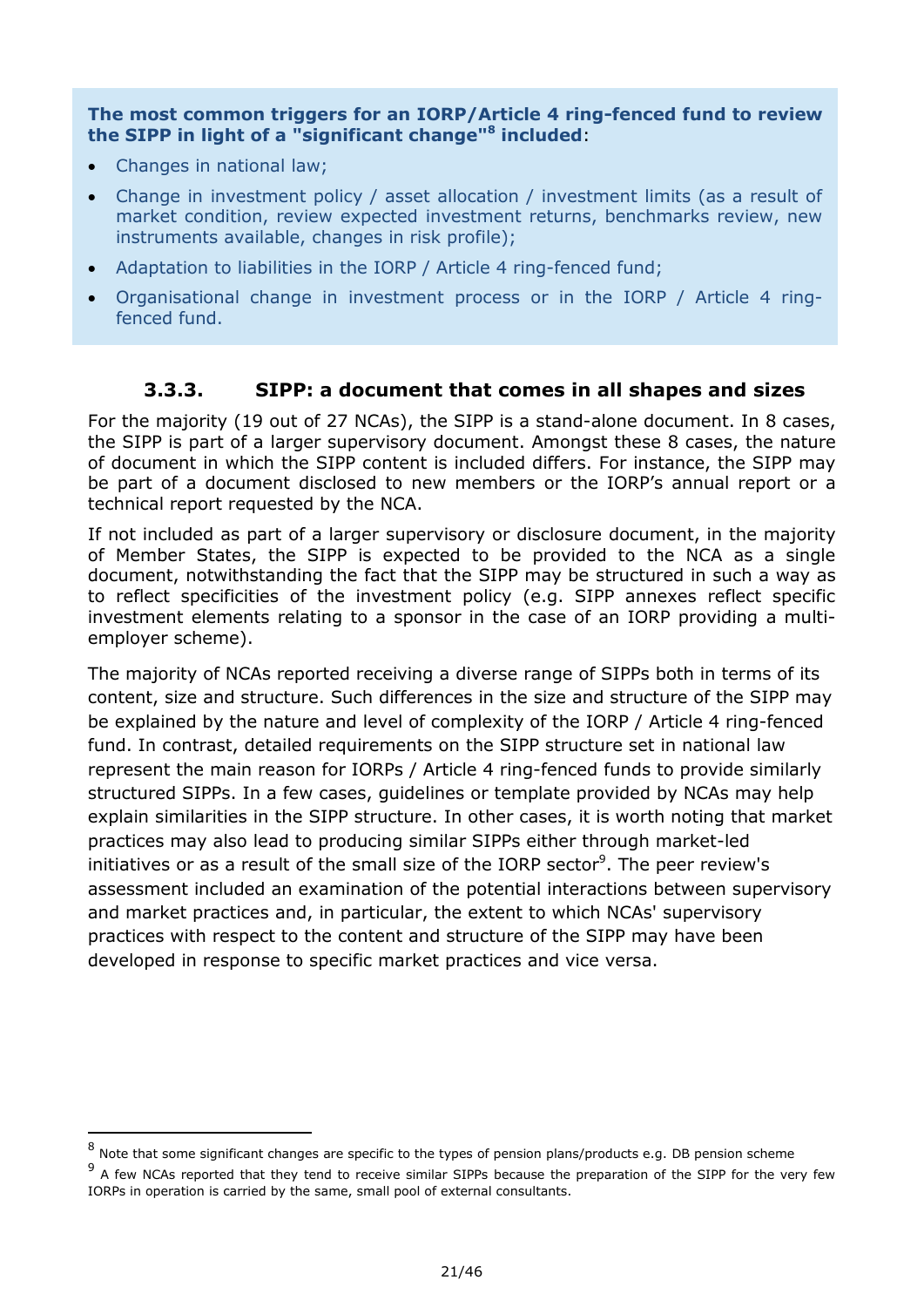There are examples of voluntarily market-led initiatives that have developed a standardised template for IORPs. Furthermore, a lot of academic and industry work to develop good market practices with respect to the investment policy and SIPP has been done. Most of the academic and industry literature focus on providing some guidance to occupational pension funds on the purpose of the SIPP, how it should be used as part of the pension fund's internal governance (e.g. checklist), how to develop an investment policy including setting up investment beliefs, objectives and risk appetite<sup>10</sup>, what information should be in the SIPP and how to structure the latter<sup>11</sup>.

### <span id="page-21-0"></span>**3.4. Use of the SIPP as a supervisory tool**

This section analyses the extent to which, and if so how, NCAs have used in practice the SIPP as a tool to monitor, check and assess the investment practices of IORPs / Article 4 ring-fenced funds. In doing so, the peer review also examined the degree to which:

- The SIPP is pro-actively used as a primary supervisory tool (ex-ante) and/or at the forefront of a wider supervisory process, so-called "push" instrument (e.g. the SIPP is one of the key documents used for the selection of on-site inspections);
- The SIPP is used as a secondary and ex-post "pull" instrument within the NCAs' wider supervisory framework. The NCA may use alternative supervisory instruments as part of its core supervisory framework, therefore explaining why the SIPP is used on an ad-hoc basis.

In both cases, the peer review's assessment also aimed to establish the degree to which the SIPP is "integrated" within NCAs' wider supervisory framework, notwithstanding the nature and size of the IORP sector, in addition to the existence and usage of the SIPP (or document similar to the SIPP) in supervision prior to the IORP Directive.

To establish if the SIPP is used as a push and/or pull instrument, the peer review analysed:

- the processes and instruments NCAs put in place including the frequency and means for collecting the SIPP;
- what information in the SIPP NCAs use (e.g. quantitative, qualitative) and how;
- what supervisory means NCAs use to perform their duties;
- what alternative instruments NCAs use in cases where the SIPP plays little or no role in supervision.

To determine how NCAs use the SIPP in supervision, the peer review's assessment first consisted of understanding if NCAs require a systematic submission of the SIPP given certain conditions such as a set time limit or, alternatively, if the SIPP would only be provided occasionally upon request from the NCA.

-

<sup>10</sup> K. Koedijk & A. Slager (2011) *Investment Beliefs: A Positive Approach to Institutional Investing*, Palgrave MacMillan.

J. Gray (2009) "Rethinking Investment Beliefs in a Time of Crisis: The Calming Hand of Philosophy", *Rotman International Journal of Pension Management*, Volume 2, Issue 1.

<sup>11</sup> CFA Institute (2010) *Elements of an Investment Policy Statement for Institutional Investors*.

M. Boone & L. Lubitz (2004) *Creating an Investment Policy Statement: Guidelines and Templates*, FPA Press.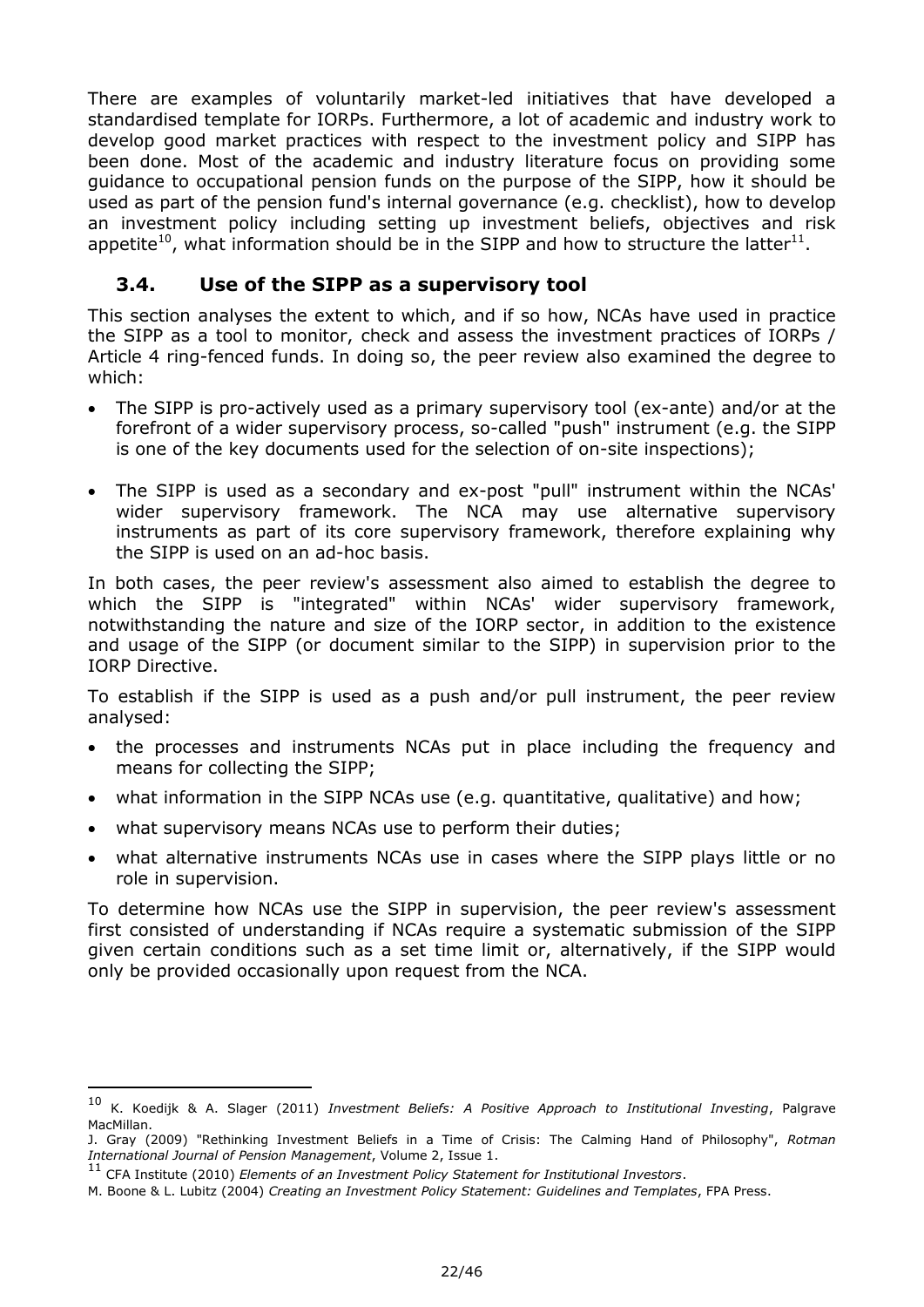**Figure 7: On-request or mandatory systematic submission of the SIPP (number of NCAs)**



In 16 cases, it is mandatory for IORPs to provide the SIPP to NCAs. In the remaining 11 NCAs, IORPs and Article 4 ring-fenced funds must only provide the SIPP upon request of the NCA. In 7 out of these 11 NCAs, the SIPP is solely used as a pull instrument which may be requested in the course of an on-site inspection. In 4 NCAs, it is worth stressing that although the SIPP does not need to be provided to the NCAs on a regular basis, these NCAs may still use the SIPP as a push instrument on an adhoc basis e.g. during off-site or on-site investigations.

### **3.4.1. Communication channels used to obtain the SIPP when required to submit**

The channels available to IORPs / Article 4 ring-fenced funds to submit the SIPP to NCAs vary and, often depend on how the NCA uses the SIPP. Sending the SIPP electronically either by email or using a secure online platform is possible to IORPs / Article 4 ring-fenced funds in 21 cases. Paper-based channel to submit the SIPP to the NCA is used in 21 cases. In 6 out of these 21 cases, paper-based SIPP is the only channel to be used. Similarly, in 5 NCAs, the SIPP can only be submitted via electronic means to NCAs via email or using a secure online platform. In 2 cases, all 3 channels are available.

#### **The reasons for collecting the SIPP via an online platform vary** and include:

- secure and cost-effective instrument to collect the SIPP;
- enabling the NCA to have a quick and easy access to the SIPP;
- enabling automated feeds of SIPP quantitative data (e.g. Strategic Asset Allocation) into the NCA's risk-based model or other tools used for risk identification, compliance sense checks.

Whilst secure web-based platforms for collecting the SIPP tend to be used by NCAs who regularly request IORPs / Article 4 ring-fenced funds to submit SIPP, the analysis did not show any apparent link between NCAs' channel choice for collecting the SIPP and NCAs' supervisory practices with regard to monitoring the timely submission of the SIPP, especially in Member States with a mandatory time limit set in national law.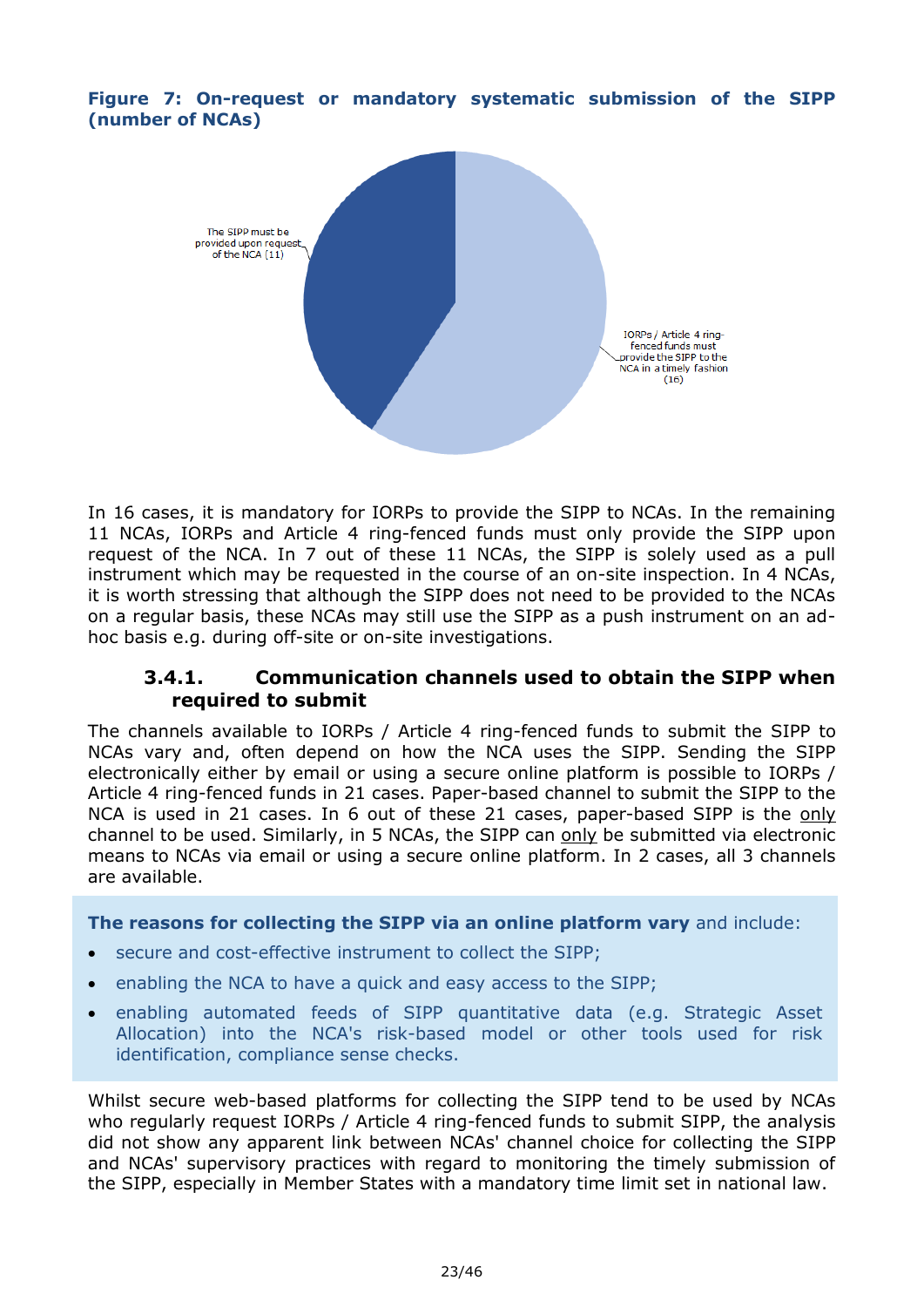### **3.4.2. Time limit to submit the SIPP**

13 out of 27 NCAs indicated that a time limit is set in national law requiring IORPs / Article 4 ring-fenced funds to submit the SIPP to them. In 9 out of these 13 cases, the time limit refers to a period following approval of the SIPP ranging from just a few days to a few months. In 2 cases, there are two separate time limits distinguishing between amendments to existing SIPPs or new SIPPs. In 3 other cases, the time limits refer to either a specific point in time or period associated with the business/financial year. 2 NCAs have put in place practices to monitor the timely submission of the SIPP. 11 out of 13 Member States with a time limit set in national law for submitting the SIPP also have mandatory requirement for IORPs to submit the SIPP to the NCA. The following Figure provides an overview of the range and circumstances associated with the time limit.

#### **Figure 8: Diversity of time limits set in national law**

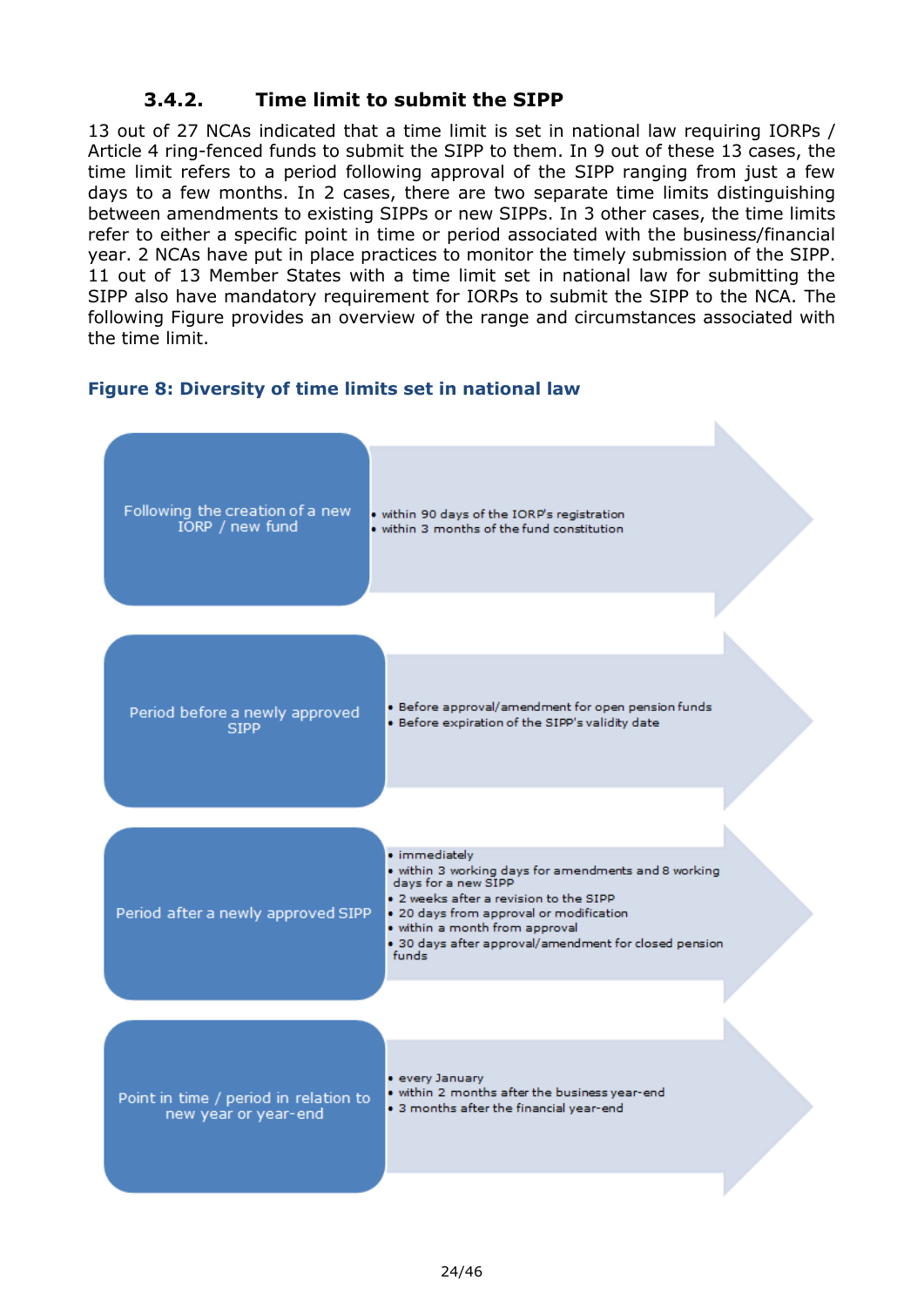In 4 Member States, there are national measures requiring IORPs to send the SIPP to the NCA but the time limit for submitting the SIPP to the NCA is not specified in national law.

#### **Reasons for not having a time limit at national level include:**

- No legal requirement on IORPs to make the SIPP available to the NCA unless requested but in a few cases there is a supervisory practice setting expectations on the timeliness for submitting the SIPP;
- Obtaining the SIPP and related material as part of on-site inspections or compliance exercise;
- The SIPP is only submitted once to the NCA during the application/authorisation process of new IORPs;
- The SIPP (including any changes) must first be pre-approved by the NCA.

### **3.4.3. Frequency of reviewing the SIPP for the majority of IORPs / Article 4 ring-fenced funds in practice**

14 out of 27 NCAs reported that the majority of IORPs / Article 4 ring-fenced funds tend to review the SIPP every 3 years as prescribed in Article 12 of the IORP Directive, with the exception of cases when a significant change in the investment strategy is identified. In 1 case, IORPs and Article 4 ring-fenced funds may review the SIPP more frequently than annually. Unsurprisingly, in 11 out of these 14 cases IORPs / Article 4 ring-fenced funds must submit any newly approved (amended) SIPP to the respective NCAs. 6 NCAs do not collect information on the frequency of SIPP reviews.

### **Figure 9: Frequency of SIPP review for the majority of IORPs by NCA response**

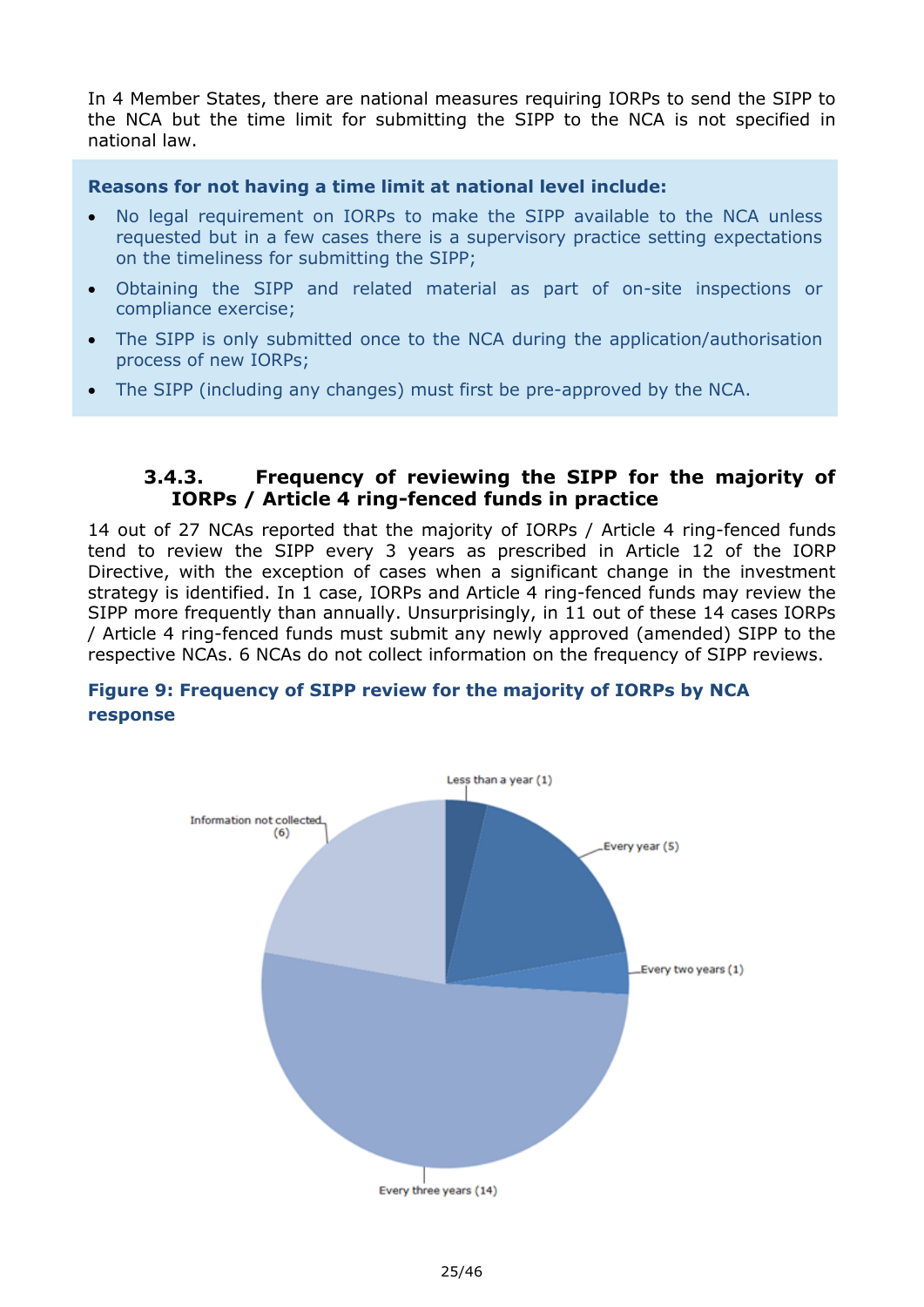11 out of 16 NCAs where newly approved SIPPs must systematically be submitted reported that the majority of IORPs review the SIPP every 3 years.

### **3.4.4. SIPP as a push and/or pull supervisory instrument**

To evaluate the extent to which the SIPP is used in supervision, one can look at the SIPP's usage according to the following two categories:

As a **"push" instrument**, the SIPP is used proactively and **ex-ante** as (one of) the main supervisory tool(s) within the NCA's core supervisory framework (e.g. the SIPP is one of the key documents used for the selection of on-site inspections).

As a **"pull" instrument**, the SIPP tend to be used **ex-post** as a secondary tool within the NCAs' wider supervisory framework (e.g. the SIPP is only requested as a result of the NCA's triennial "business as usual" on-site inspection). This is because the NCA would use other primary supervisory instruments as part of its core supervisory framework (e.g. for risk identification) and may resort to using the SIPP in specific circumstances, possibly on an ad-hoc basis (e.g. the NCAs requests the SIPP during an on-site inspection which raised some concerns over the management of investment risk).

Based on the above 2 categories, 16 out of 27 NCAs have implemented supervisory practices seeking to use the SIPP both as pull and push instruments in supervision.

4 NCAs solely use the SIPP as a push instrument whilst the remaining 7 NCAs use the SIPP only as a pull instrument.

The main use of the SIPP as a push instrument (20 out of 27 cases) relates to supervisory practices seeking to perform initial compliance/consistency checks<sup>12</sup> and/or identify risk. Many NCAs perform consistency checks of the SIPP with regular reports on actual investment portfolio. In 8 out of 20 cases, the SIPP is also used for the registration/authorisation of new IORPs.

As a pull instrument, the majority of supervisory practices (23 out of 27 cases) refer to using the SIPP during on-site inspections<sup>13</sup>. In 4 cases, the SIPP can be used to either assess the knowledge and competence or train the persons responsible for approving the SIPP with respect to the investment policy. In 3 cases, the NCA can use the SIPP, amongst other information sources, to assess the competence of the persons effectively running the IORP with respect to the investment policy.

In 3 cases, the SIPP is not seen as an important tool due to nature, size of the IORP or Article 4 ring-fenced fund sector or the use of alternative supervisory instruments in place such as Solvency II.

In 4 NCAs, the SIPP is first regarded as a market practice to the extent that it is an important market tool for the IORP to communicate its investment strategy to investment or risk managers.

-

<sup>&</sup>lt;sup>12</sup> e.g. vis-à-vis investment rules set in Article 18 of the IORP Directive and/or additional national investment restrictions, consistency checks against actual investment portfolio or with other documents provided by the IORP/Article 4 ring-fenced fund

<sup>&</sup>lt;sup>13</sup> e.g. the NCA may verify compliance vis-à-vis investment rules, strategic asset allocation etc during the on-site inspection, especially in cases where the NCA only requests the SIPP during on-site inspections. The NCA may also perform a qualitative assessment of the SIPP with respect to risk management and associated processes or internal controls.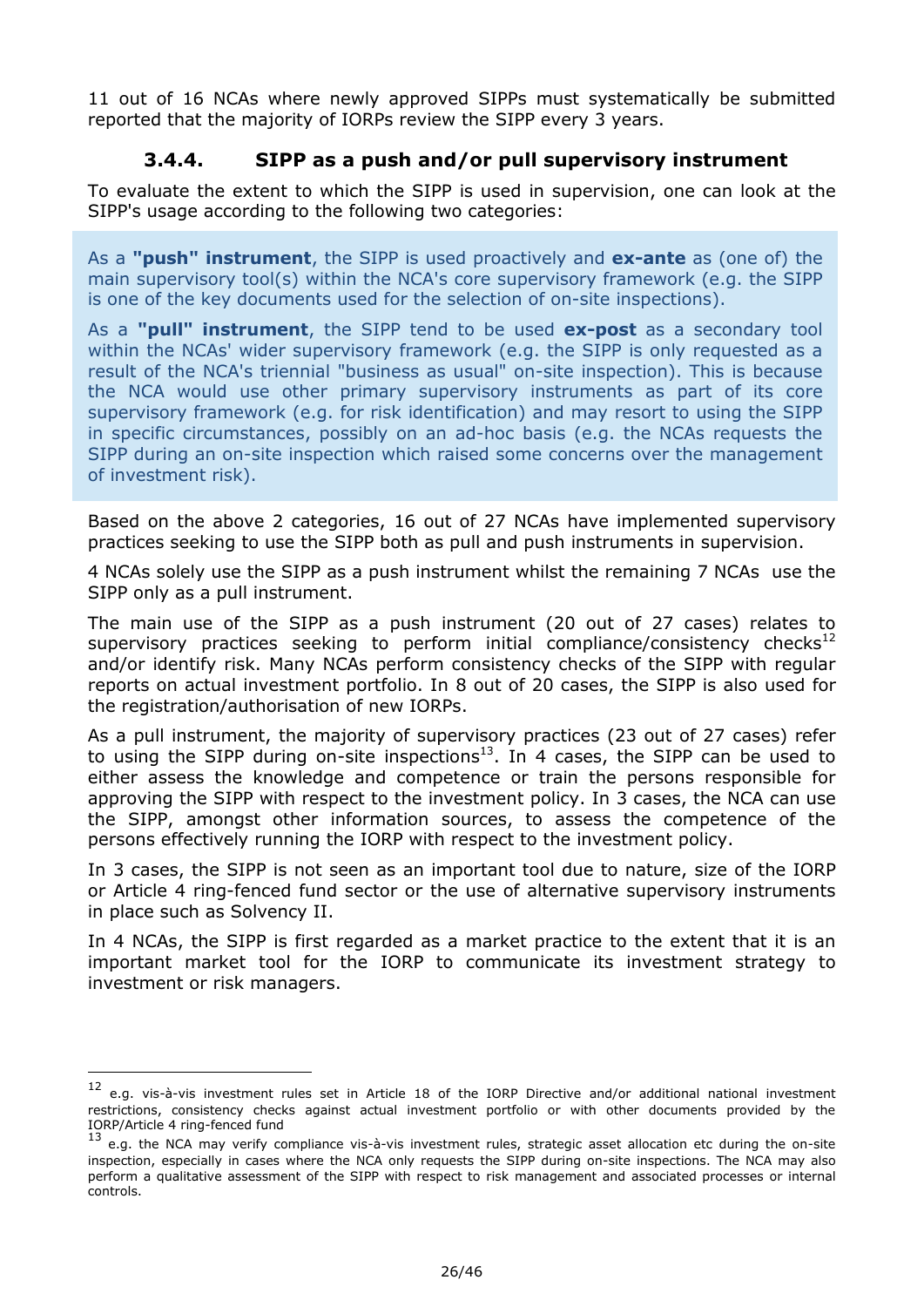The peer review's assessment found 2 cases with the most extensive use of the SIPP which has been embedded in the core of the NCAs' supervisory framework. This prompted a visit to 2 NCAs.

Whilst the SIPP is a document including both quantitative and qualitative information, it is interesting to note that NCAs' use of the SIPP in supervision varies widely. Some NCAs may primarily use the SIPP's quantitative content for off-site desk analysis whilst other NCAs may, in addition, assess its qualitative content as a governance document as part of off- and/or on-site supervision.

In the context of using the SIPP as a push and/or pull instrument, it is not surprising to find that 14 out of the 16 NCAs who use the SIPP as both push and pull instrument tend to use both qualitative and quantitative information (see Figure 10).

### **Figure 10: Nature of information extracted from the SIPP in relation to using the SIPP as a push and/or pull instrument**



6 out of 7 NCAs who only use the SIPP as a pull instrument focus on the qualitative information which corroborates with performing a more qualitative assessment of the investment policy e.g. evaluation of risk management processes supporting the execution of the investment policy during on-site inspections.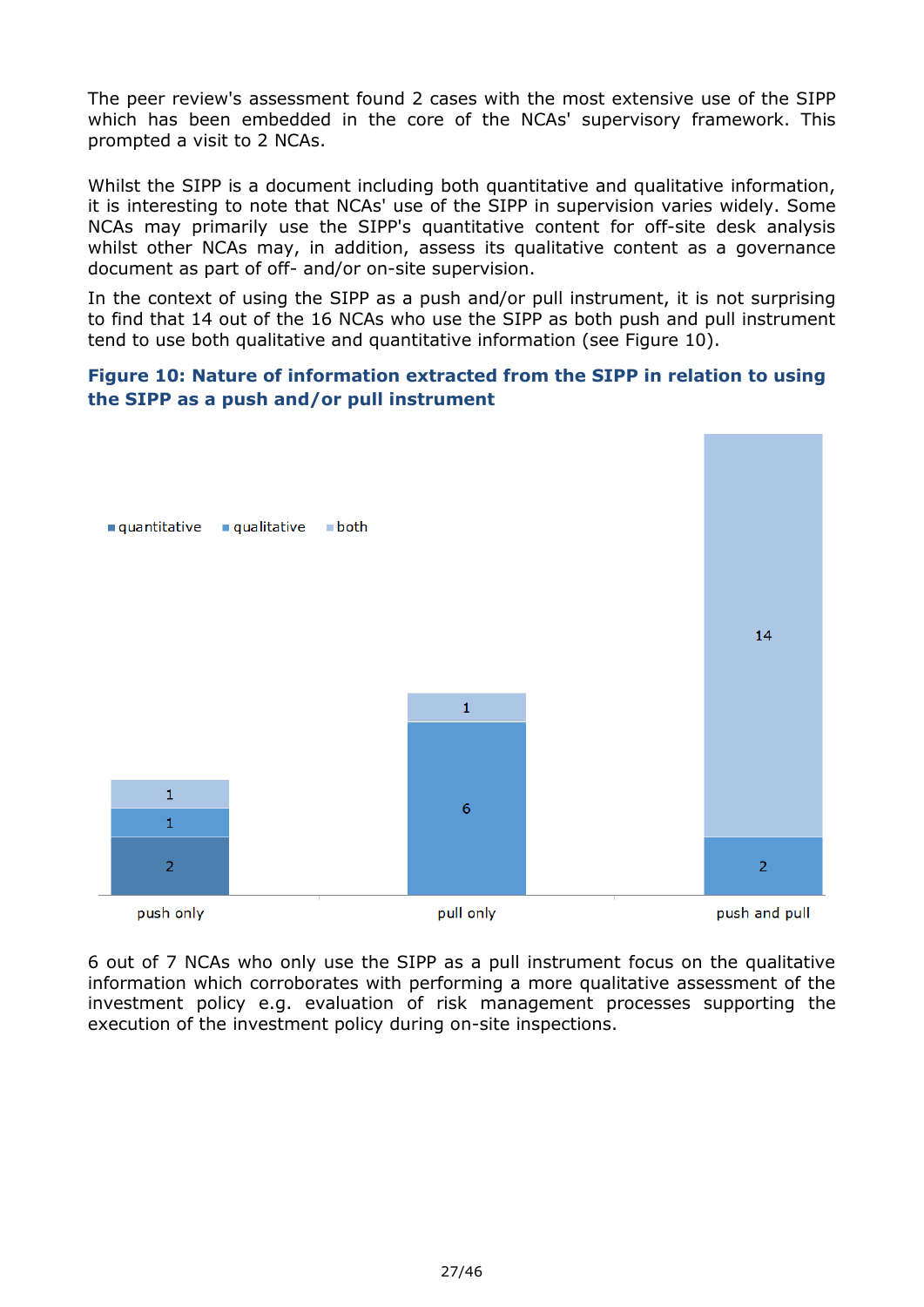Unsurprisingly, all 7 NCAs who provided additional guidance to IORPs/Article 4 ringfenced funds on "risk management processes implemented" have supervisory practices that use the SIPP's qualitative information.

To perform their duties, NCAs have a range of supervisory means to choose from. In the context of using the SIPP in supervision, the **most commonly used supervisory means** include:

- Requesting reports on funds' investments;
- Performing on-site inspections;
- Carrying out consistency checks with other documents;
- Conducting interviews.

NCAs whose IORP sector solely runs occupational DC pensions, tend to conduct consistency checks on the investment policy through the regular reporting of funds' investments.

In 2 cases, NCAs also reported requesting information from other NCAs/public bodies.

In 5 cases, NCAs may request information from third parties.

In 2 cases, under specific conditions the SIPP may be provided alongside the IORP's recovery plan.

16 out of 27 NCAs reported having encountered cases of non-compliance.

In 13 out of these 16 cases, the provision of an incomplete SIPP was the most common cause for non-compliance.

5 NCAs identified actual cases of non-compliance whereby the SIPP was submitted after the 3-year deadline. In all 5 Member States, it is mandatory for IORPs to provide the SIPP to the NCA.

Failure to review the SIPP following a significant change was identified as a reason for non-compliance in 4 cases.

**Cases of non-compliance** tend to be identified by NCAs who:

- require the systematic submission of the SIPP either on a regular basis or upon a newly approved SIPP (Figure 11);
- use the SIPP as both push and pull instrument (Figure 12).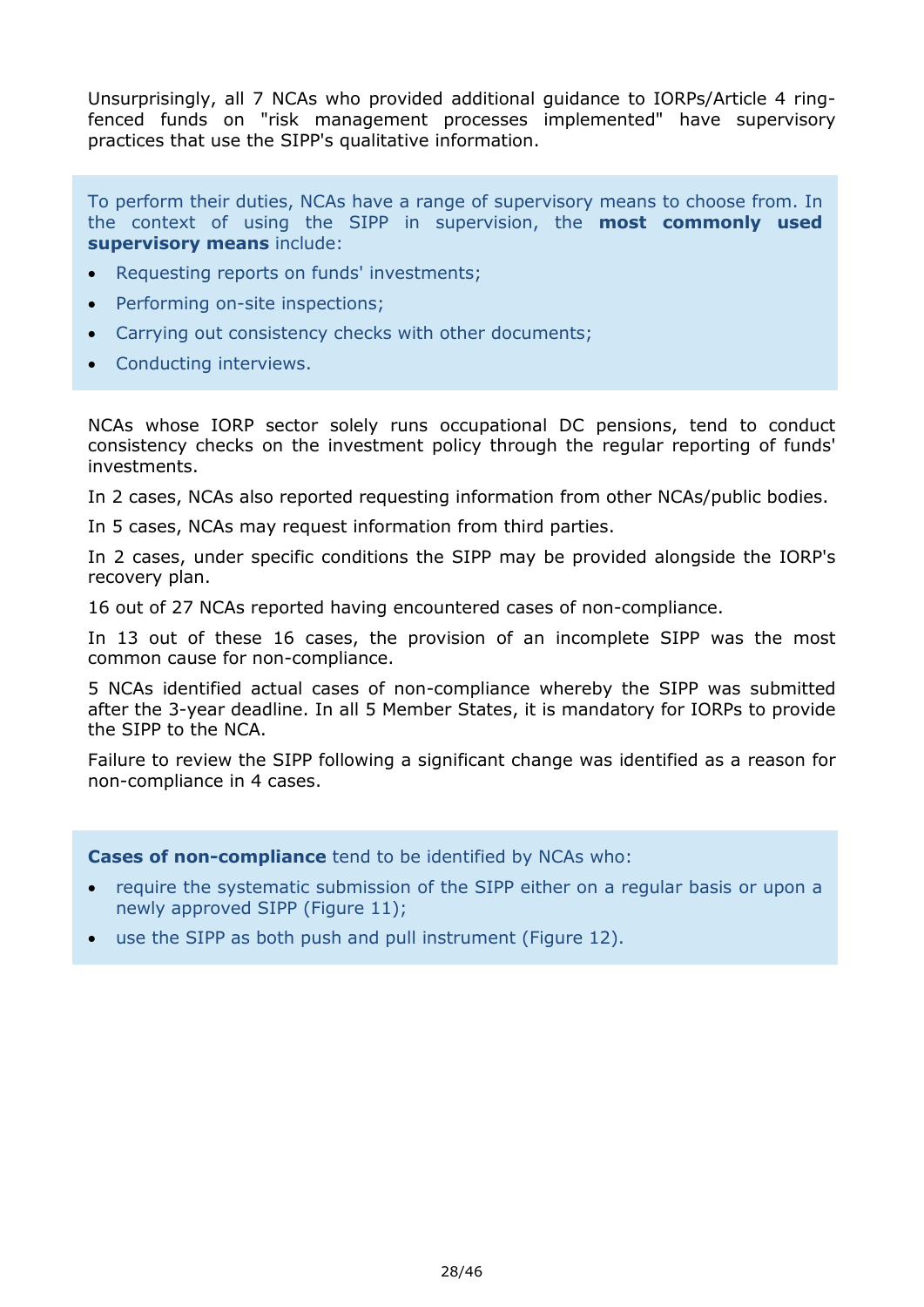### **Figure 11: Non-compliance split by the nature of NCA request of the SIPP**



Reqular collection of the SIPP  $\Box$  SIPP provided only upon NCA's request

#### **Figure 12: Non-compliance split by use of SIPP as pull/push instrument**

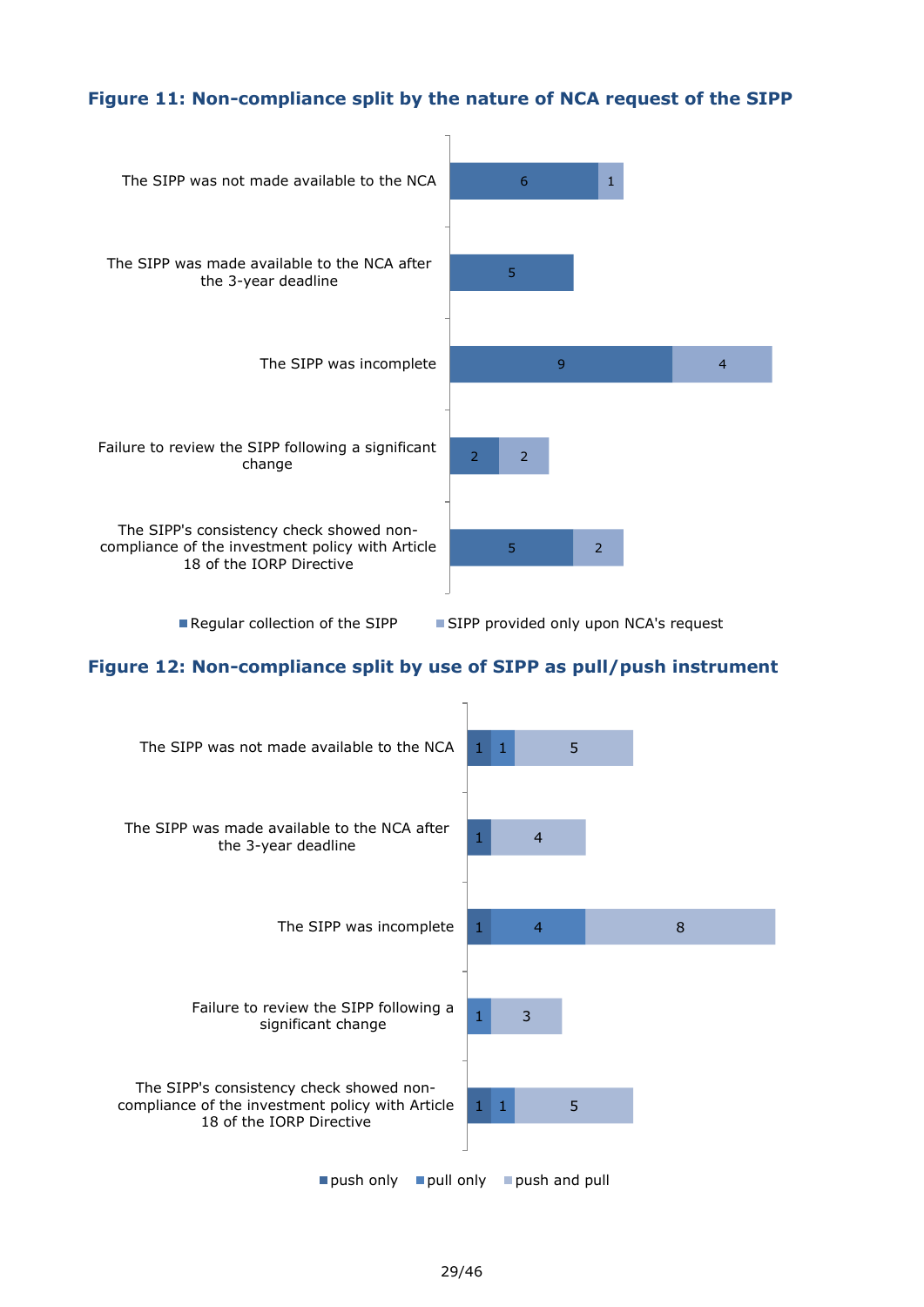### <span id="page-29-0"></span>**3.5. Use of the SIPP as a disclosure tool**

The peer review examined the extent to which:

- The SIPP may have been implemented as a secondary instrument to improve information disclosure in supplement to the provisions of Article 11 of the IORP Directive. Information disclosure could, for instance, be through proactive encouragement to IORPs to communicate the SIPP (or aspects of it) to members in an understandable manner or through a legal requirement to publish the SIPP on the IORP's website;
- NCAs may have coordinated the SIPP with other disclosure documents.

In 18 cases, the SIPP is disclosed upon request from members and beneficiaries as required by Article 11 of the IORP Directive.

8 out of 27 NCAs reported a legal requirement for IORPs / Article 4 ring-fenced funds to publish their SIPP (see Figure 13). In 6 out of these 8 cases, NCAs only supervise IORPs running "pure" occupational DC pensions where the investment policy directly impacts on members who are fully exposed to investment risk. Whilst the majority of NCAs did not report any requirements to publish the SIPP, a few NCAs indicated the existence of market practices whereby some IORPs/Article 4 ring-fenced funds voluntarily publish the SIPP.



#### **Figure 13: Use of the SIPP for transparency or disclosure purposes**

In 5 Member States, there are mandatory requirements to disclose the SIPP to (some) members/beneficiaries which are additional to Article 11 paragraph 3 of the IORP Directive<sup>14</sup>.

Overall, in 10 cases, the SIPP can therefore be deemed as a disclosure tool. In 7 out of these 10 cases, NCAs use the SIPP as a pull instrument. This often necessitates

-

<sup>14</sup> i.e. requirement to disclose the SIPP to members and beneficiaries upon their request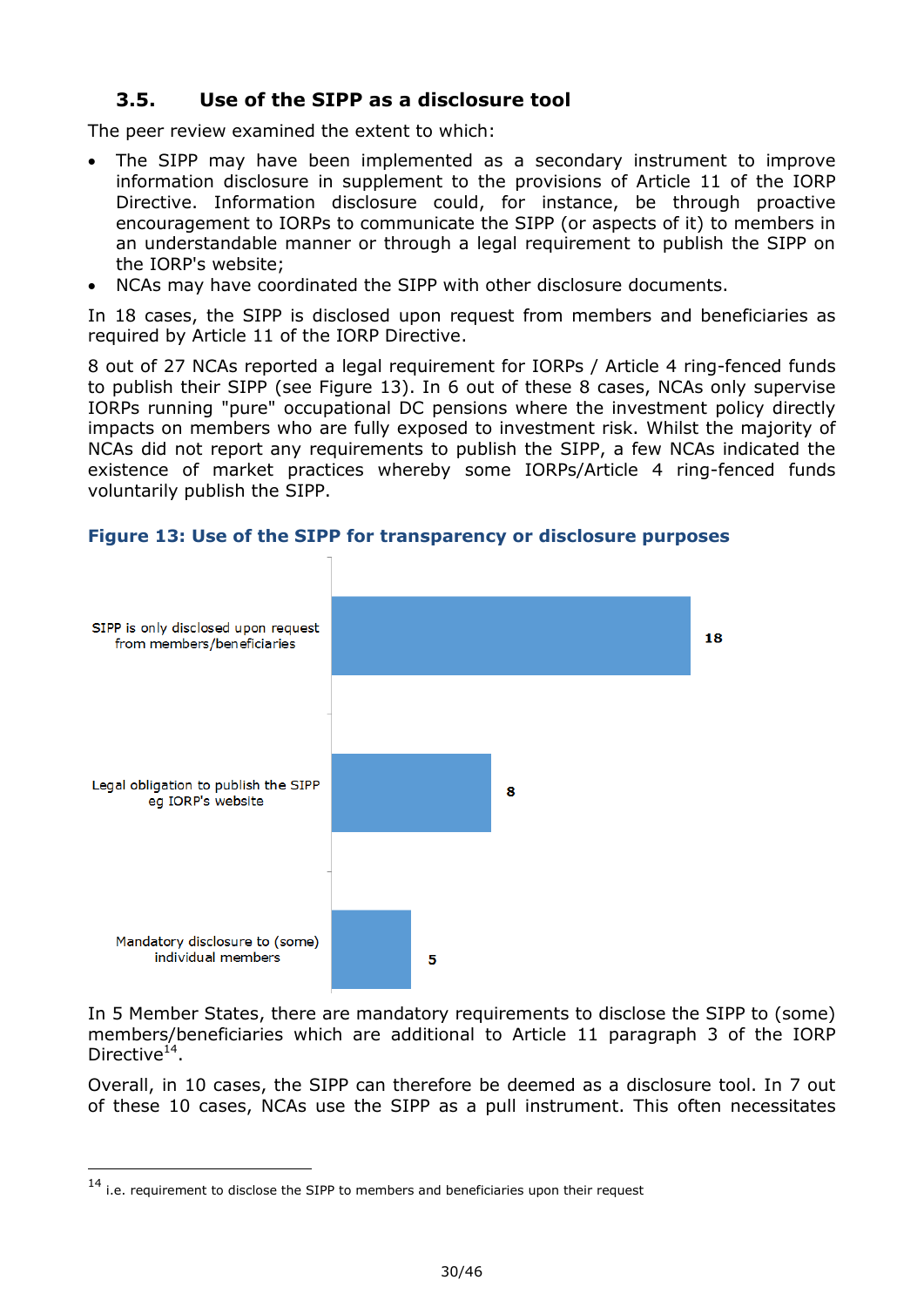detailed technical content, for instance to check the governance of investment processes and overall execution of the investment policy during on-site inspections.

3 NCAs reported that the simultaneous use of the SIPP in supervision and for disclosure or transparency purposes is challenging in terms of striking the right balance for the SIPP content. This is because using the SIPP in supervision requires the document to include detailed technical content. In contrast, as a disclosure document the information set in the SIPP should be as accessible and understandable as possible to members and beneficiaries, especially when it is proactively disclosed.

It is worth noting that another NCA who also uses the SIPP both as a supervisory tool and a disclosure document to members did not report such issue as the NCA uses other supervisory tools and documents to fulfil its supervisory duties and verify compliance of IORPs' investment policy. As a result, the SIPP content can be limited to the minimum disclosure requirements set in national measures taking into account members' perspective whilst more detailed information can be included in other documents the NCA requests from IORPs for supervisory purposes.

Regardless of whether the SIPP must be provided to members and beneficiaries regularly or only upon their request, 10 out of 27 NCAs reported requirements on communicating the SIPP in an understandable manner to members and beneficiaries. In the majority of cases, these requirements are set in national law. However, in practice a minority of NCAs reported having supervisory practices to perform a quality check on whether the SIPP is understandable to members and beneficiaries.

In 3 cases, IORPs are required to actively communicate the SIPP to members and beneficiaries in an understandable manner.

21 out of 27 NCAs reported having national practices in place to coordinate the SIPP content with other disclosure or supervisory documents.

The peer review's assessment found no correlation between NCAs' requirement for systematically requesting the SIPP and having national mandatory requirements to disclose the SIPP to members and beneficiaries.

### <span id="page-30-0"></span>**3.6. Key conclusions from the comparative analysis**

The comparative analysis shows that whilst the IORP Directive seeks to achieve minimum EU harmonisation, the majority of Member States have implemented national measures in supplement to the relevant provisions of the IORP Directive. These additional national requirements mainly relate to the structure and content of the SIPP (in particular in relation to elements of the Prudent Person Rule set in Article 18 of the IORP Directive), the management of the investment function and the persons responsible for preparing and approving the SIPP.

A large number of NCAs have issued formal requirements on the SIPP content and structure e.g. regulations. In contrast, there are very few cases of NCAs who provided additional explanations specifically on the SIPP content using other non-binding measures e.g. guidelines.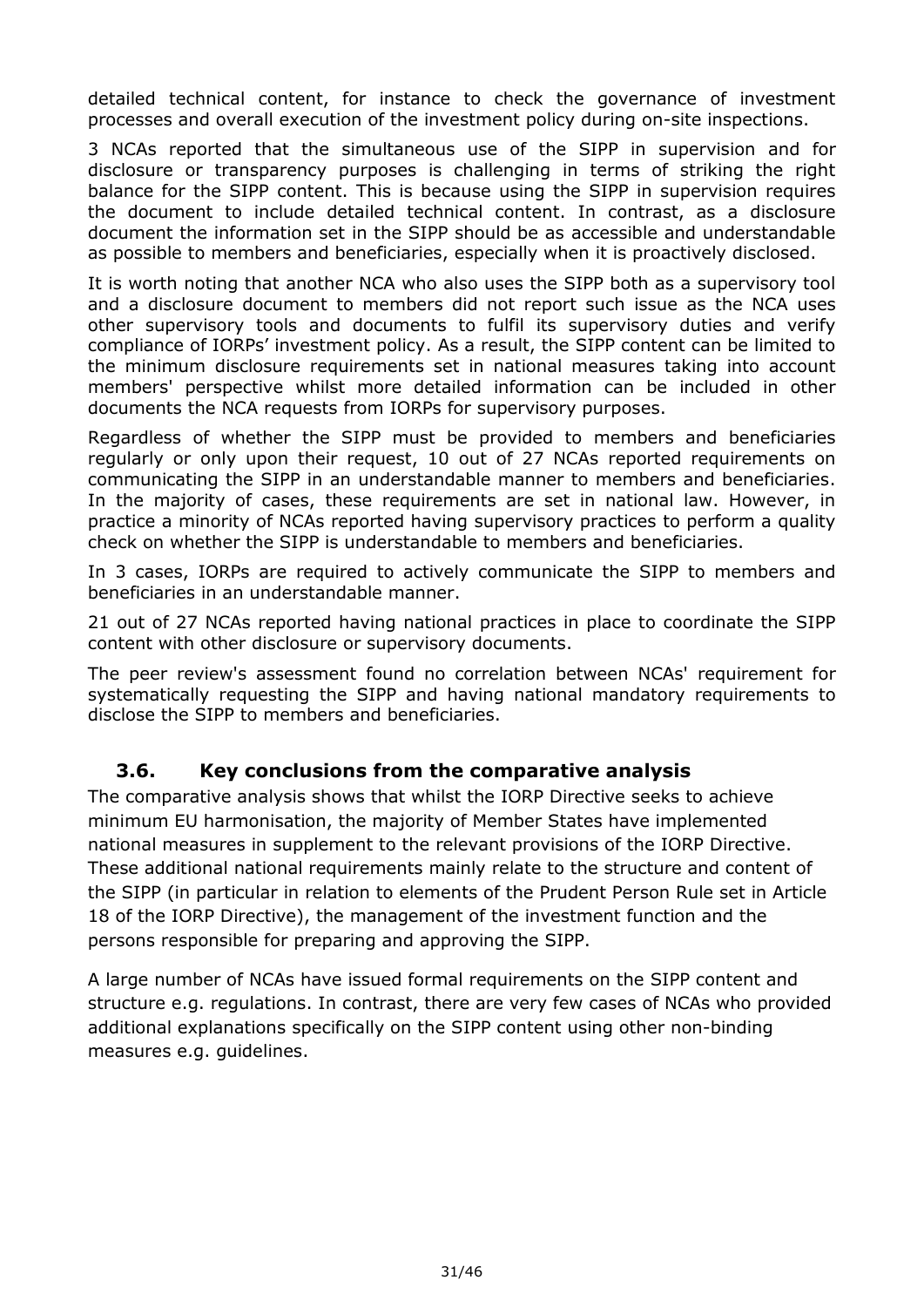Supervisory practices are typically developed and shaped in relation to the relevant national measures. However, at a European level the nature and extent of national requirements introduced in addition to Articles 12 and 13 of the IORP Directive do not help explain why some NCAs have either similar or different supervisory practices when using the SIPP in supervision. All things equal, the characteristics of the occupational pension sector (e.g. size, nature and types of occupational pensions) inherently linked with the NCA's chosen supervisory approach (e.g. risk-based supervision) tend to explain differences and similarities in the use of SIPP between NCAs.

Whilst there is a great diversity in the way and extent to which NCAs may use the SIPP in supervision, the analysis also showed a few similarities shared amongst NCAs. For instance, in nearly all Member States, there was no requirement for a document similar to the SIPP prior to the IORP Directive which also introduced for many a new requirement on risk management.

A large majority of NCAs (23 out of 27) reported that the Management Board is responsible for approving the SIPP. In all 23 cases, there are also minimum requirements on the knowledge and experience of Management Board members with respect to the investment policy. In 16 out of 23 cases, the Management Board responsible for the approval of the SIPP is also involved in its preparation.

In contrast, differences arise with respect to the structure, content and use of the SIPP in supervision and, if applicable, for disclosure and transparency purposes. Although generally speaking the SIPP is a stand-alone document (19 out of 27 NCAs), at a European level, the SIPP comes in all shapes and sizes.

Depending on the level of prescription with respect to the SIPP content, this peer review provided a few illustrations on the possible level of interaction between supervisory and market practices. For instance, some national measures and associated supervisory practices on the SIPP content may have been derived from or developed in response to specific market practices.

Equally, the absence of additional requirements may have driven the development of market practices (e.g. 'how to' guide) to provide clarity on the expected content and structure of the SIPP.

Given the heterogeneity of the European occupational pension landscape and the fact that the relevant provisions of the IORP Directive do not require NCAs to regularly collect and use the SIPP in supervision, the diverse application and extent to which the SIPP is used as a supervisory tool comes as no surprise.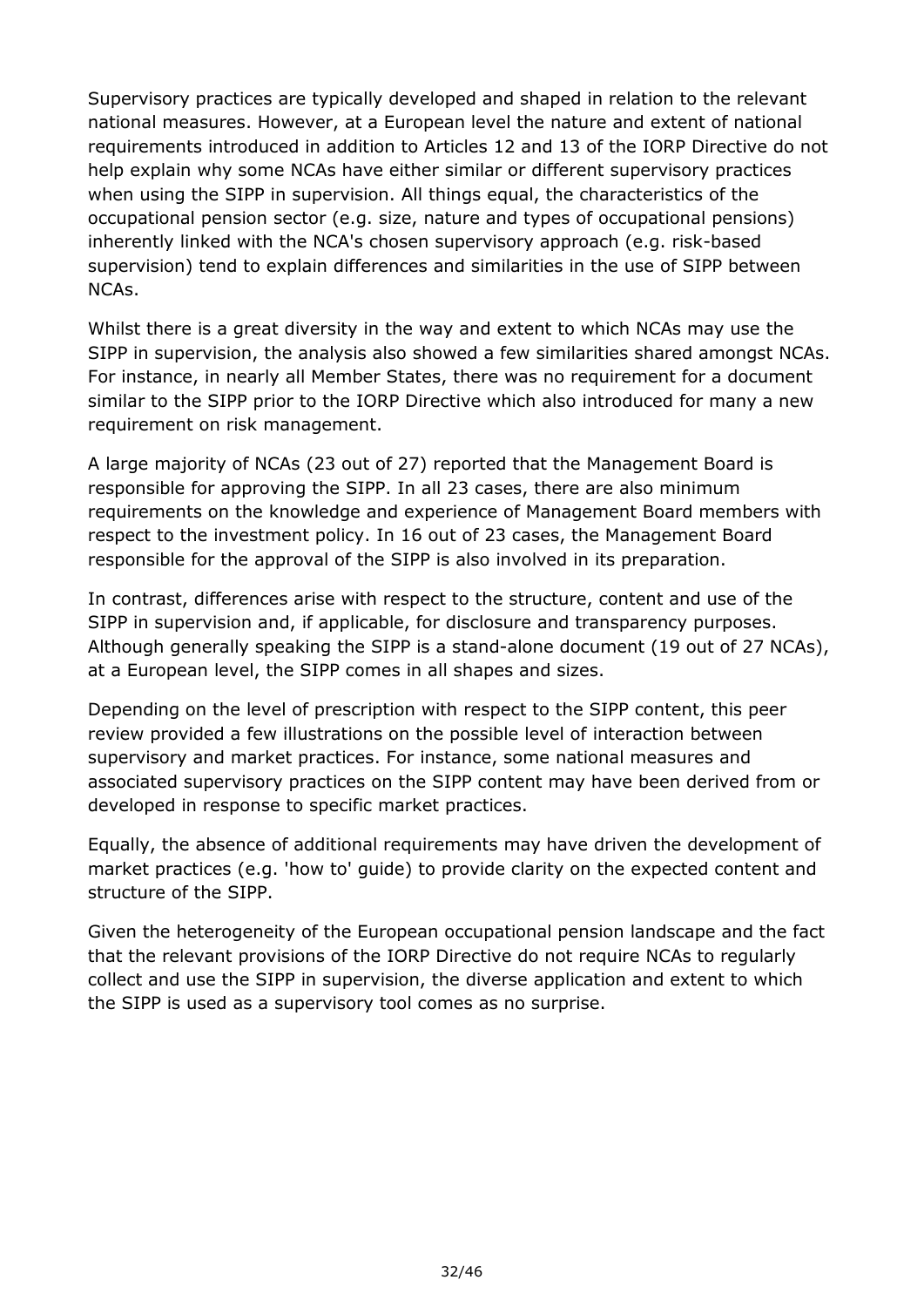The next Figure summarises the diverse applications of the SIPP found in this peer review in relation to the different stages of the supervisory value chain, from back to front office operations.



The main use of the SIPP as a push instrument (20 out of 27 NCAs) relates to supervisory practices consisting of initial compliance/consistency checks and/or identifying risks. Consistency checks of the SIPP with regular reports on actual investment portfolio was the most commonly reported supervisory practice.

As a pull instrument, the SIPP is mainly used during on-site inspections for various purposes e.g. conducting a qualitative assessment of the SIPP such as checking the governance of investment processes or testing the knowledge of the persons responsible for approving the SIPP.

There is a general agreement amongst NCAs that the SIPP is a technical document featuring detailed quantitative and qualitative information. In the majority of Member States, the minimum provisions set in Article 11 of the IORP Directive to provide the SIPP upon request to members and beneficiaries apply. The SIPP must be actively disclosed to (some) members in 5 cases or be published as part of promoting greater transparency in 8 cases. Pending its final adoption, it is worth noting that the new IORPII Directive would introduce a new requirement to publish the SIPP.

3 NCAs reported that using the SIPP simultaneously as both supervisory and disclosure tools can pose some challenges in terms of striking a balance between ensuring sufficient, adequate information necessary for the NCA to conduct its supervisory duties and communicating understandable information on the investment policy to members and beneficiaries. There is a case however where a NCA did not report such issue. This is because other supervisory documents are used alongside the SIPP to verify IORPs' compliance with respect to the investment policy, any detailed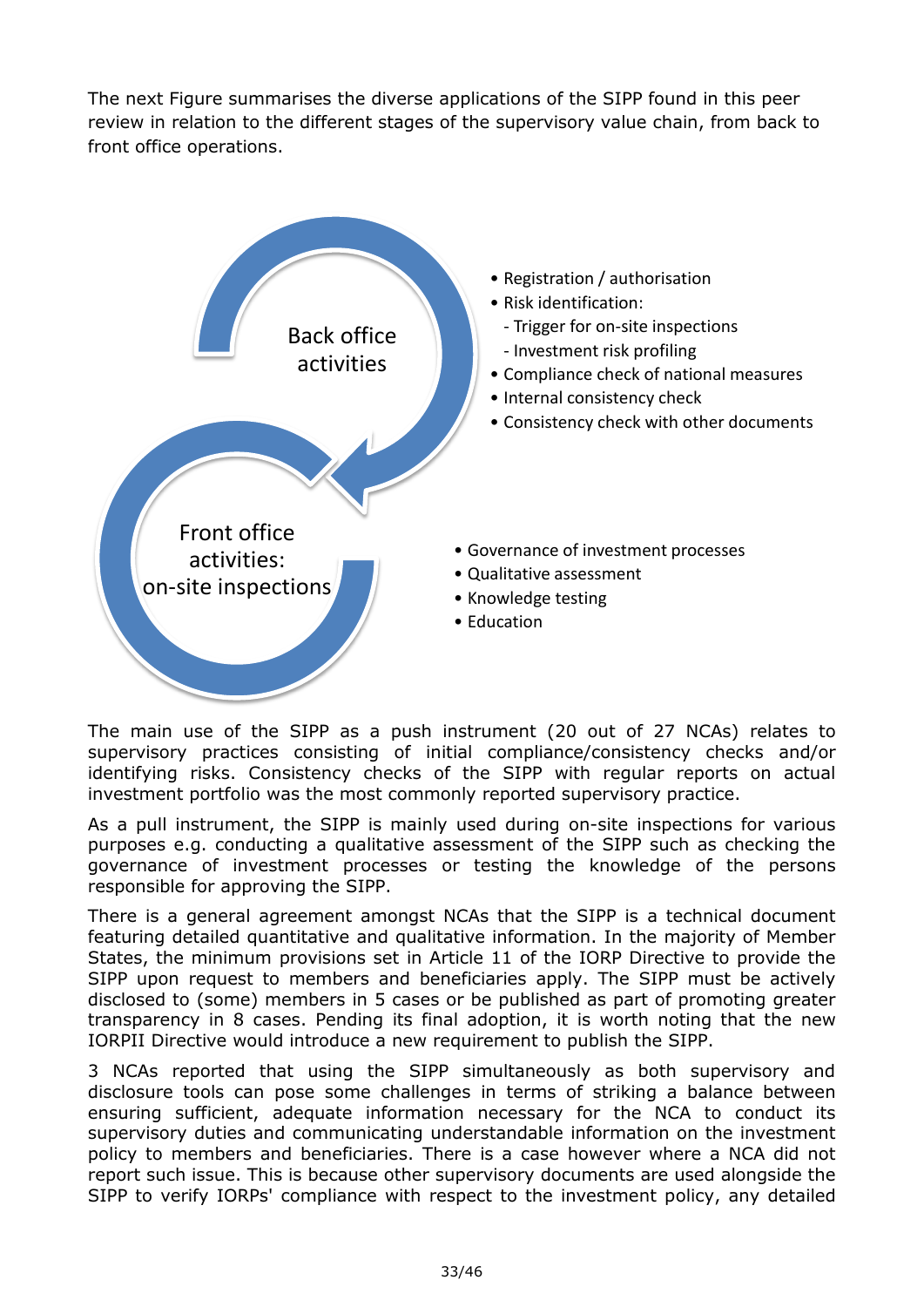content exceeding the minimum legal disclosure requirements to communicate the investment policy to members can therefore be placed in the other supervisory documents IORPs must regularly provide to the NCA.

In summary, the SIPP is primarily used as a supervisory tool, albeit with variable applications as push and/or pull instrument. Depending on the use of the SIPP as a supervisory tool, a few NCAs may show a certain degree of consistency in their supervisory practices. However, at a European level the diverse application of the SIPP in supervision is testimony that there is room for promoting and achieving greater supervisory convergence notably through the identification of best practices.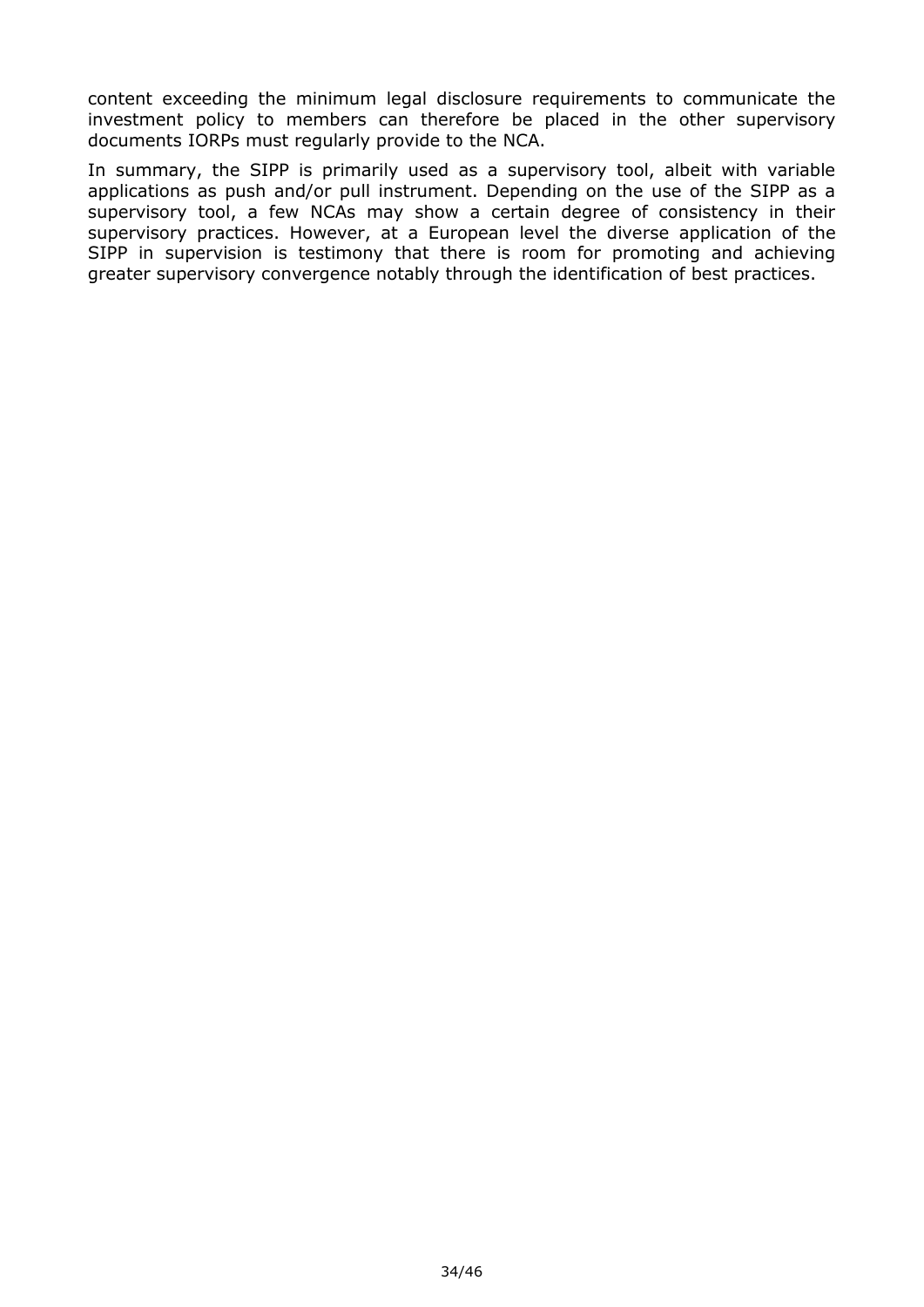# <span id="page-34-1"></span><span id="page-34-0"></span>**4. Best practices**

### **4.1. Approach to identify best practices**

The peer review drew up an initial list of national supervisory practices to be assessed in terms of their suitability as best practices. The peer review examine a total of 20 supervisory practices across 9 NCAs in the field of:

- Content of the SIPP:
- Preparation of different SIPPs;
- Information disclosure and transparency;
- **Effective processes for compliance verification**
- Risk identification;
- Use of the SIPP as knowledge and competence testing tool on the persons responsible for approving the SIPP.

To determine the overall suitability as best practice, an assessment for each preselected national supervisory practice within the same topic was carried out with due consideration for:

- Factual evidence and relevant context associated with the national supervisory practice;
- Advantages and strengths of the national supervisory practice;
- Weaknesses or areas for improvement necessary in the wider EU context;
- Likelihood for alternative supervisory practices that are more effective;
- Breadth of impact as best practice on European supervisory convergence.

### <span id="page-34-2"></span>**4.2. List of identified best practices**

Based on the approach described, the Review Panel identified 8 best practices of which:

- 1 best practice relating to the content of the SIPP;
- 3 best practices associated with effective processes for compliance verification;
- 4 best practices with regard to using the SIPP in risk identification.

It is important to stress that all 8 best practices listed below are only applicable in cases where NCAs use the SIPP in supervision.

### **4.2.1. Best practice on the SIPP content**

**1. EIOPA considers it a best practice when a NCA supervising a nonnegligible number of IORPs / Article 4 ring-fenced funds makes Frequently Asked Questions (FAQs) on the SIPP content accessible on their website.**

Generally, the use of FAQs can be an easy "quick win" practice to fill a gap in the absence of or before issuing more detailed guidelines on the SIPP content by providing transparent information / clarifications to IORPs/Article 4 ring-fenced funds and hence ease the administrative burden for both IORPs/Article 4 ring-fenced funds (i.e. reduce information costs) and NCAs (i.e. by mitigating the risks for increased queries to the NCA). From a supervisory perspective, the use of FAQs also ensures that a consistent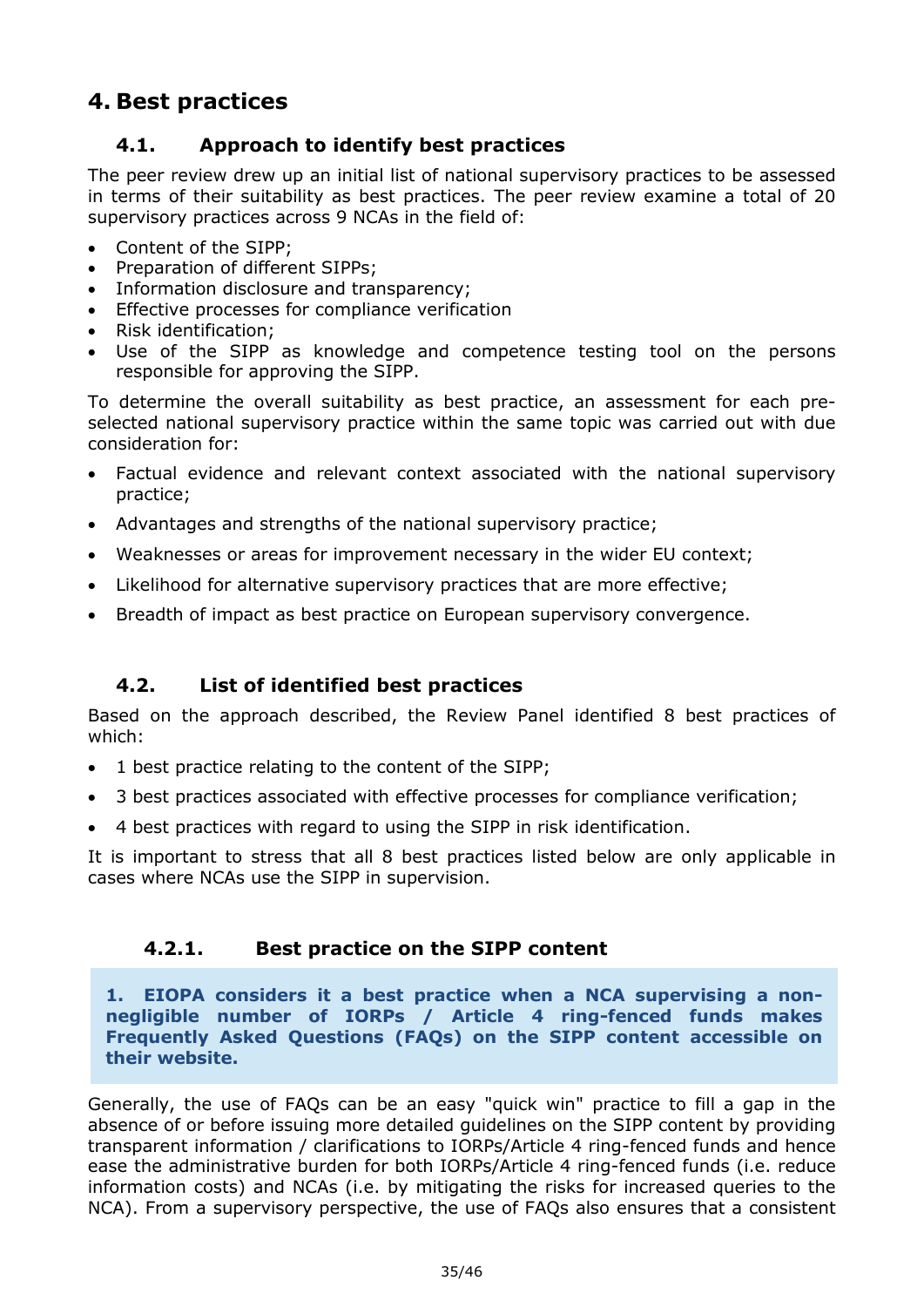approach to answering queries is taken within the NCA. The best practice will be especially relevant to NCAs supervising a non-negligible number of IORPs where oneto-one regular contacts with IORPs are not manageable. The public disclosure of FAQs in relation to the SIPP content also contributes to greater transparency, in particular to new IORPs / Article 4 ring-fenced funds seeking information to operate either nationally or across borders.

A further developed best practice worth considering would consist of ensuring the implementation of proper and quality collection mechanisms when developing the FAQs e.g. seeking and using feedback from IORPs and Article 4 ring-fenced funds. This would provide assurance that the developed FAQs will be most useful to IORPs and Article 4 ring-fenced funds when published on the website.

### **4.2.2. Best practices on effective processes for compliance verification when using the SIPP in supervision**

**2. EIOPA considers it a best practice where NCAs supervising a nonnegligible number of IORPs required to submit the SIPP on a regular basis use a web-based solution to securely store and access in one place the SIPP alongside other supervisory documents as well as monitor the timeliness for submitting the SIPP by issuing automated reminders to IORPs.**

Depending on the size and diversity of the IORP sector, this best practice can provide NCAs with an effective mean to collect the SIPP and have the latter accessible in one place including previous versions of SIPPs submitted in the past. Together with the automated reminder set in the system, this makes it a very efficient system for NCAs to save time and reduce any risk of mistakes. The single 'point of entry' for submitting the SIPP via the secure web-based platform also provides transparent procedures and requirements for IORPs to know where, when and how to provide supervisory documents including the SIPP, hence potentially reducing the risk for noncompliance e.g. reducing risks of late SIPP submissions by the issuance of automated reminders to IORPs.

This best practice is most relevant to NCAs who supervise a non-negligible number of IORPs/Article 4 ring-fenced funds and require the latter to regularly submit the SIPP. The automation for submitting the SIPP also reduces the risk of errors.

#### **3. EIOPA considers it to be a best practice when NCAs who request and use the SIPP in supervision develop and apply a checklist as part of the qualitative assessment of the SIPP.**

The development and use of a checklist to perform an initial qualitative assessment of the SIPP enables the NCAs to have a structured and consistent approach in fulfilling their supervisory task of assessing the IORP with respect to its investment policy and eventually draw conclusions on the investment risk profile of IORPs. The application of a checklist on the SIPP primarily consists of an initial qualitative assessment of the investment policy.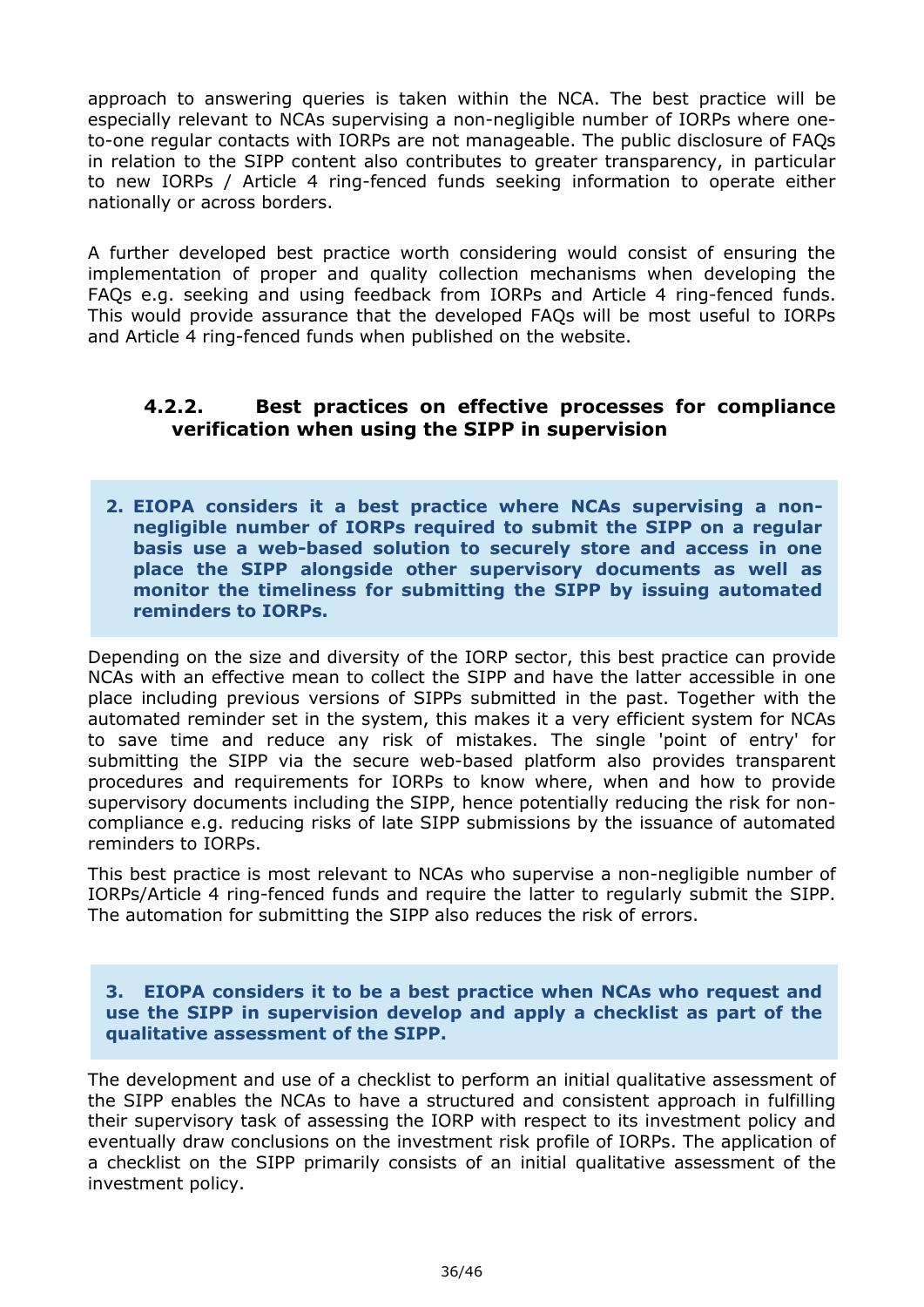#### **4. EIOPA considers it to be a best practice for NCAs who request and use the SIPP in supervision to carry out governance checks of IORPs' investment processes during off-site and/or on-site supervision.**

This best practice contributes to more effective, detailed, qualitative assessment of the investment policy and associated governance of investment processes, e.g. risk management or internal controls.

This best practice is applicable to NCAs who, at some point, request the SIPP and may use the latter for desk analysis as part of off-site supervision, for instance in preparation to on-site inspections. They may also use the SIPP to carry out a more detailed qualitative assessment of investment processes during on-site inspections be they regular or one-off (thematic) inspections. This best practice is also in line with the IORPII proposal that seeks to introduce new governance and risk management requirements on IORPs / Article 4 ring-fenced funds, thereby increasing the scope for greater European supervisory convergence.

### **4.2.3. Best practices relating to using the SIPP for risk identification**

**5. EIOPA considers it to be a best practice for NCAs supervising a nonnegligible number of IORPs to collect quantitative data set in the SIPP through an online data collecting solution used for the purposes of verifying investment limits and/or risk identification and/or selection for on-site inspections.**

**6. EIOPA considers it to be a best practice for NCAs to use the SIPP's quantitative data in supervision for the purpose of risk identification in the context of sectoral or thematic analysis.**

**7. EIOPA considers it to be a best practice for NCAs to use the quantitative data set in the SIPP to assess the IORPs' risk profile for risk identification purposes.**

**8. EIOPA considers it to be a best practice for NCAs to use the SIPP as one of the selection criteria for on-site inspections.**

In the context of risk-based supervision, the NCAs' proactive application of quantitative data set in the SIPP, extracted through suitable IT tools, was effective in assisting NCAs with risk identification including as one of the selection criteria for onsite inspections. The identified best practices provide a more accurate and refined picture of IORPs' risks and support NCAs in their qualitative assessment during off-site and/or on-site supervision of the investment policy.

All four best practices are most relevant to NCAs who take a risk-based approach to pension supervision and/or supervise a large number of IORPs / Article 4 ring-fenced funds.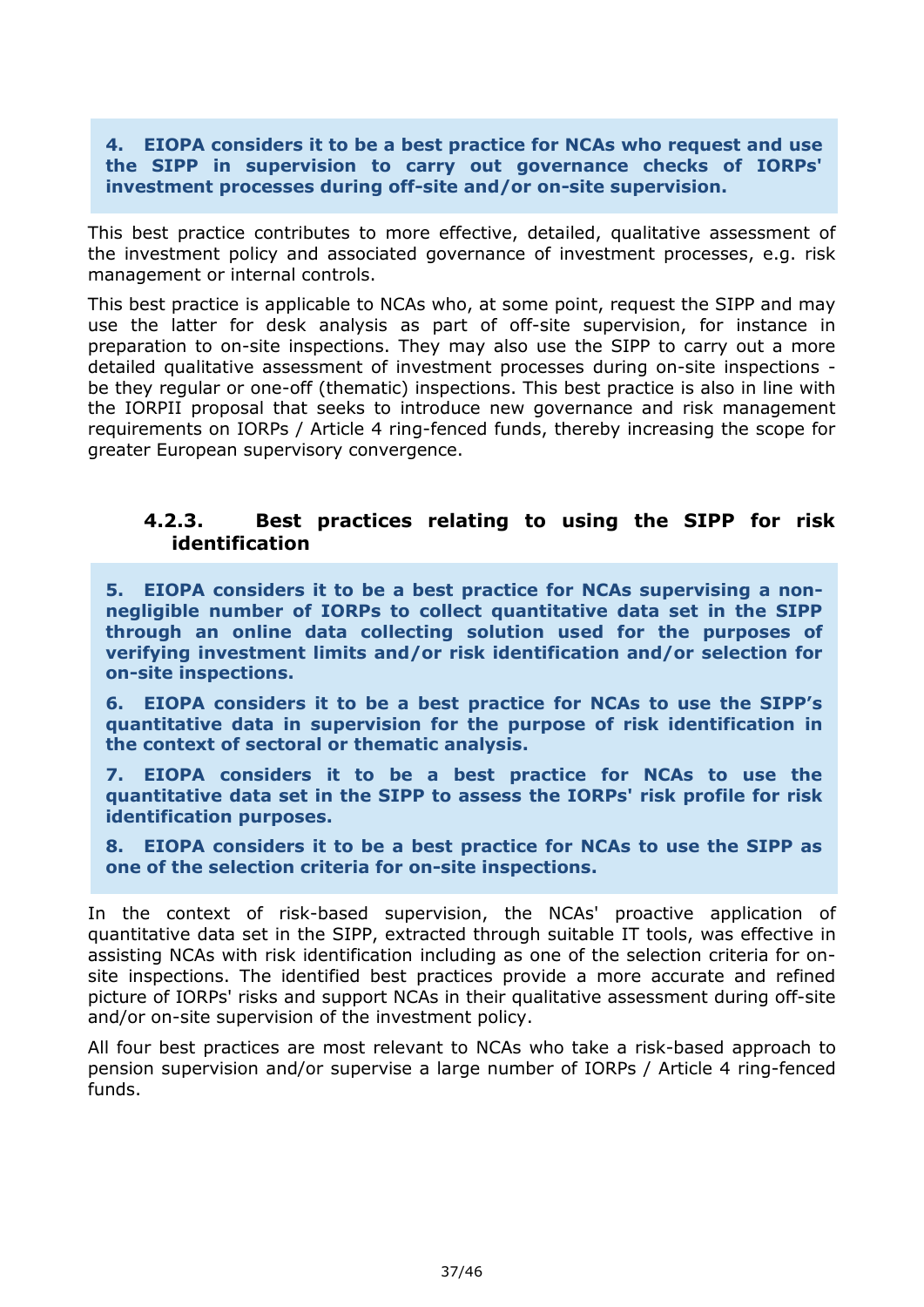#### **Remarks on the identification of best practices**

No best practices were identified in relation to the preparation of different SIPPs, use of the SIPP for disclosure and transparency purposes and as a knowledge and competence testing tool.

- With respect to the preparation of different SIPPs, no best practice could be identified mainly because existing national supervisory practices being assessed were mainly associated with specific national Social and Labour Law (SLL) requirements, hence reducing the suitability and likelihood for the practices to be considered by other NCAs whilst raising questions over additional administrative burden placed on IORPs and Article 4 ring-fenced funds in comparison to the provision of a single document.
- Similarly, the national supervisory practices with regard to information disclosure and transparency assessed for best practice are strongly connected with specific national measures on disclosure or SLL which would have limited the scope for the practices to be considered by other NCAs. Whilst it was not possible to identify any best practice, the assessment has identified the need to address the challenge reported by 3 NCAs on how to strike the right balance between the necessity to have detailed technical content for NCAs to conduct their supervisory duties and the provision of understandable information to members and beneficiaries in cases where the SIPP is used in supervision and actively disclosed to members and beneficiaries. Supervisory practices on information disclosure and transparency discussed during the identification of best practices may be a good starting point to conduct further work in this area.
- National supervisory practices using the SIPP as a knowledge and competence tool were not deemed as best practice because they would not be relevant for the majority of NCAs who have already in place rigorous 'Fit and Proper' requirements (e.g. professional qualifications) and supervisory practices on the persons approving the SIPP.

In addition, the assessment of best practices highlighted 2 areas where there is further scope to promote supervisory convergence as well as a common supervisory culture in relation to:

- The structure and content of the SIPP;
- The role and interaction of the SIPP with other (new) supervisory tools due to be introduced by the IORPII Directive, in particular in relation to risk management.

In summary, the assessment of best practices led to identifying 3 recommended actions to EIOPA which are further detailed in Section 5.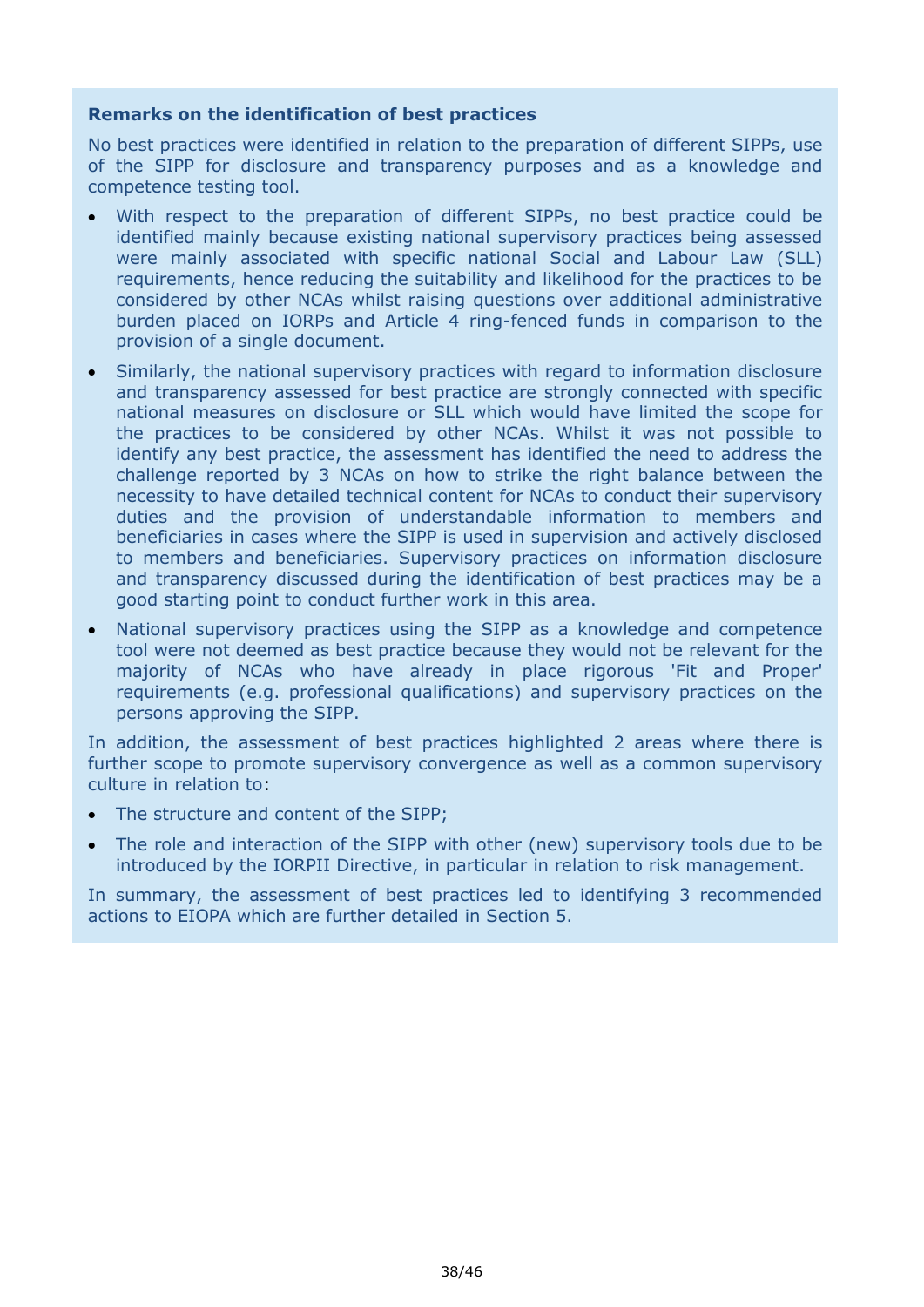# <span id="page-38-0"></span>**5. Conclusions**

This peer review explored the supervisory practices NCAs put in place in relation to Article 12 of the IORP Directive over a reference period of April 2012 to June 2015. Because the provisions set in Article 13 do not require NCAs to either collect or use the SIPP in supervision, this peer review examined the extent to which NCAs use the SIPP within their supervisory framework.

The peer review's assessment found that there is a great diversity in the application of the SIPP in supervision across all 27 NCAs. Some NCAs have embedded the SIPP as part of their core supervisory framework to perform both quantitative and qualitative assessments of the investment policy during off- and on-site supervision. Off-site activities include using the SIPP content for alignment and consistency checks with other disclosure and supervisory documents or using the SIPP for the registration process of new IORPs/Article 4 ring-fenced funds. Quantitative information set in the SIPP is also used by NCAs to perform off-site desk analysis and verify compliance visà-vis the provisions set in Article 18 of the IORP Directive linked with the Prudent Person Rule and, if applicable, any supplementary investment restrictions set in national law.

When it comes to checking the execution of the investment policy, some NCAs assess the governance of investment processes (e.g. risk management and internal controls in place in relation to the execution of the investment policy) as part of their on-site supervision. Such assessment may already be programmed in the NCAs' on-site inspections or, in other cases, may be the consequence of the on-site inspection which, for instance, highlighted some potential issues with the management of investment risk. A few NCAs also reported using the SIPP to test the competence of the persons responsible for approving the SIPP who, for the majority, are members of the Management Board or Supervisory Board.

For the majority of Member States, there are additional requirements on content relative to the provisions of Article 12. Given the above applications of the SIPP in supervision, it is not surprising that the most commonly cited elements to be included in the SIPP relate to providing detail on the strategic asset allocation, defining risks, risk measurement and investment objectives and, explaining the governance of investment decisions and/or adherence to the Prudent Person Rule.

The SIPP comes in all shapes and sizes. The SIPP is generally a stand-alone document, albeit 8 exceptions, where its content is embedded in a larger supervisory or disclosure document. Overall, IORPs / Article 4 ring-fenced funds are expected to prepare and approve one SIPP which may differ in size and structure depending on the nature and level of complexity of the IORP / Article 4 ring-fenced fund as well as any presence of prescriptive national measures on the SIPP content or structure. Only 3 NCAs reported the possibility for IORPs to provide separate SIPPs under specific conditions.

In a few cases, the small pool of external consultants tasked by IORPs/Article 4 ringfenced funds with the preparation of the SIPP can help explain similarities between SIPPs despite the absence of national prescriptive measures on the SIPP content/structure.

In a few instances, the SIPP is first regarded as an important market practice and hence governance document that IORPs/Article 4 ring-fenced funds use to communicate with investment / risk managers.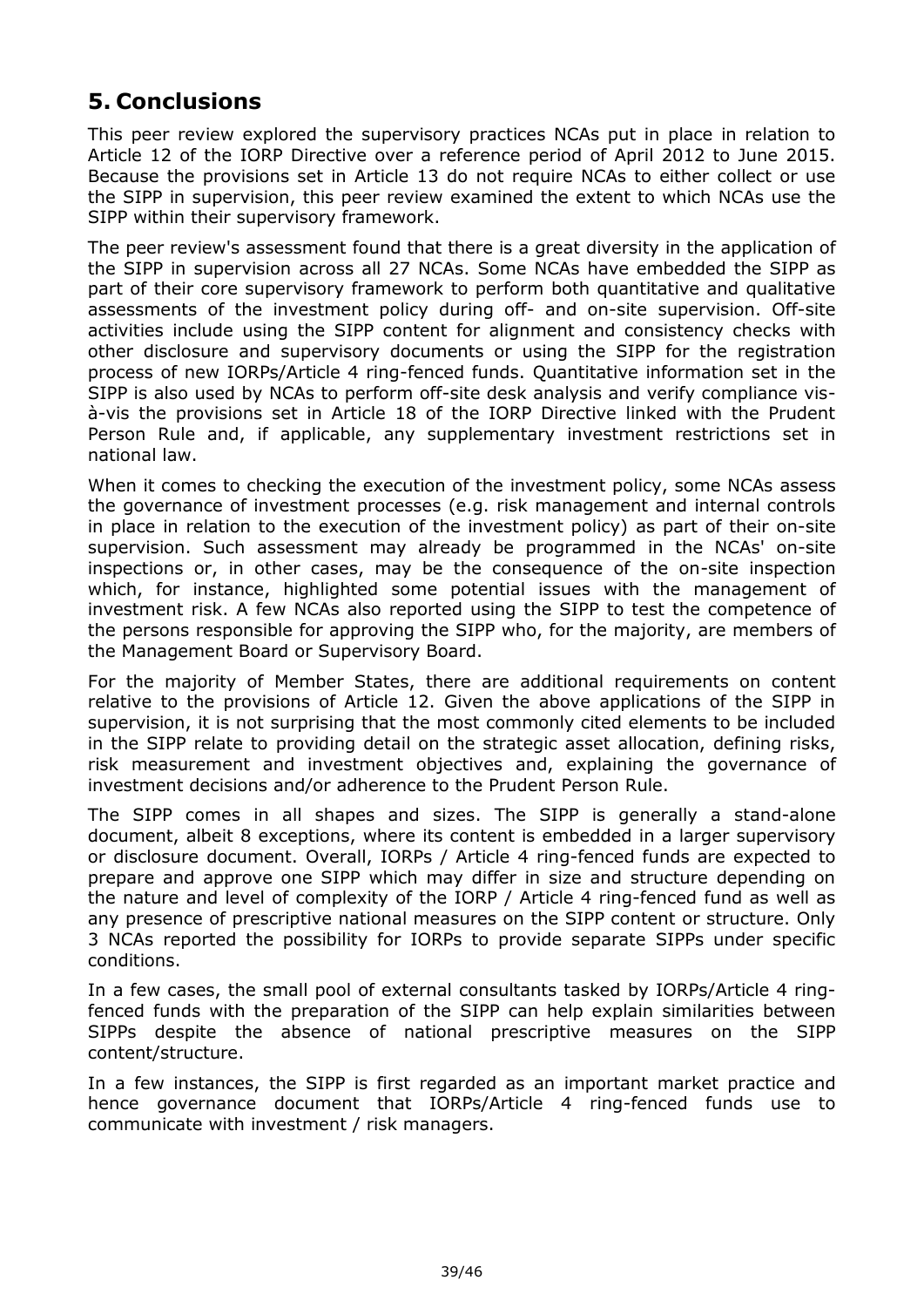There is evidence of market practice initiatives giving further guidance on the SIPP content and structure as well as developing a standardised template.

Whether it is regarded as a market practice and/or used as a supervisory tool, there is a general agreement amongst NCAs that the SIPP is, in any case, a technical document featuring detailed quantitative and qualitative information which present NCAs with some challenging issues in the context of information disclosure.

Whilst the majority of Member States apply the minimum provisions set in Article 11 of the IORP Directive to provide the SIPP upon request to members and beneficiaries, some NCAs reported additional national requirements to disclose the SIPP to (some) members (4 cases) and/or publish the SIPP, for instance, on the IORP's website (8 cases).

Although the peer review considered existing supervisory practices seeking to encourage SIPP disclosure as well as to improve information transparency and members' understanding, it was not able to identify any best practices. However, the peer review's assessment highlighted that the SIPP can play an important role to encourage transparency or disclose information to (some) occupational DC members which will be worth exploring further in the context of the new requirements set in the new IORPII Directive.

### <span id="page-39-0"></span>**5.1. Impact on supervisory culture**

This peer review established that the use of SIPP in supervision varies greatly across the EU, thereby suggesting scope for promoting greater European supervisory convergence. This peer review has identified a number of best practices with respect to the SIPP including tools that NCAs use within their supervisory framework. These tools and practices, if shared, can help achieve greater transparency for NCAs and IORPs / Article 4 ring-fenced funds alike as well as improve the effectiveness, consistency and quality of supervisory outcomes of identifying, assessing and monitoring the risk profiles of IORPs / Article 4 ring-fenced funds with respect to the investment policy.

By drawing a list of the main information requirements some NCAs expect to see in the SIPP and mapping out the possible uses of the SIPP in supervision, this peer review has provided relevant information to those NCAs who fed back interest in these areas in their self-assessment response and raised awareness with other NCAs on the various possibilities available to them to use the SIPP in future, for instance, during a review of their supervisory practices.

Carried out alongside the development of the new Methodology for the Conduct of Peer Reviews, this peer review provided practical feedback and illustrations to the application of the new Methodology. The peer review's contribution will benefit to future peer reviews by promoting consistent approaches and delivering timely quality outputs.

Findings presented in this report, notably in terms of the content and use of the SIPP in supervision would form a sound basis for EIOPA's next peer review of IORPs with respect to supervisory practices on Prudent Person Rule.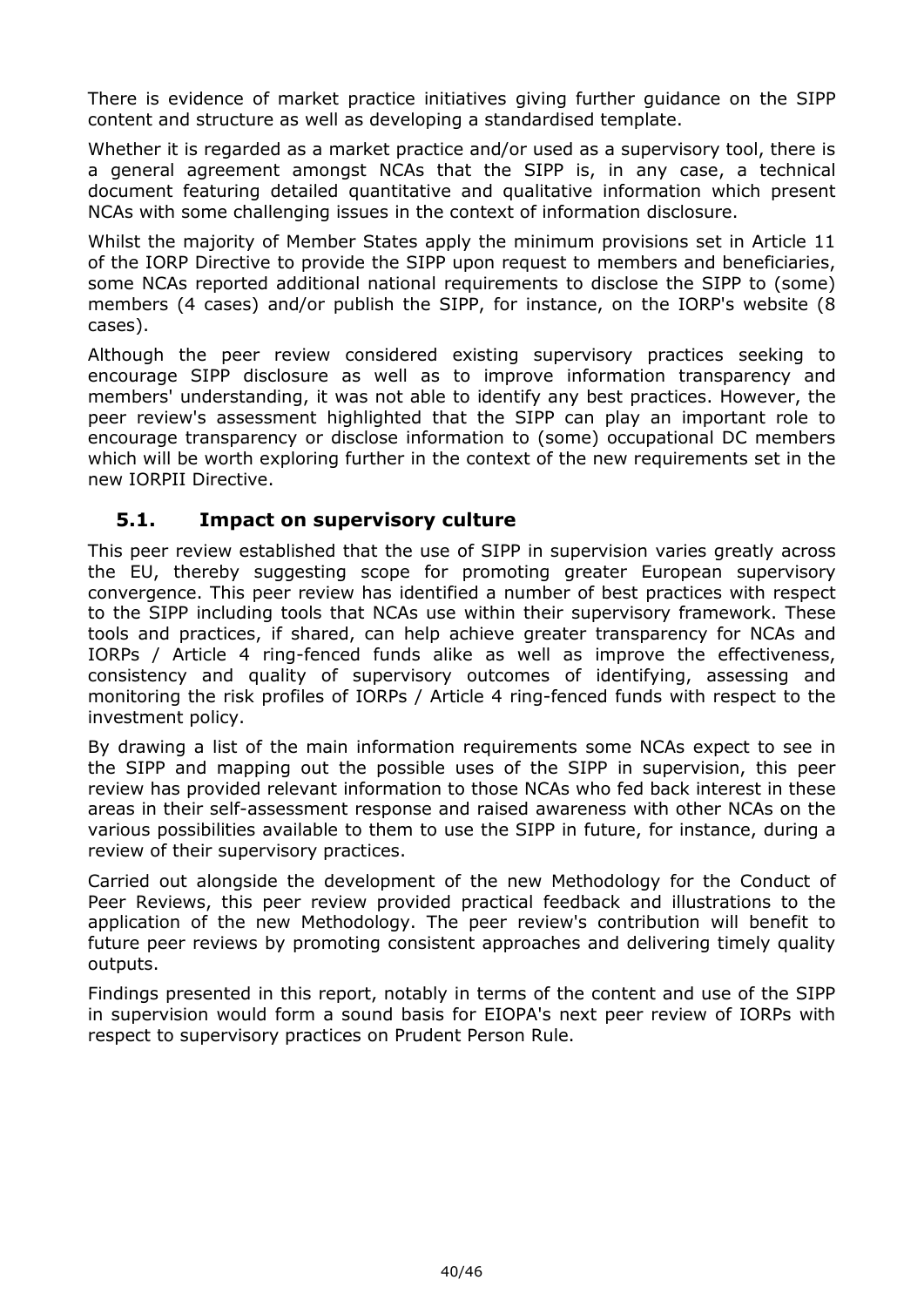During the identification of best practices, this peer review highlighted additional room to further promote a common supervisory culture, in particular with respect to the structure and content of the SIPP and its role and interaction with other (new) supervisory tools in the context of the new IORPII Directive.

Furthermore, the assessment of best practices also showed the need for further exploring ways to improve the communication of the investment policy to occupational DC members in light of new information disclosure requirements set in the IORPII Directive. The next section summarises the recommended actions for EIOPA to consider further work in these 3 areas.

It should also be noted that all three recommended actions to EIOPA are in line with feedback provided by a few NCAs during the peer review who indicated a strong interest in learning more about:

- The expected structure and content of the SIPP;
- The possible uses of the SIPP in supervision;
- Ensuring the development of appropriate investment strategies delivering good outcomes for members underpinned by a robust investment governance and risk management framework and how NCAs assess the latter;
- Communicating clear and understandable information about the investment policy to members of occupational DC schemes.

### <span id="page-40-0"></span>**5.2. Recommended actions to EIOPA**

-

### **5.2.1. Structure and content of the SIPP**

At a European level, the SIPP comes in all shapes and sizes. Very few NCAs who use the SIPP in supervision have provided additional explanations or guidance on their expectations with respect to the content and structure of the SIPP. In a minority of cases, SIPPs were similarly structured as a result of prescriptive and detailed regulation on its content.

The assessment of best practices shed light on the potential to further enhance supervisory practices which facilitate the qualitative assessment of SIPPs<sup>15</sup>. For instance, the best practice on the application of a check list could be further enhanced by promoting the convergence toward similarly structured SIPPs which would mirror the structure of the supervisory practice.

Therefore, EIOPA guidance on the SIPP structure would further promote supervisory convergence whilst providing greater transparency to IORPs and Article 4 ring-fenced funds notwithstanding the need for retaining flexibility on the content of the SIPP and having due consideration on both subsidiarity and proportionality principles.

 $15$  The supervisory assessment of SIPPs that are similarly structured would be more effective that of SIPPs that widely differ in their structure.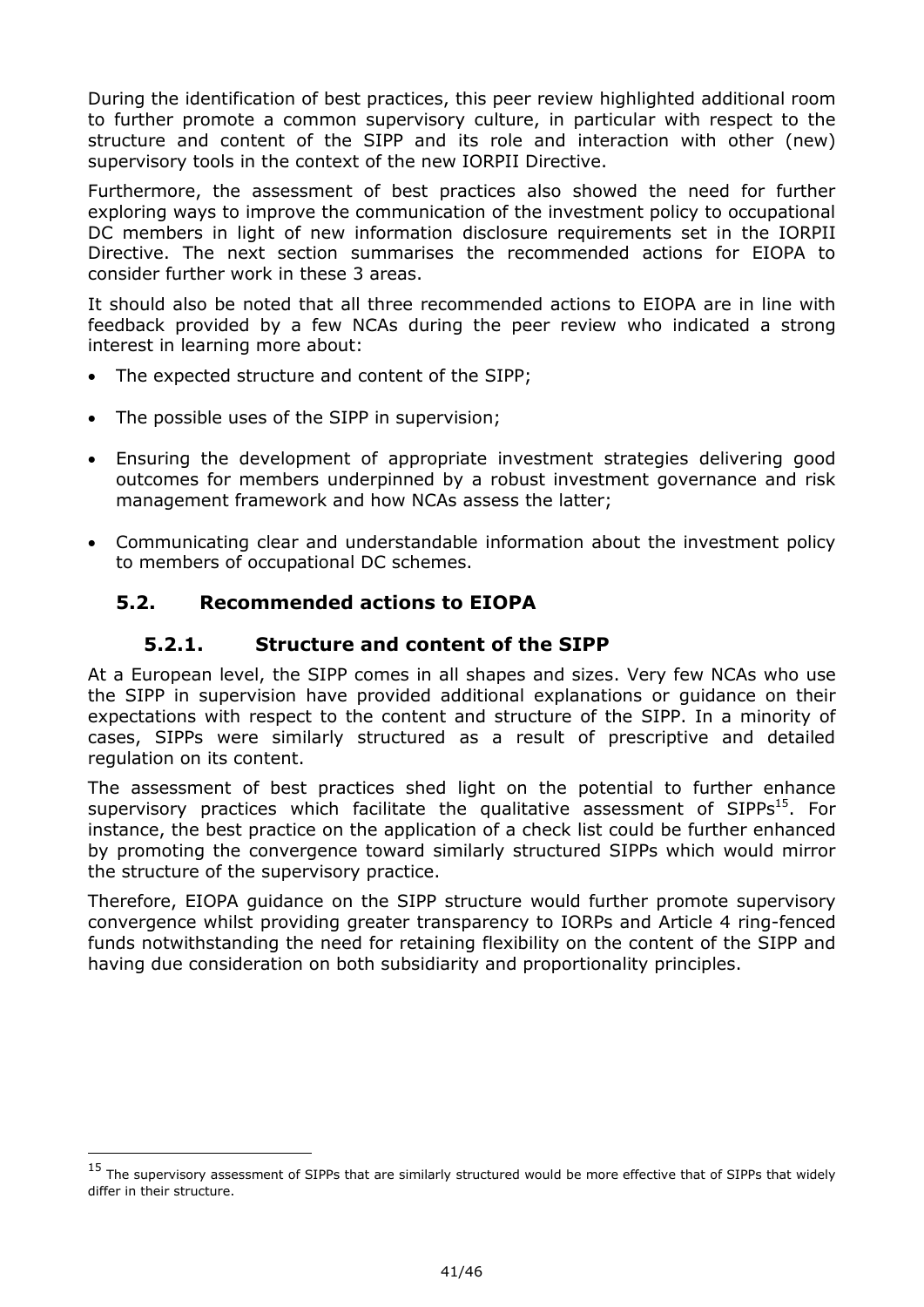Moreover, since only a minority of NCAs provided additional guidance on how the investment policy is "geared to the membership structure", how to set the return objective(s) in light of membership characteristics and, where applicable, sponsor position and how to set risk objective(s) and hence their risk appetite, this work should also consider developing some guidance on these three elements which would help address the need to improve the link between the investment policy and member characteristics highlighted in EIOPA's 2015 Report on Investment Options for Occupational DC Members.

This work should also consider if the new governance and risk management requirements due to be introduced in the IORPII Directive would benefit from some clarification in the context of the SIPP content. The work should also take into account relevant NCAs' experiences highlighted in this peer review where regulation or guidelines on the SIPP content and structure were issued. Academic and market-led initiatives should also be duly considered.

**1. EIOPA should consider further work to develop some guidance on the structure of the SIPP in order to further enhance supervisory practices in place to conduct a qualitative assessment of the SIPP. This work should also include specific guidance on how the investment policy is "geared to the membership structure", how to set the return objective(s) in light of membership characteristics and, where applicable, sponsor position and how to set risk objective(s) and hence their risk appetite, with a specific focus on occupational DC pensions.**

### **5.2.2. The SIPP as a supervisory tool in the context of IORPII**

The assessment of best practices 4 to 8, which provide a range of possible options for using the SIPP in supervision, drew attention on the opportunity to further foster supervisory convergence at an early stage in the context of the new IORPII Directive.

The peer review's analysis found that Article 12 of the IORP Directive introduced new qualitative requirements with respect to risk management in the majority of Member States. In some cases this triggered some NCAs to review their supervisory practices considering how the SIPP could play a greater role and be integrated into the NCA's supervisory framework. The comparative analysis showed that 19 out of 27 NCAs have implemented supervisory practices to perform qualitative assessments of the investment policy as part of off-site desk analysis or during on-site inspections. These qualitative assessments of the SIPP consist of checking the execution of the investment policy described in the SIPP including the governance of investment processes.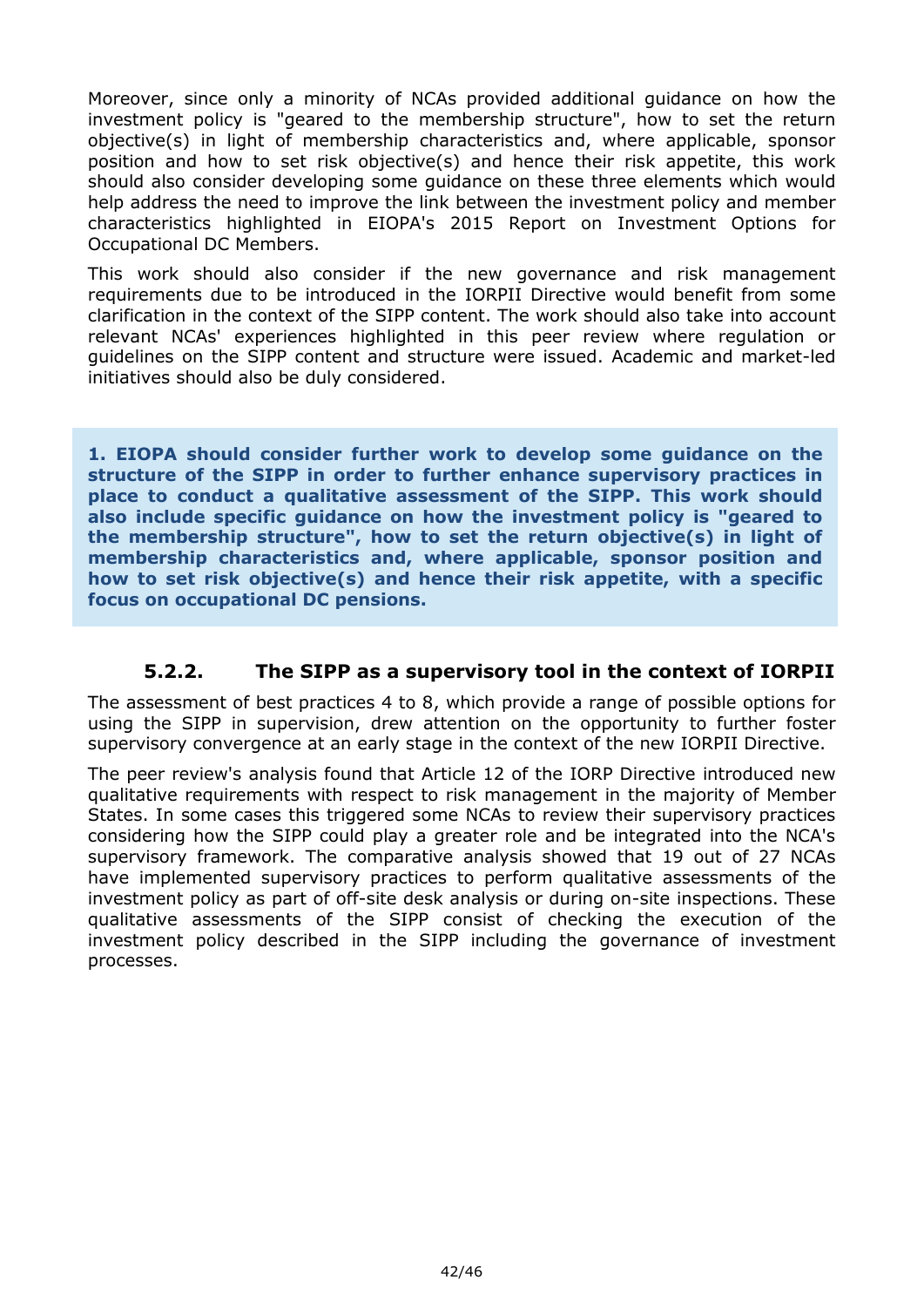Since the IORPII Directive is set to introduce new governance and risk management requirements, EIOPA could provide some clarifications in particular on the interaction between the SIPP and own risk assessment especially in areas where there is potential for duplication of efforts and information. For instance, this work could provide clarification on how considerations on climate risk set in the new requirement to conduct a risk assessment should interact with ESG considerations which may be provided in the SIPP either voluntarily or as a result of additional national requirements in a few cases.

**2. In order to foster supervisory convergence in the context of the IORPII Directive, EIOPA should consider developing some guidance to clarify the role of the SIPP in supervision in conjunction with supervisory instruments and practices developed for the new governance and risk management requirements set in the IORPII Directive. For instance, the guidance could clarify the interactions between the SIPP and own risk assessment in areas where there is potential duplication of efforts or information between the two documents. This would help reducing any risk of putting unnecessary, additional administrative burden on IORPs and Article 4 ring-fenced funds. This work should also take into account any formal guidance developed by NCAs on the SIPP structure and content.**

### **5.2.3. Communication of the investment policy to members and beneficiaries**

During the peer review, a few NCAs reported that striking the right balance between the necessity to have highly technical content to conduct their supervisory duties and the provision of understandable information when at the same time the SIPP is actively disclosed to (some) members and beneficiaries can be challenging.

As increasingly new members of occupational pension schemes will bear investment risks in the future as a result of the shift from DB to DC pensions, the need for improving information disclosure and transparency with respect to the investment policy becomes even more important to help occupational DC members plan for their retirement, in a context where IORPs will be required to publish the SIPP under the IORPII Directive.

**3. The peer review has shed light on the importance of the SIPP and potential challenges in the communication of the investment policy especially to occupational DC scheme members given their full exposure to investment risk. In the context of the IORPII Directive, EIOPA should consider conducting further work on how the Directive's new information disclosure requirements could help improve the communication of the investment policy, and more generally investment matters, to occupational DC members in a timely, clear and understandable manner. In addition to relevant findings highlighted in this peer review, previous EIOPA work in the area of information provisions will need to be considered as part of this work.**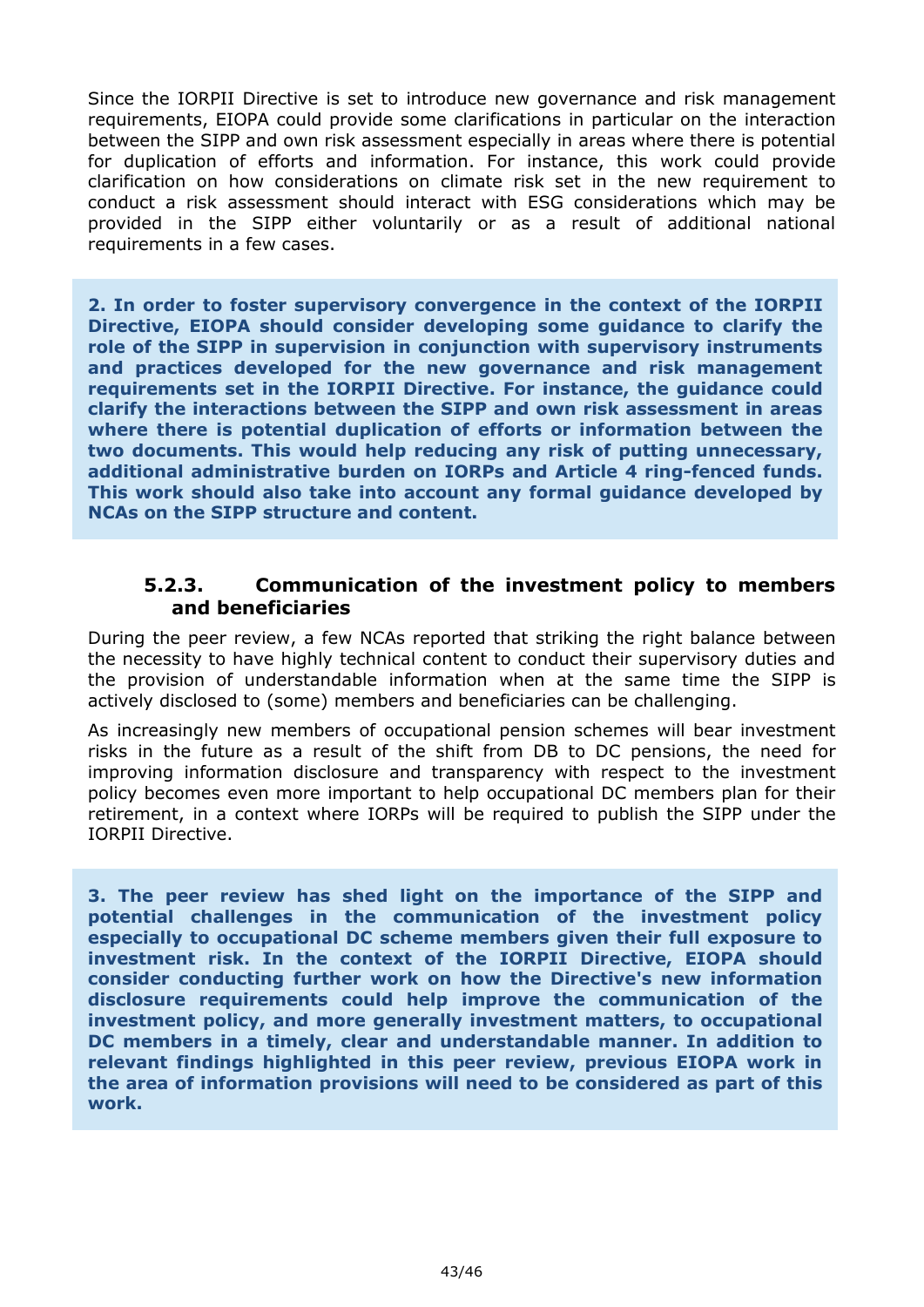### <span id="page-43-0"></span>**5.3. Follow-up measures**

Following the completion of this peer review, the Review Panel should check progress in due course on:

- How the NCA has taken forward its 3 recommended actions;
- How the 8 best practices identified in this peer review have inspired other NCAs in developing supervisory practices with respect to the SIPP;
- How EIOPA is addressing the recommended actions which identified further scope to promote supervisory convergence with respect to the SIPP with due consideration of the IORPII Directive and the need to improve the communication of the investment policy to occupational DC members.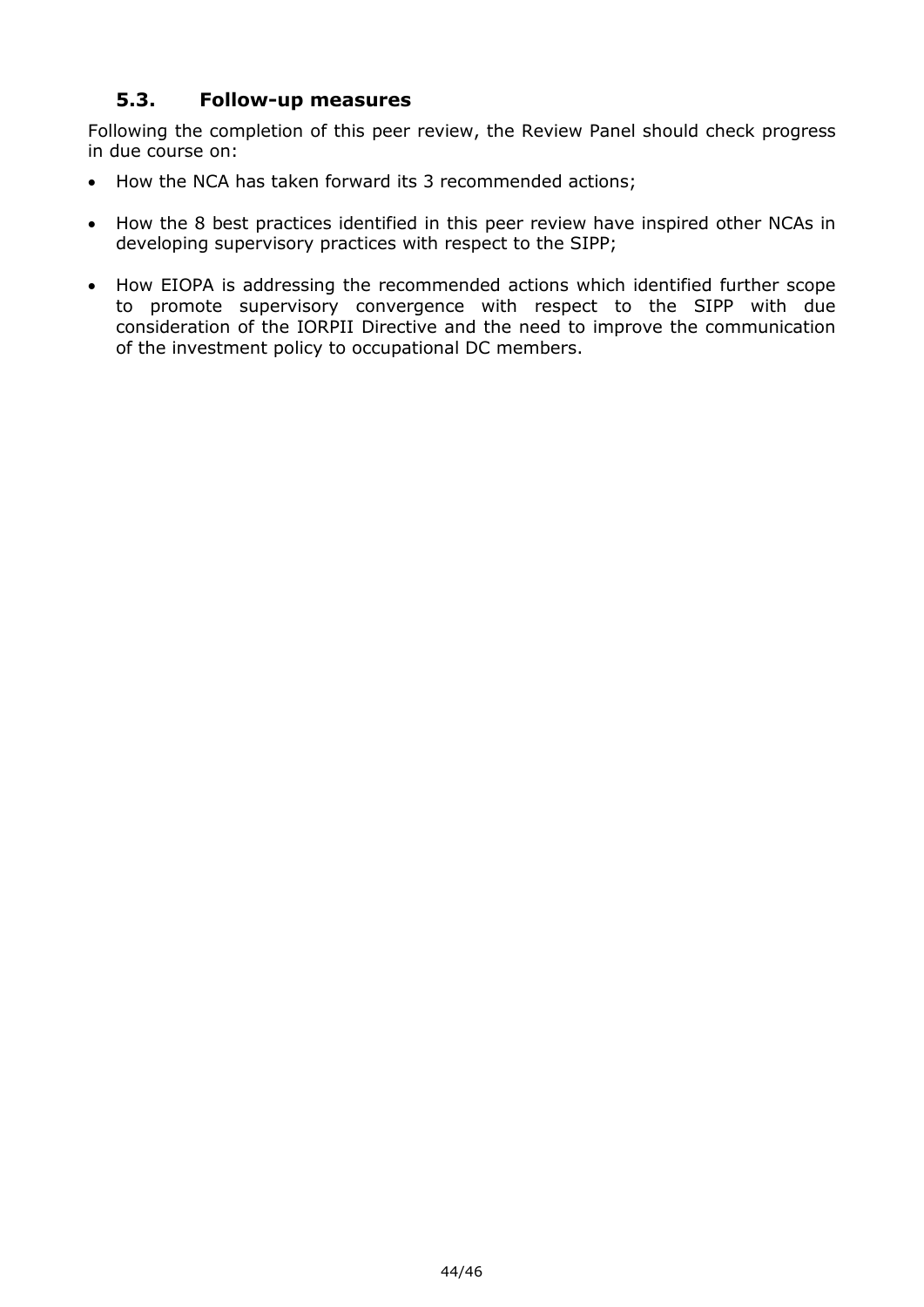# <span id="page-44-0"></span>**Annex - Key characteristics of actual cases**

The following tables provide greater detail on the sample composition of the 82 pension products/plans in scope for this peer review and upon which NCAs reported their actual supervisory practices. Please note that due to rounding, percentages in the tables presented below may not always appear to add up to 100%.

Unsurprisingly, the IORP Directive is the EU law applied to the majority of pension products/plans (83%) in scope for the peer review with both DB and DC representing the main types of pension products / plans in the sample.

| Table 1: Selected pension plans/products reported as actual cases in scope |  |  |  |  |  |
|----------------------------------------------------------------------------|--|--|--|--|--|
| for the peer review by applicable EU law and types of scheme               |  |  |  |  |  |

|                        | <b>IORP</b> | Article 4 ring-<br>fenced funds | <b>Total</b> |
|------------------------|-------------|---------------------------------|--------------|
| <b>DB</b>              | 27%         | 2%                              | 29%          |
| DB contribution-based  | 5%          | 0%                              | 5%           |
| <b>Hybrid</b>          | 10%         | 0%                              | 10%          |
| DC with guarantee      | 9%          | 9%                              | 17%          |
| <b>DC</b>              | 29%         | 6%                              | 35%          |
| All kinds are possible | 2%          | 0%                              | 2%           |
| Not defined            | $1\%$       | 0%                              | $1\%$        |
| <b>Total</b>           | 83%         | 17%                             | 100%         |

#### **Table 2: Selected pension plans/products reported as actual cases in scope for the peer review by applicable EU law and degree of exposure to investment risk**

|                                  | <b>IORP</b> | Article 4<br>ring-<br><b>fenced funds</b> | <b>Total</b> |
|----------------------------------|-------------|-------------------------------------------|--------------|
| No exposure to investment risk   | 27%         | 2%                                        | 29%          |
| At least capital guaranteed      | 17%         | 7%                                        | 24%          |
| Full exposure to investment risk | 29%         | 6%                                        | 35%          |
| Other                            | 10%         | $1\%$                                     | 11%          |
| <b>Total</b>                     | 83%         | 17%                                       | 100%         |